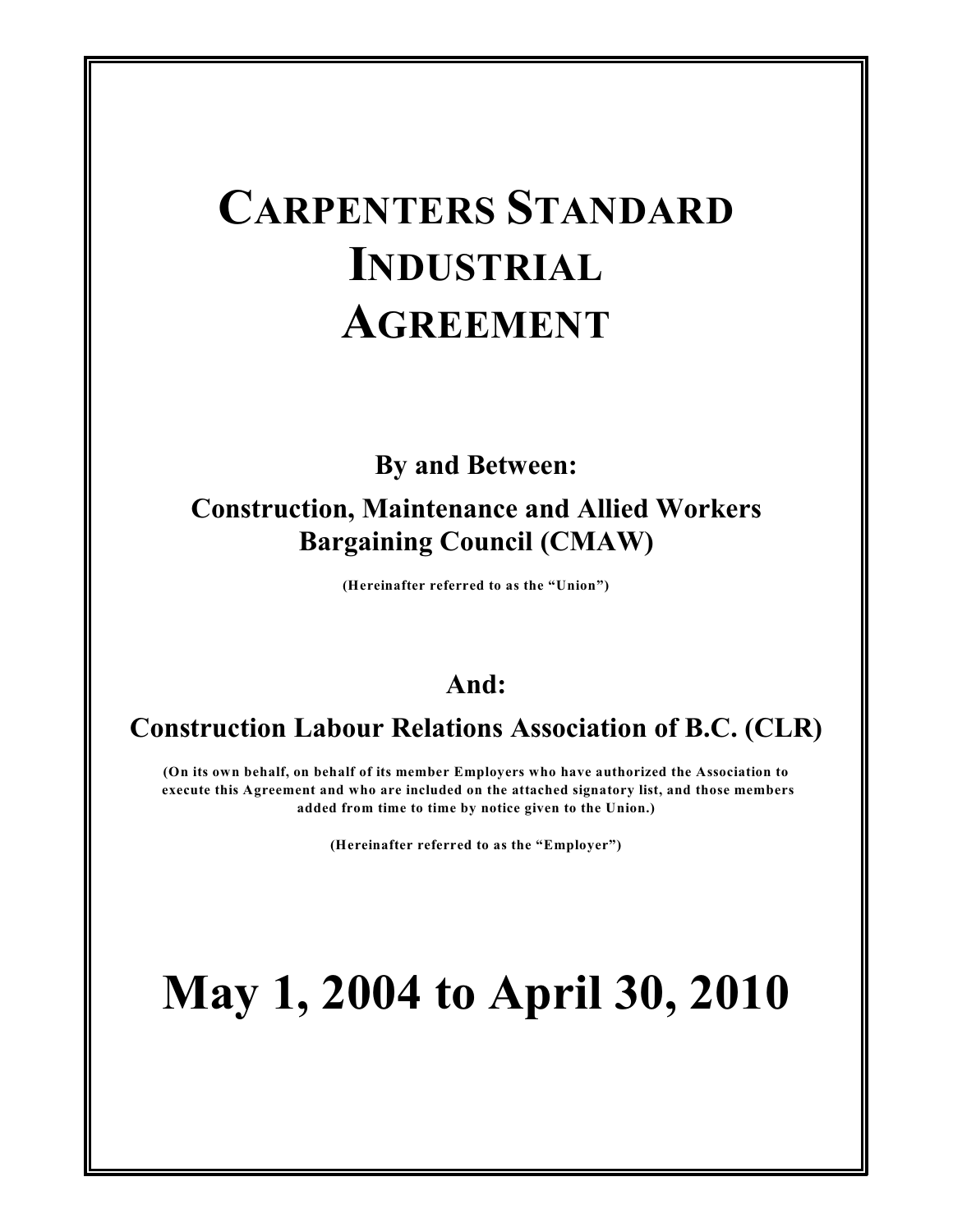# **Table of Contents**

**Refer to Appendix "A" for definitions and abbreviations applicable to this Agreement.**

| Article               | 1.000                           |                                                                                                                                                                                                                                |
|-----------------------|---------------------------------|--------------------------------------------------------------------------------------------------------------------------------------------------------------------------------------------------------------------------------|
| Article               | 2.000                           |                                                                                                                                                                                                                                |
| Article               | 3.000                           |                                                                                                                                                                                                                                |
| Article               | 4.000                           | Monetary Package (a) intermediately contained and all the contract of the contract of the contract of the contract of the contract of the contract of the contract of the contract of the contract of the contract of the cont |
| Article               | 5.000                           |                                                                                                                                                                                                                                |
| Article               | 6.000                           |                                                                                                                                                                                                                                |
| Article               | 7.000                           |                                                                                                                                                                                                                                |
| Article               | 8.000                           |                                                                                                                                                                                                                                |
| Article               | 9.000                           |                                                                                                                                                                                                                                |
| Article 10.000        |                                 |                                                                                                                                                                                                                                |
| <b>Article 11.000</b> |                                 |                                                                                                                                                                                                                                |
| <b>Article 12.000</b> |                                 |                                                                                                                                                                                                                                |
| <b>Article 13.000</b> |                                 |                                                                                                                                                                                                                                |
| <b>Article 14.000</b> |                                 |                                                                                                                                                                                                                                |
| <b>Article 15.000</b> |                                 |                                                                                                                                                                                                                                |
| <b>Article 16.000</b> |                                 |                                                                                                                                                                                                                                |
| <b>Article 17.000</b> |                                 |                                                                                                                                                                                                                                |
| <b>Article 18.000</b> |                                 |                                                                                                                                                                                                                                |
|                       |                                 |                                                                                                                                                                                                                                |
| Schedule "A1"         |                                 |                                                                                                                                                                                                                                |
|                       |                                 | <b>Employer Contributions and Employee Deductions</b>                                                                                                                                                                          |
| Schedule "B1"         |                                 |                                                                                                                                                                                                                                |
| Schedule "B2"         |                                 |                                                                                                                                                                                                                                |
| Schedule "B3"         |                                 |                                                                                                                                                                                                                                |
| Schedule "B4"         |                                 |                                                                                                                                                                                                                                |
| Addendums             |                                 |                                                                                                                                                                                                                                |
|                       |                                 |                                                                                                                                                                                                                                |
| Schedule "A2"         |                                 |                                                                                                                                                                                                                                |
|                       |                                 | <b>Employer Contributions and Employee Deductions (Scaffold Addendum)</b>                                                                                                                                                      |
| Schedule "B5"         |                                 | Foremen and Journeypersons (Scaffold Addendum)<br>31                                                                                                                                                                           |
| Schedule "B6"         |                                 |                                                                                                                                                                                                                                |
| Schedule "B7"         |                                 |                                                                                                                                                                                                                                |
| Schedule "B8"         |                                 |                                                                                                                                                                                                                                |
| Appendix "A"          |                                 |                                                                                                                                                                                                                                |
|                       | <b>Letters of Understanding</b> |                                                                                                                                                                                                                                |
|                       |                                 |                                                                                                                                                                                                                                |
|                       |                                 | Re: Breweries and Bulk Loading Terminals (Lower Mainland and Vancouver Island)  39                                                                                                                                             |
|                       |                                 | Re: Implementation of Industrial Rate on Commercial/Institutional Projects  40                                                                                                                                                 |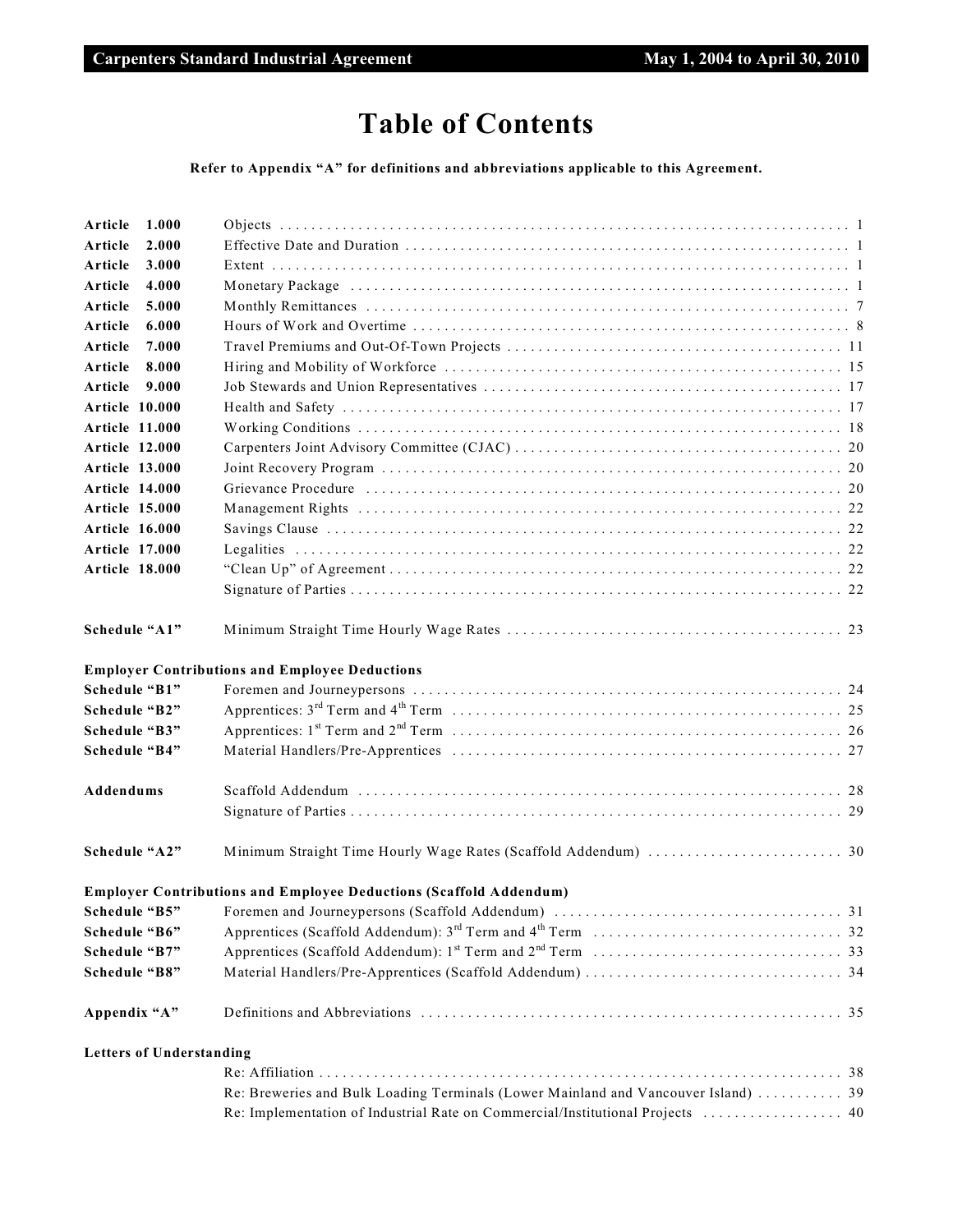#### **ARTICLE 1.000 - OBJECTS**

The objects of this Agreement are to: stabilize the construction industry, provide fair and reasonable working conditions and job security for Employees in the industry, promote harmonious employment relationships between Employers and Employees, provide mutually agreed methods of resolving disputes and grievances arising out of the terms and conditions of this Agreement, prevent strikes and lockouts, enable the skills of both Employers and Employees to operate to the end that waste and avoidable and unnecessary expense and delays are prevented, and promote good public relations.

# **ARTICLE 2.000 - EFFECTIVE DATE AND DURATION**

- **2.100** This Agreement shall be for the period from and including May 1, 2004, to and including April 30, 2010, and from year to year thereafter subject to the right of either party to this Agreement, within four (4) months immediately preceding the date of expiry of such Agreement, which is April 30, 2010, or immediately preceding the last day of April in any year thereafter, by written notice to require the other party to such Agreement to commence collective bargaining.
- **2.200** Should either party give written notice to the other party pursuant hereto, this Agreement shall thereafter continue in full force and effect until the Union shall give notice of strike, or the Employer shall give notice of a lockout, or the parties shall conclude a renewal or revision of this Agreement, or a new collective agreement.
- **2.300** The operation of Section 50 (2) and Section 50 (3) of the *Labour Relations Code* is hereby excluded.

# **ARTICLE 3.000 - EXTENT**

#### **3.100 Work Jurisdiction**

- **3.101** This Agreement shall govern all industrial work within the jurisdiction of the carpenter which is performed by the Employer within the province of British Columbia. The work jurisdiction of the carpenter shall be as determined from time to time by the Umpire of the Jurisdictional Assignment Plan. Notwithstanding any/all contrary provisions of this Agreement, the parties agree that such work shall not include work which is the jurisdiction of the carpenter lather, floorlayer, millwright and/or piledriver.
- **3.102** All work performed which requires the tools, skills or ability of a tradesperson shall be performed by a member of the Union. Notwithstanding the foregoing, one (1) representative of a general contractor who is not a member of the Union shall be allowed to work and/or provide direction on a project.

#### **3.200 Subcontracting**

The Employer signatory to this Agreement shall not subcontract any work which is otherwise governed by the terms of this Agreement except to an Employer who is signatory to either this Agreement or to another agreement with the Union.

#### **3.300 Union Security and Affiliation**

- **3.301** Subject to reasonable notice given to the Employer, it shall not be a violation of this Agreement for the Union to withdraw its members from a project(s) for: (I) rendering assistance to labour organizations, and/or (ii) refusal on the part of Union members to handle any materials, equipment or product declared unfair by Building Trade Councils, or manufactured, assembled, or produced by an Employer whose Employees are on strike against or are locked out by an Employer.
- **3.302** Refer to attached Letter of Understanding Re: Affiliation.

# **ARTICLE 4.000 - MONETARY PACKAGE**

#### **4.100 Monetary Package Increases**

The following monetary package increases shall apply to the April 30, 2004 Journeyperson Employee classification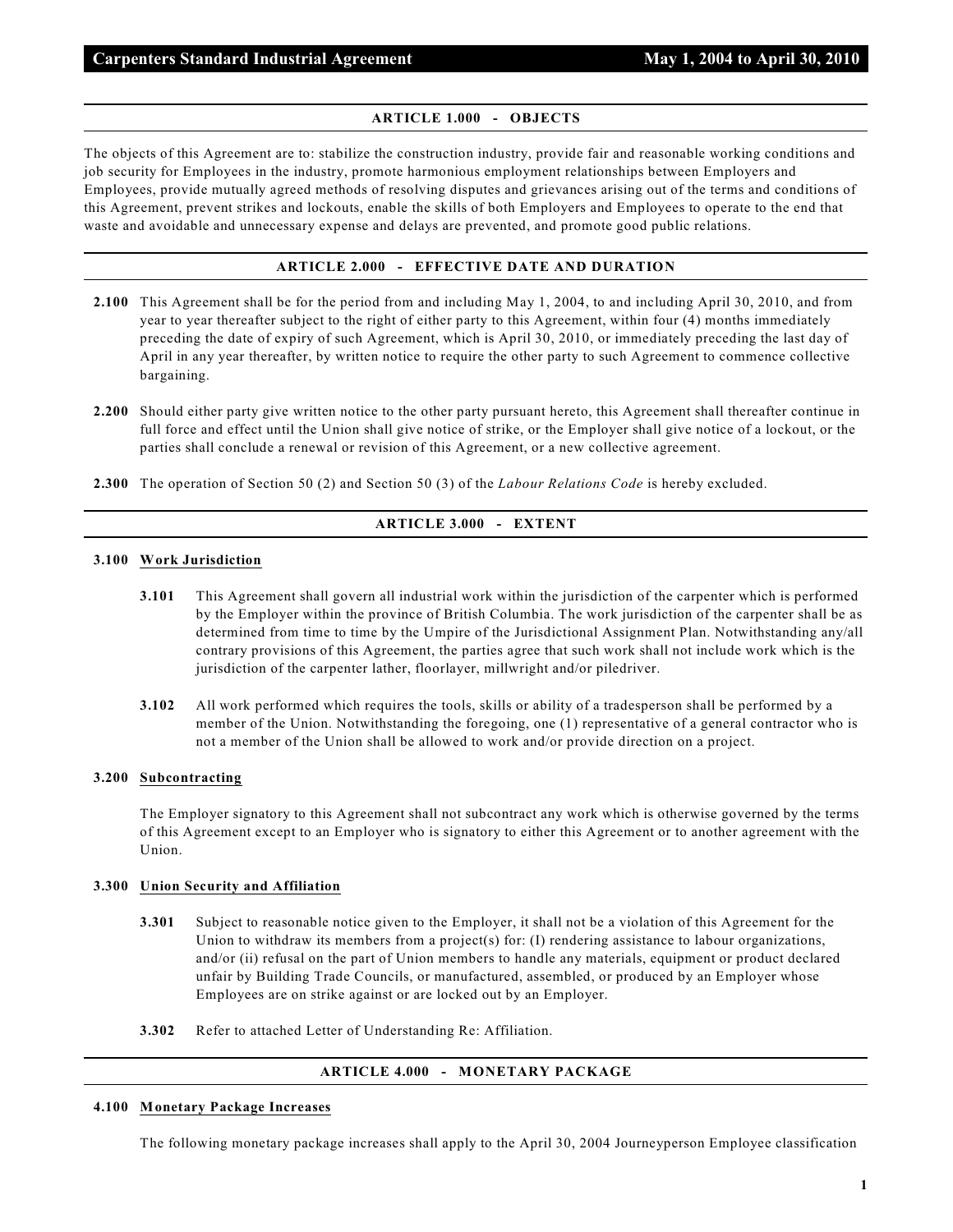on all non enabled industrial projects tendered and/or underway as of June 2, 2006. All other Employee classifications on such projects shall be recalculated accordingly. Such monetary package increases are inclusive of wages, annual vacation and statutory holiday pay, and Employer contributions.

| Total Increase: \$8.67 per hour | October 31, 2005 | $$1.00$ per hour |
|---------------------------------|------------------|------------------|
|                                 | June 2, 2006     | $$1.92$ per hour |
|                                 | May 1, 2007      | $$1.75$ per hour |
|                                 | May 1, 2008      | $$1.75$ per hour |
|                                 | May 1, 2009      | $$1.75$ per hour |
|                                 | April 1, 2010    | $$0.50$ per hour |

#### **4.200 Allocation of Monetary Package**

- **4.201** No monies may be transferred from the wage package (inclusive of wages, vacation and statutory holiday pay) to Employer contributions (inclusive of the Union Benefit Plan, the Union Pension Plan, and all other Employer contributions) without the prior mutual agreement, in writing, of the parties.
- **4.202** Notwithstanding Article 4.201, neither party shall unreasonably withhold their mutual agreement with respect to determining the allocation of the monetary package increases provided for in Article 4.100 between the wage package and Employer contributions. In particular, the Union retains the right, at their sole discretion, to allocate sufficient additional monies to the Employer contribution to the Union Benefit Plan necessary to offset the inclusion of MSP premiums within the benefit plan coverage.

#### **4.300 Wages and Premiums**

#### **4.301 Minimum Straight Time Hourly Wage Rates**

The schedules of minimum straight time hourly wage rates as provided for within Schedules "A1" and "A2" shall apply to all work performed in accordance with this Agreement. Notwithstanding the foregoing, refer to Articles 4.302 through Article 4.307 for important clarifications and exceptions.

#### **4.302 Metro Travel Premiums**

Refer to Article 7.100 for Metro Travel premiums which apply on projects located within the Lower Mainland/Fraser Valley metropolitan area and certain geographical areas of Vancouver Island.

#### **4.303 Breweries and Bulk Loading Terminals**

Refer to attached Letter of Understanding Re: Breweries and Bulk Loading Terminals (Lower Mainland and Vancouver Island).

#### **4.304 Application of Industrial Rate**

Refer to attached Letter of Understanding Re: Implementation of Industrial Rate on Commercial/ Institutional Projects.

#### **4.305 First Aid Attendant**

An Employee who acts as a first aid attendant shall have their otherwise applicable straight time hourly wage rate increased by seventy-five cents (\$0.75) per hour earned.

#### **4.306 Swing Stage and Bosun Chair**

An Employee who works on a swing stage and/or in a bosun chair shall have their otherwise applicable straight time hourly wage rate increased by fifty cents (\$0.50) per hour earned. Such increase shall be paid for actual hours worked each day, or four (4) hours, whichever is greater.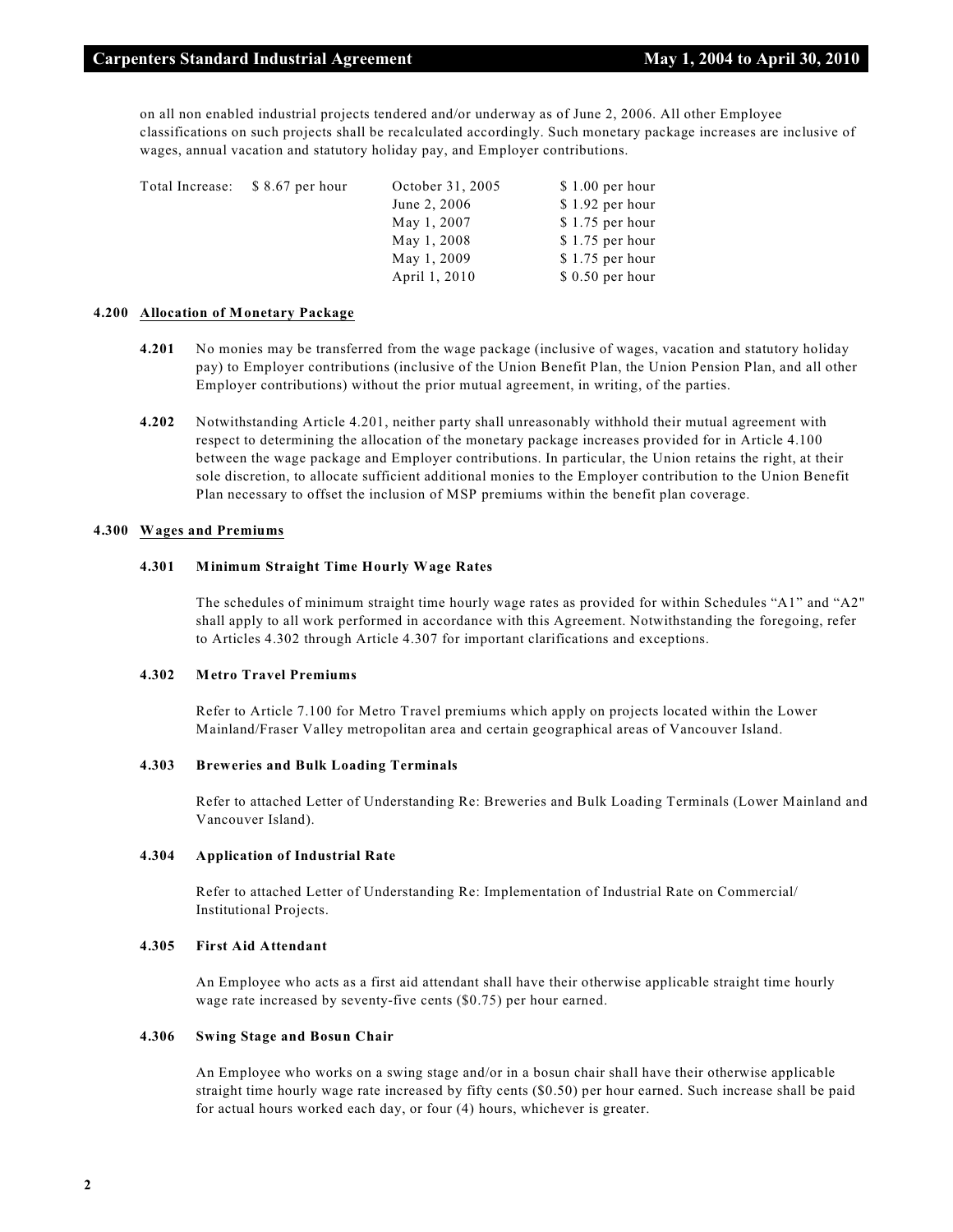#### **4.307 Scaffold Erection/Dismantling**

An Employee who erects or dismantles scaffold while working above the height of seventy (70) feet, as measured from the base plate, shall have their otherwise applicable straight time hourly wage rate increased by fifty cents (\$0.50) per hour earned. Such increase shall be paid for actual hours worked each day, or four (4) hours, whichever is greater.

#### **4.308 Helicopters**

- **(a)** An Employee who, during the course of a shift, is required to work directly with a helicopter, shall have their otherwise applicable hourly wage rate increased by twenty-five percent (25%). Such increase shall be paid for all hours of work performed on such shift.
- **(b)** The words, "to work directly with a helicopter" contained in Article 4.308 (a) shall be deemed to apply only to an Employee expressly and specifically directed to perform work simultaneously, and in conjunction with, the use of a helicopter at his station of work. Nothing in Article 4.308 (a) shall be construed or interpreted in such manner as will entitle an Employee to claim helicopter premiums for any other work performed on materials subsequently carried by helicopter, or for work in advance of, or preparatory to, operations subsequently performed with the use of a helicopter.
- **©)** Article 4.308 (a) shall not apply to an Employee who, during the course of a day, is not required to work with a helicopter, but who is transported to the project by helicopter. Notwithstanding the foregoing, such an Employee shall receive a premium of one (1) additional hour per shift at their otherwise applicable minimum straight time hourly wage rate.

#### **4.400 Employee Classifications**

#### **4.401 Foremen**

- **(a)** A Foreman shall be defined as an Employee who issues orders or gives direction to other Employees. All direction given to an  $Emplogee(s)$  shall be provided by the Foreman to whom such  $Emplogee(s)$  is regularly assigned. When more than six (6) Employees are employed, a "non working" Foreman shall be employed. The Employer shall not divide Employees into several crews for the purpose of not having to employ a "non working" Foreman.
- **(b)** The minimum straight time hourly wage rate for a Foreman shall be one hundred and fifteen percent (115%) of the applicable Journeyperson minimum straight time hourly wage rate on the project. In addition to such rate, a Foreman shall also be paid all other premiums (i.e. holiday pay, overtime, etc.) which otherwise apply in accordance with this Agreement.

#### **4.402 Apprentices**

- **(a)** Employers shall employ a minimum of one (1) Apprentice, and the maximum ratio shall be one (1) Apprentice for every one (1) Journeyperson. Such ratio shall apply on a company wide basis.
- **(b)** The minimum straight time hourly wage rate for an Apprentice shall be the applicable percentage of the applicable minimum straight time hourly wage rate for a Journeyperson on the project.

 $1<sup>st</sup>$  Term (55%),  $2<sup>nd</sup>$  Term (65%),  $3<sup>rd</sup>$  Term (80%),  $4<sup>th</sup>$  Term (90%)

**©)** The April 2007 arbitration award rendered by Mr. Michael Fleming and the Letter of Understanding Re: Carpenter Apprenticeship Standards, signed by the parties on April 13, 2007, which was provided for within such award, shall apply to the employment of Apprentices and the advancement of such Apprentices from one (1) Term to the next. In particular, the parties agree that such award shall be strictly adhered to by all Locals of the Union throughout the province and shall apply to all work governed by this Agreement, including but not limited to scaffolding work performed in accordance with the Scaffold Addendum. Copies of the Letter of Understanding Re: Carpenter Apprenticeship Standards can be obtained from either the Union or CLR.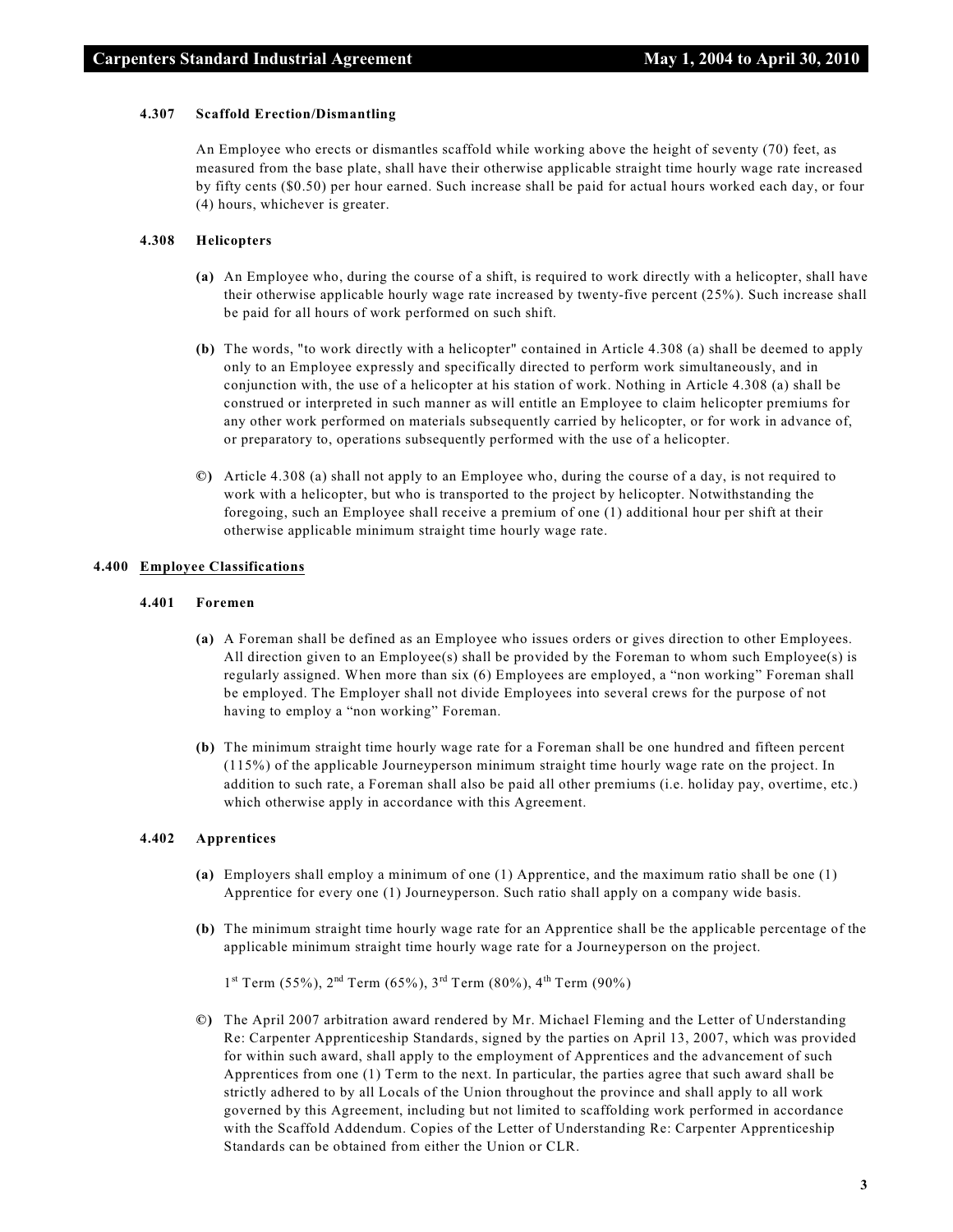#### **4.403 Material Handlers/Pre-Apprentices**

- **(a)** The minimum straight time hourly wage rate for a Material Handler/Pre-Apprentice shall be fifty percent (50%) of the applicable Journeyperson minimum straight time hourly wage rate on the project.
- **(b)** The work of a Material Handler/Pre-Apprentice shall include the handling on the job site of all material or materials falling within the jurisdiction of the carpenter. A Material Handler/Pre-Apprentice shall not perform that work of the carpenter which requires the use of the tools of the trade, or the handling, erection, and dismantling of scaffolding from the job site stockpile, through erection and back to the job site stockpile. A Material Handler/Pre-Apprentice shall in the case of competent workers be a possible source of future apprentices.

#### **4.500 Annual Vacation and Statutory Holidays**

# **4.501 Vacation Pay and Statutory Holiday Pay**

Annual vacation pay shall be six percent (6%) of gross earnings and statutory holiday pay shall be six percent (6%) of gross earnings. Annual vacation pay and statutory holiday pay shall be combined at the rate of twelve percent (12%) of gross earnings, and shall be paid to each Employee on each pay cheque and upon termination of employment.

#### **4.502 Annual Vacation**

An Employee may take up to three (3) weeks annual vacation in any calendar year. The vacation period shall be arranged by mutual agreement between the Employee and the Employer.

#### **4.503 Statutory Holidays**

**(a)** The following statutory holidays shall apply to all work governed by this Agreement.

New Year's Day, Heritage Day (3<sup>rd</sup> Monday in February), Good Friday, Easter Monday, Victoria Day, Canada Day, the Friday preceding BC Day, BC Day, the Friday preceding Labour Day, Labour Day, Thanksgiving Day, Remembrance Day, Christmas Day, Boxing Day, and/or any other day so proclaimed by the federal and/or provincial government. When a statutory holiday falls on a Saturday or Sunday, the following working day(s) shall be observed.

**(b)** All work performed on statutory holidays, or days observed in place thereof, shall be paid for at two (2) times the otherwise applicable straight time hourly wage rate. No work shall be performed on Labour Day.

#### **4.600 Employer Contributions**

The schedules of Employer contributions as provided for within Schedules "B1" through "B8" attached hereto shall apply to all work performed in accordance with this Agreement. All Employer contributions shall be calculated on the basis of "hours earned".

#### **4.601 Union Benefit Plan**

- **(a)** The Employer shall contribute the required amount(s) to the Union Benefit Plan in the manner set forth in Article 5.000. Such amount(s), and the effective date(s) applicable thereto, shall be as stipulated within Schedules "B1" through "B8" attached hereto.
- **(b)** The non-bargaining unit employees of the Employer are invited to participate in the Union Benefit Plan. Contact the Carpentry Workers' Benefit Plan office for details.

#### **4.602 Union Pension Plan**

**(a)** The Employer shall contribute the required amount(s) to the Union Pension Plan in the manner set forth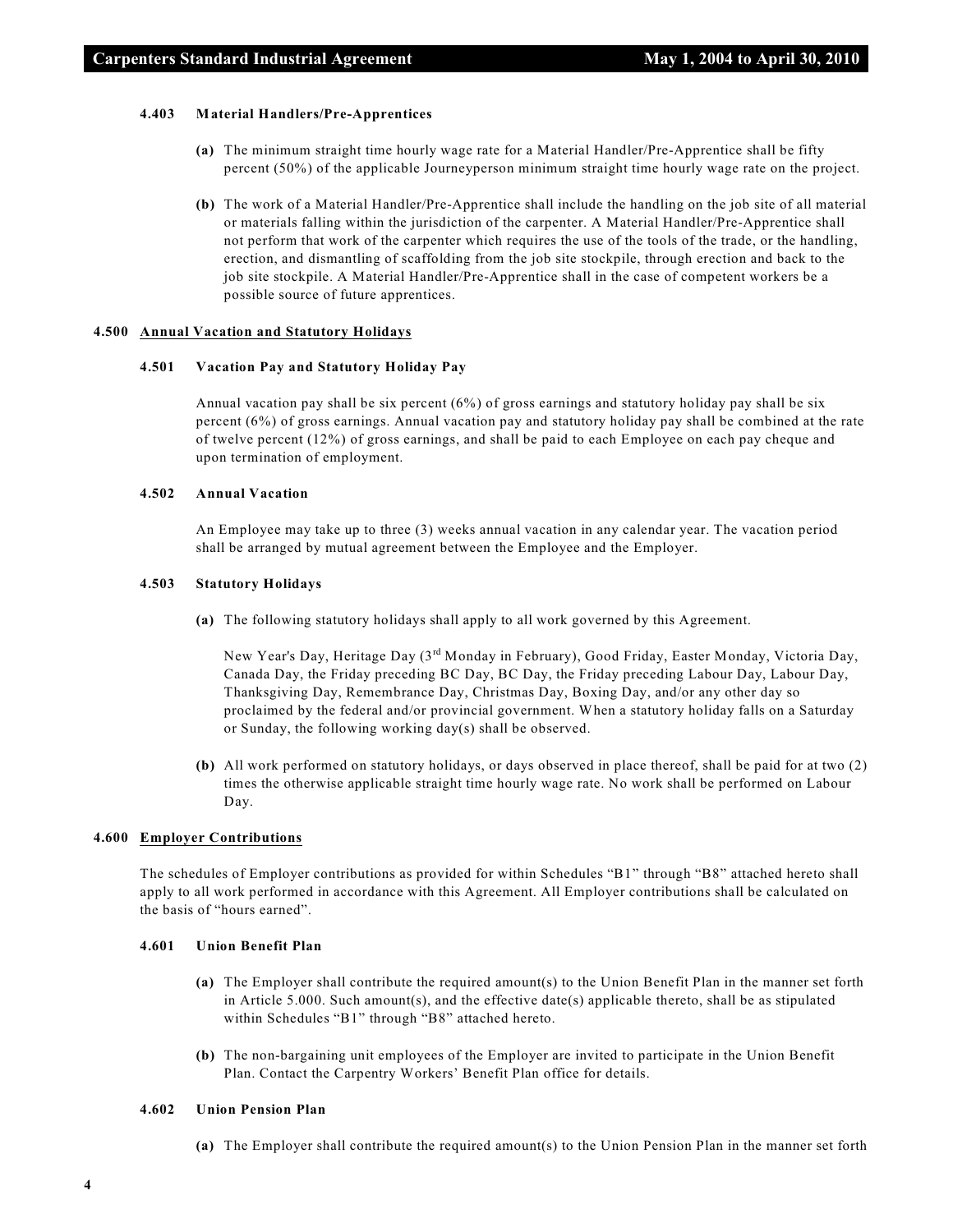in Article 5.000. Such amount(s), and the effective date(s) applicable thereto, shall be as stipulated within Schedules "B1" through "B8" attached hereto.

**(b)** The required Employer contribution to the Union Pension Plan on behalf of Apprentices shall be the applicable percentage of the required Employer contribution for Journeypersons in accordance with the following schedule.

 $1<sup>st</sup> Term (55%), 2<sup>nd</sup> (55%), 3<sup>rd</sup> (75%), 4<sup>th</sup> (75%)$ 

**(c)** No Employer contribution to the Union Pension Plan shall be required on behalf of Material Handlers/ Pre-Apprentices.

#### **4.603 Union Administration and Training Funds**

The Employer shall contribute the required amount(s) to each of the four Union Administration and Training Funds in the manner set forth in Article 5.000. Such amount(s), and the effective date(s) applicable thereto, shall be as stipulated within Schedules "B1" through "B8" attached hereto. The four Union Administration and Training Funds are the CMAW Administration Fund (effective from May 1, 2007 onward), the CMAW Training Fund (effective from September 1, 2006 onward), the Carpenters Administration Fund (effective through April 30, 2007) and the Provincial Organizing Fund (effective through April 30, 2007).

#### **4.604 Carpentry Apprenticeship and Training Fund**

The Employer shall contribute the required amount(s) to the Carpentry Apprenticeship and Training Fund in the manner set forth in Article 5.000. Such amount(s), and the effective date(s) applicable thereto, shall be as stipulated within Schedules "B1" through "B8" attached hereto.

#### **4.605 Carpenters Joint Advisory Fund**

The Employer shall contribute the required amount(s) to the Carpenters Joint Advisory Fund in the manner set forth in Article 5.000. Such amount(s), and the effective date(s) applicable thereto, shall be as stipulated within Schedules "B1" through "B8" attached hereto.

#### **4.606 CLR Contract Administration Fund (CAF)**

- **(a)** The Employer shall contribute thirteen cents (\$0.13) per hour earned, inclusive of GST, to the CAF in the manner set forth in Article 5.000. CLR may alter this amount by providing the Union with sixty (60) calendar days written notice. CLR shall bear any/all costs which may be incurred as a result of having to change the Monthly Report to the Administrator because of a change in the Employer contribution to the CAF.
- **(b)** The Union shall collect and forward to CLR, without exception, all monies designated for the CAF and received in accordance with the Monthly Report to the Administrator. Payment to CLR shall be made by the Union not later than the last day of the month in which such amount was received and shall be accompanied with a summary report that provides hours of work and fund remittances by each Employer working under this Agreement. A designated representative of CLR may inspect, upon appointment, the receipts and records of the Union related to the CAF.

#### **4.607 Association of Carpentry Employers of BC (ACE of BC)**

- **(a)** The Employer shall contribute the required amount(s) to ACE of BC in the manner set forth in Article 5.000. Such amount(s), and the effective date(s) applicable thereto, shall be as stipulated within Schedules "B1" through "B8" attached hereto, however ACE of BC may alter such amount(s) by providing the Union with sixty (60) calendar days written notice.
- **(b)** The Union shall collect and forward to ACE of BC, without exception, all monies designated for ACE of BC and received in accordance with the Monthly Report to the Administrator. Payment to ACE of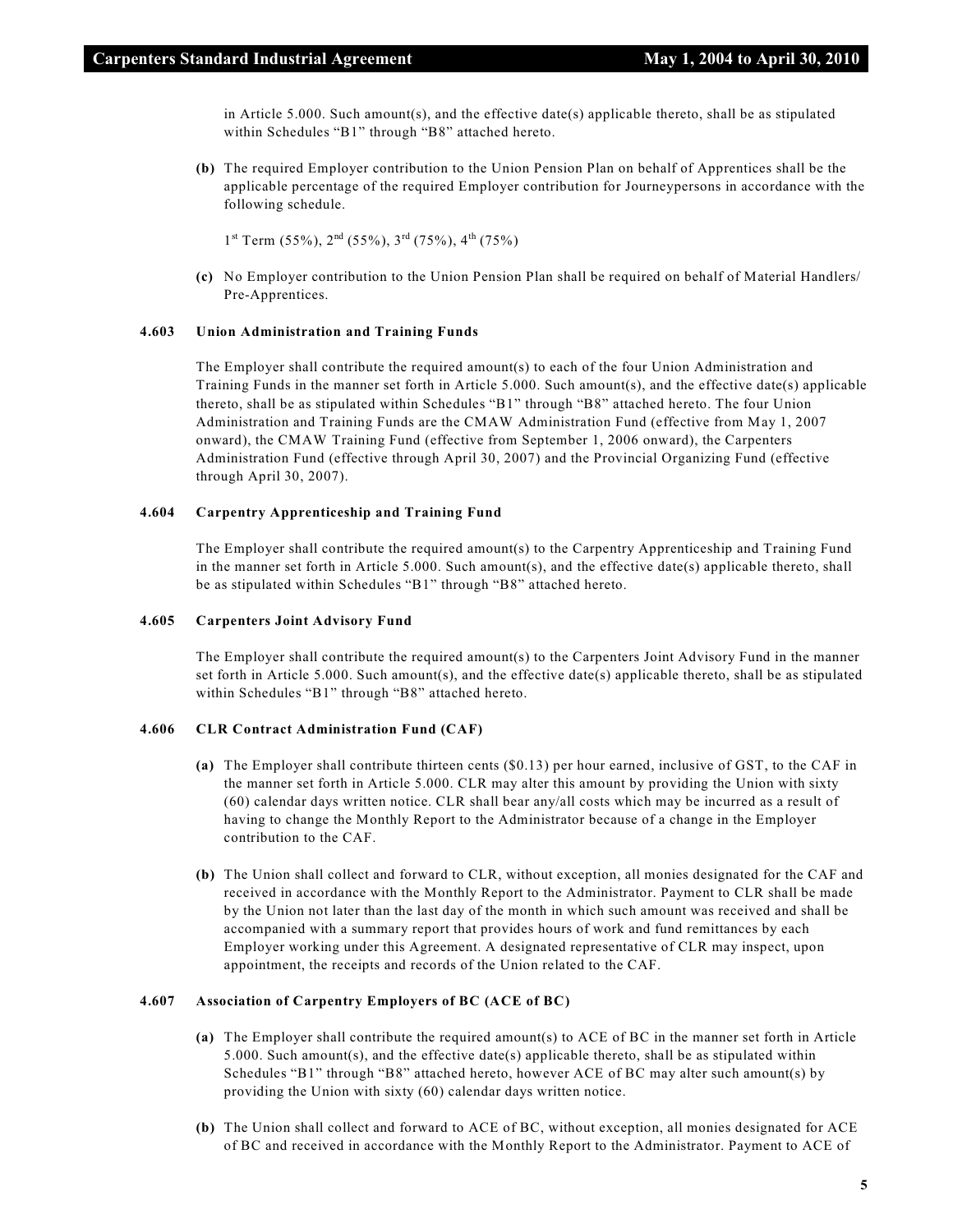BC shall be made by the Union not later than the last day of the month in which such amount was received and shall be accompanied with a summary report that provides hours of work and fund remittances by each Employer working under this Agreement.

#### **4.608 Rehabilitation Plan**

The Employer shall contribute two cents (\$0.02) per hour earned to the Rehabilitation Plan in the manner set forth in Article 5.000.

#### **4.609 Jurisdictional Assignment Plan (JAP)**

The Employer shall contribute one cent (\$0.01) per hour earned to the Jurisdictional Assignment Plan (JAP) in the manner set forth in Article 5.000. The JAP, as agreed to between the BCYT and CLR, shall be binding upon the parties. Notwithstanding the foregoing, where the Employer makes an assignment of work to another constituent union or local union of the BCBCBTU, which is challenged under the JAP, the Union shall not make any claim or bring any independent action for back pay or any other damages through the Umpire, arbitration, or the LRB, unless the Union has obtained a ruling from the Umpire in its favour, in which event the Union shall be entitled to claim damages through collective agreement arbitration for noncompliance with the Umpire's ruling for the period subsequent to the ruling.

#### **4.610 BCBCBTU Fund**

The Employer shall contribute one cent (\$0.01) per hour earned to the BCBCBTU Fund in the manner set forth in Article 5.000. Notwithstanding the foregoing, such contribution shall continue only for as long as the Bargaining Council structure continues to exist pursuant to the *Labour Relations Code*.

#### **4.700 Employee Deductions**

#### **4.701 Field Dues**

The Employer shall deduct such hourly amount for Field Dues as directed by the Union, and shall forward such deductions to the Union in the manner set forth in Article 5.000. Field Dues shall be deducted from every Employee who has authorized such deduction.

#### **4.702 Local Union Check-Off**

The Employer shall deduct such hourly amount for Local Union Check-Off as directed by a Local, and shall forward such deductions to the Local on a monthly basis. Local Union Check-Off shall be deducted from every Employee working on a project located within the Local's geographical jurisdiction who has authorized such deduction. Notwithstanding the foregoing, a Local retains the right to not require the deduction of Local Union Check-Off.

#### **4.800 Payment of Wages**

- **4.801** The Employer shall, at least every second Friday, pay to each Employee all wages, premiums, allowances and annual vacation pay and statutory holiday pay earned by the Employee to a day not more than seven (7) calendar days prior to the date of payment. If a statutory holiday falls on the regular pay day, payment shall be made the preceding day. Payment shall be made during working hours and may be made by cheque or electronic deposit.
- **4.802** The Employer shall pay all monies (i.e. wages, annual vacation pay, statutory holiday pay, etc.) which are owing to an Employee at the time of termination of employment. Alternatively, the Employer shall mail a cheque to the Employee in payment of such monies not later than the next working day.
- **4.803** The Employer shall provide a separate or detachable itemized statement with each pay, clearly showing the: (I) Employee's name, (ii) number of straight time hours worked and wage rate(s) paid for such hours, (iii) number of overtime hours worked and wage rate(s) paid for such hours, (iv) premiums, (v) allowances, (vi) annual vacation and statutory holiday pay, and (vii) total deductions from gross earnings.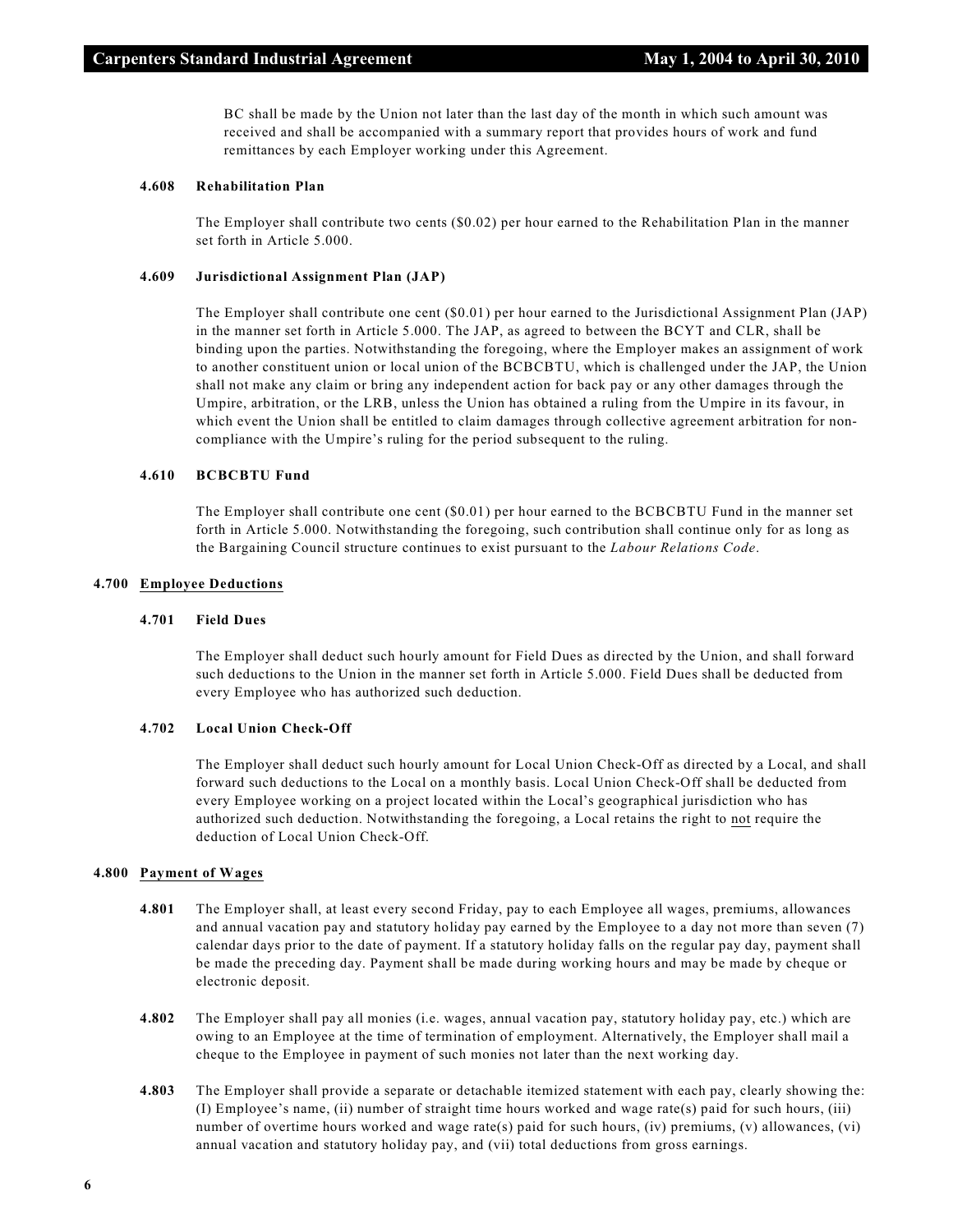- **4.804** Where an Employee is not paid in accordance with Articles 4.801 and 4.802, such Employee shall be deemed to be still on the payroll of the Employer and shall receive his usual wages and conditions until there is compliance with the conditions.
- **4.805** Any Employer whose head office is located outside of BC shall establish a payroll office within BC.

#### **4.900 Bonding and Payroll Failures**

- **4.901** Before Union members are dispatched to any Employer who has not been signatory with the Union for a minimum of two (2) years, such Employer may be required to deposit a bond suitable to the Union, up to fifteen thousand dollars (\$15,000.00) for use in default of payment of wages, annual vacation pay, statutory holiday pay, Employer contributions and/or Employee deductions required in accordance with this Agreement. When no longer required such bond shall, by mutual consent of the Union and the Employer concerned, be terminated.
- **4.902** Where there have been instances of payroll failures by an Employer, or the principals or directors thereof, or payroll requirements have not been met, the Union shall have the right to inspect such Employer's payroll, and/or require the posting of a suitable bond, and/or require that payment of wages and other payroll requirements be made by cash or certified cheque.

#### **ARTICLE 5.000 - MONTHLY REMITTANCES**

The timely remittance of Employer contributions and Employee deductions required in accordance with this Agreement is essential for the protection of the Employees and other beneficiaries.

# **5.100 General Provisions**

- **5.101** The Employer shall remit all Employer contributions and Employee deductions required under the terms of this Agreement, on behalf of all Employees working under the terms of this Agreement. Refer to Schedules "B1" through "B8" attached hereto.
- **5.102** Such Employer remittance shall:
	- **(a)** be made by a single payment, payable to Carpenter Workers' Fund, inclusive of all obligations arising from hours up to the close of the Employer's payroll ending closest to the last day of the preceding calendar month, and
	- **(b)** be accompanied by a correctly completed Monthly Report to the Administrator, and
	- **©)** be received by the Carpenter Workers' Fund not later than the fifteenth (15th) day of the month following that for which such payments are payable.

#### **5.200 "Nil" Reports**

The Employer shall submit a "Nil" report if such Employer had employed no Employees during the period for which payments would otherwise have been payable. Notwithstanding the foregoing, the Employer shall not be required to submit a "Nil" report for a period in which no Employees had been employed, if the Union has been notified, in writing, that such Employer is no longer in business.

#### **5.300 Delinquent Remittance**

- **5.301** In the event the Employer fails to remit Employer contributions and Employee deductions in the manner set forth in Article 5.000, the Union may, at its sole discretion, take any economic action it deems necessary against such Employer, and such action shall not be considered a violation of this Agreement.
- **5.302** The Union shall advise the Employer within forty-eight (48) hours in writing of any delinquency. If the Employer fails to respond within forty-eight (48) hours of receipt of notification, exclusive of Saturday,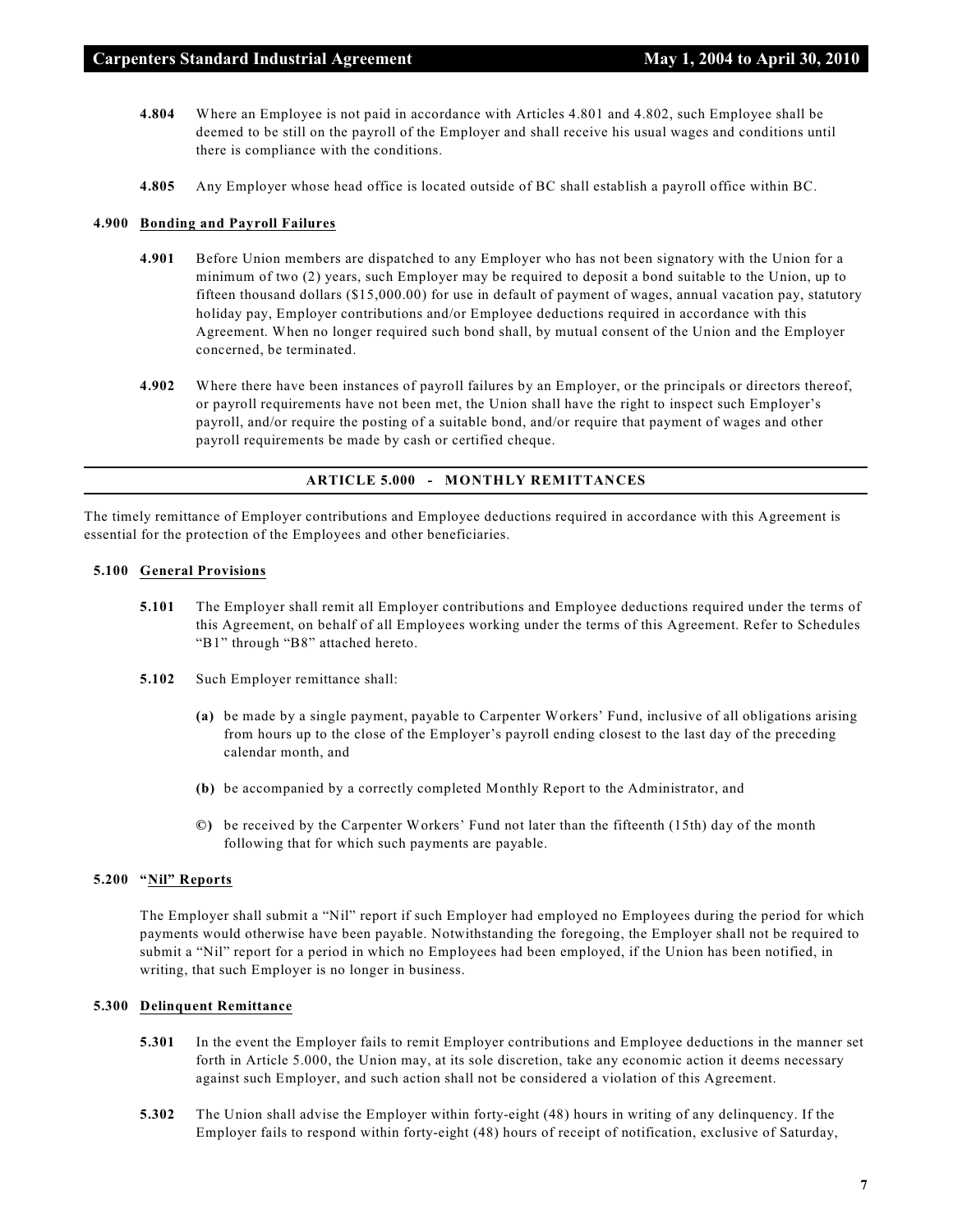Sunday and statutory holidays, the Union may, at its sole discretion, require a ten percent (10%) penalty of the amount of the late payment.

#### **5.400 Monthly Report to the Administrator**

The Union shall supply Employers with copies of the Monthly Report to the Administrator, and the Union shall bear the cost of producing such Reports except in accordance with Article 4.606 (a).

#### **ARTICLE 6.000 - HOURS OF WORK AND OVERTIME**

#### **6.100 Regular Hours**

- **6.101** Eight (8) hours shall constitute the regular work day and five (5) days, forty (40) hours shall constitute the regular work week.
- **6.102** The regular work week shall be between 8:00 am Monday and 4:30 pm Friday, and the regular work day shall be as per the following schedule:

| Straight Time:             | $8:00$ am to $12:00$ noon  | 4.0 hours |
|----------------------------|----------------------------|-----------|
| Meal:                      | $12:00$ noon to $12:30$ pm | 0 hours   |
| Straight Time:             | 12:30 pm to 4:30 pm        | 4.0 hours |
| Total Straight Time Hours: |                            | 8.0 hours |

#### **6.103 Starting and Stopping Times**

Notwithstanding any/all contrary provisions of this Agreement:

- **(a)** The starting and stopping time on a project may be varied by one (1) hour earlier or later than the normal 8:00 am start at the Employer's discretion. The Employer shall be responsible for a suitable signal for all starting and stopping times.
- **(b)** The starting time of the Employees shall be from the designated lockup or tool room, and a five (5) minute "pick-up" period shall be provided prior to the stopping time.

#### **6.104 Notice of Termination**

The Employer shall provide an Employee with one (1) hours notice of termination, or one hours pay in lieu thereof. The Employee shall use such notice to gather their personal tools and prepare such tools for the next project.

#### **6.200 Overtime Hours**

- **6.201** The first two (2) hours of overtime, Monday through Friday, shall be paid at one and one-half (1½) times the otherwise applicable straight time hourly wage rate.
- **6.202** All other overtime hours, including all hours worked in excess of ten (10) hours per day, Monday through Friday, and all hours worked on Saturdays, Sundays and statutory holidays, shall be payable at two (2) times the otherwise applicable straight time hourly wage rate.

#### **6.300 Compressed Work Week**

A compressed work week may be established by the Employer with the mutual agreement of the Union. Alternatively, the Employer may establish a compressed work week without the mutual agreement of the Union if requested to do so by the project client. The Employer shall notify the Union, in writing, upon receiving such a request. The terms and conditions of such compressed work week shall supercede any/all contrary provisions of this Agreement.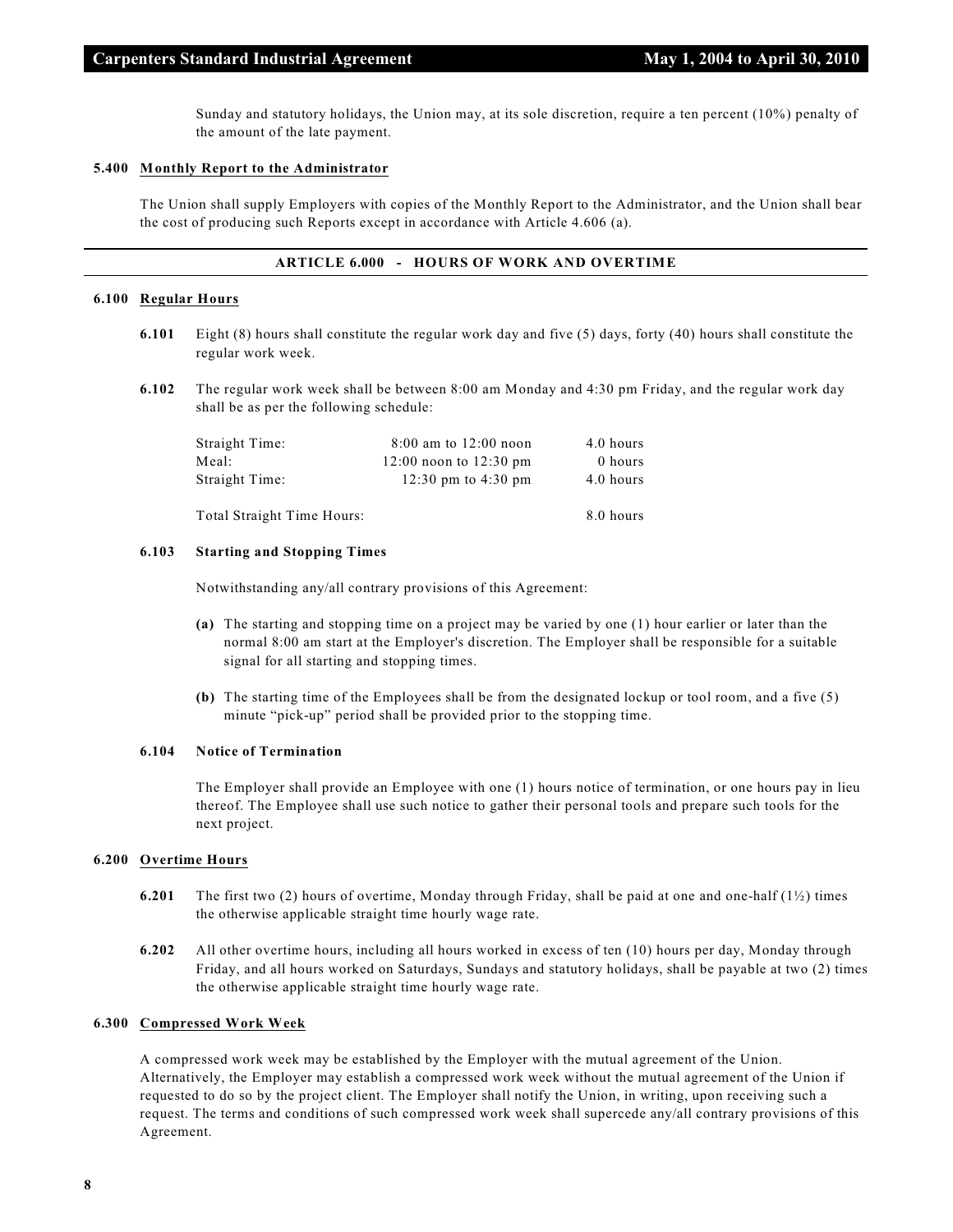#### **6.301 Hours of Work**

- **(a)** Ten (10) straight time hours (8:00 am to 6:30 pm, inclusive of a meal break) shall constitute the compressed work week day shift. Forty (40) straight time hours, Monday through Thursday inclusive, or Tuesday through Friday inclusive, shall constitute the regular work week.
- **(b)** Ten (10) straight time hours (6:30 pm to 5:00 am, inclusive of a meal break) shall constitute the compressed work week afternoon shift. Forty (40) straight time hours, Monday through Thursday inclusive, or Tuesday through Friday inclusive, shall constitute the regular work week. The applicable shift premium shall apply.
- **(c)** Notwithstanding Articles 6.301 (a) and (b), the scheduled start time of the shift may be varied by up to one (1) hour earlier or later at the discretion of the Employer.

#### **6.302 Overtime**

- **(a)** The first ten (10) hours of overtime worked on the Friday of a Monday through Thursday compressed work week, or on the Monday of a Tuesday through Friday compressed work week, shall be payable at one and one-half  $(1/2)$  times the otherwise applicable straight time hourly wage rate.
- **(b)** All other overtime hours, including all hours worked in excess of ten (10) hours per day during the regular work week, and all hours worked on Saturdays, Sundays and statutory holidays, shall be payable at two (2) times the otherwise applicable straight time hourly wage rate.

#### **6.303 Statutory Holidays**

Unless otherwise mutually agreed upon by the parties,

- **(a)** when a statutory holiday falls on the Friday of a Monday through Thursday compressed work week, such statutory holiday shall be observed on the Thursday.
- **(b)** when a statutory holiday falls on the Monday of a Tuesday through Friday compressed work week, such statutory holiday shall be observed on the Tuesday.
- **(c)** when a statutory holiday falls on a regular work day of a compressed work week, such statutory holiday shall be observed on such regular work day.

### **6.400 Shifts**

# **6.401 Scheduling of Shifts**

- **(a)** The Employer may schedule an afternoon and/or night shift if/as required. It shall not be necessary for there to be a day shift in order for there to be an afternoon and/or a night shift.
- **(b)** Two (2) consecutive days shall be necessary to constitute an afternoon shift and three (3) consecutive days shall be necessary to constitute a night shift.

#### **6.402 Shift Premiums**

The Employer shall pay a shift premium over and above the otherwise applicable minimum straight time hourly wage rate to any Journeyperson who is employed on an afternoon or night shift. The minimum straight time hourly wage rate applicable for all other Employee classifications shall be recalculated accordingly. Such shift premium shall be paid in accordance with the following schedule.

Day Shift: No shift premium.

Afternoon Shift: Six dollars (\$6.00) per hour worked (i.e. the premium is the same regardless of whether it is a straight time hour or an overtime hour) on any shift which commences between 3:30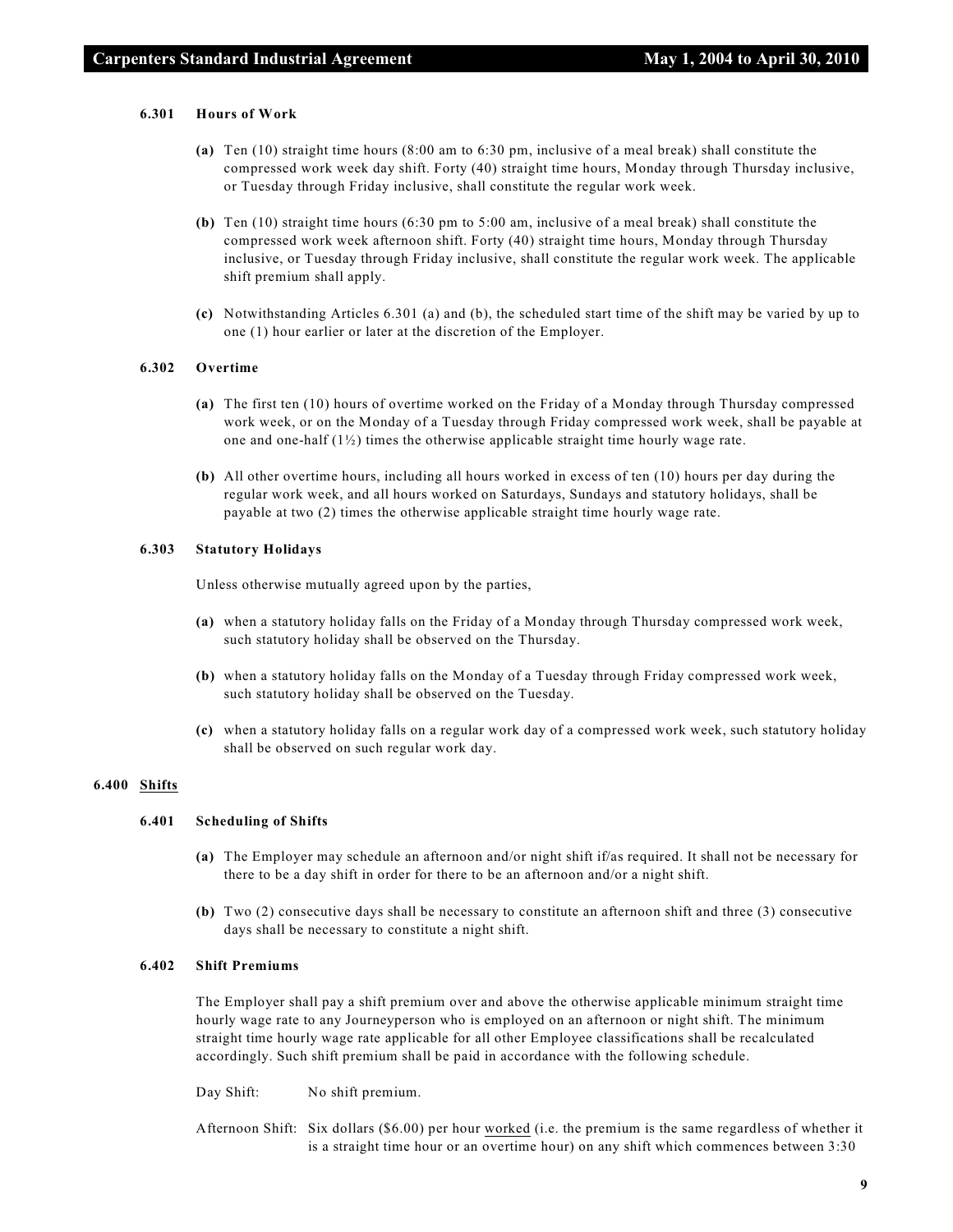pm and 8:30 pm. Second and subsequent meal breaks are not considered to be hours worked. Holiday pay is payable on this premium. Notwithstanding the foregoing, no shift premium shall be payable on hours worked on Saturdays, Sundays and statutory holidays.

Night Shift: Six dollars (\$6.00) per hour worked (i.e. the premium is the same regardless of whether it is a straight time hour or an overtime hour) on any shift which commences between 8:30 pm and before 1:01 am. Second and subsequent meal breaks are not considered to be hours worked. Holiday pay is payable on this premium. Notwithstanding the foregoing, no shift premium shall be payable on hours worked on Saturdays, Sundays and statutory holidays.

Notwithstanding any contrary interpretation of the foregoing schedule, a shift commencing at 3:30 pm shall be deemed to be an afternoon shift and a shift commencing at 8:30 pm shall be deemed to be a night shift. Overtime on afternoon and night shifts shall be payable for all hours of work performed in excess of eight (8) hours per shift.

#### **6.500 Call-Out Time**

- **6.501** When an Employee is called out for work, the Employer shall pay such Employee for a minimum of onehalf  $(\frac{1}{2})$  of the scheduled shift hours at the otherwise applicable straight time or overtime hourly rate, regardless of whether or not the Employee actually commenced work. Notwithstanding the foregoing, when an Employee works more than one-half  $\binom{1}{2}$  of the scheduled shift hours, the Employer shall pay such Employee for the full shift.
- **6.502** Notwithstanding Article 6.501, when work cannot commence or continue due to inclement weather or for reasons of safety, the Employer shall decide which Employees shall be required to work inside and the Job Steward shall discuss with the remainder of the crew whether they wish to continue to work or not. In the event a majority agree that work cannot proceed, then only time actually worked shall be paid.

#### **6.600 Rest Breaks**

- **6.601** Two (2) rest breaks of ten (10) minutes duration each shall be provided during a scheduled eight (8) hour or nine (9) hour shift. Notwithstanding the foregoing, a third rest break of ten (10) minutes duration shall be provided after eight (8) hours if the shift is subsequently extended beyond eight (8) hours or nine (9) hours up to a maximum of ten (10) hours. Refer also to Article 6.702.
- **6.602** Notwithstanding Article 6.601, only two (2) rest breaks shall be provided on a scheduled shift of ten (10) hours, however each such rest break shall be of fifteen (15) minutes duration. The parties agree that a shift of ten (10) hours shall not be deemed to be a scheduled shift of ten (10) hours unless the Employees have been so advised prior to the completion of the previous days' shift.
- **6.603** Rest breaks shall be taken at a location determined by mutual agreement between the Employer and the Union.

#### **6.700 Meal Breaks**

#### **6.701 Regularly Scheduled Shifts of Ten (10) Hours or Less**

One (1) meal break of one-half  $\binom{1}{2}$  hour shall be provided on all regularly scheduled shifts of ten (10) hours or less. Such meal break shall be scheduled as near as is practical to the mid-point of the shift and shall not be considered as time worked.

#### **6.702 Shifts in Excess of Ten (10) Hours**

Additional meal breaks are required on all shifts in excess of ten (10) hours. The foregoing applies regardless of whether such shifts are scheduled shifts or the result of unscheduled overtime. Refer to the parties' Letter of Interpretation Re: Meal Breaks for details. Copies of such Letter of Interpretation can be obtained from either the Union or CLR.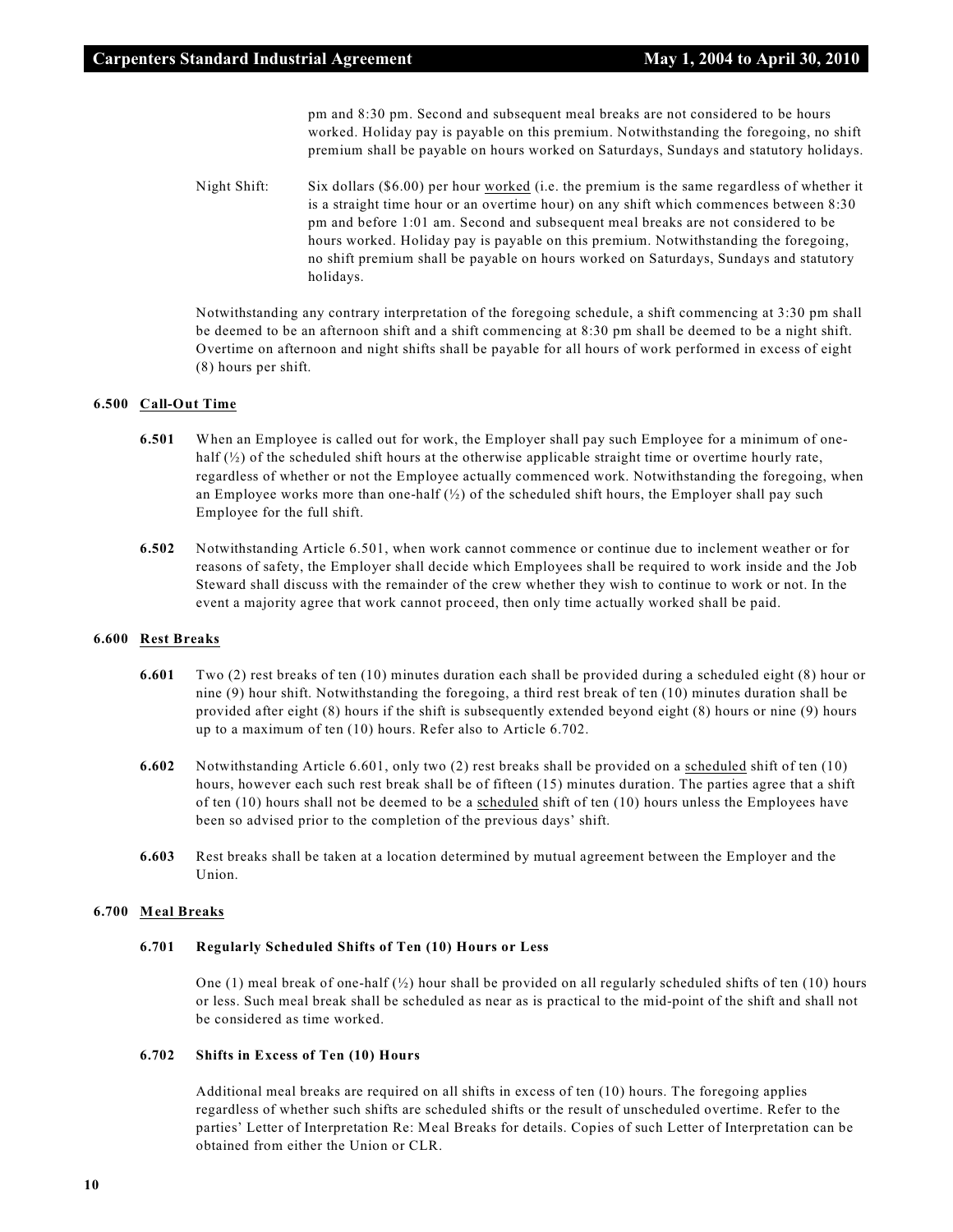#### **ARTICLE 7.000 - TRAVEL PREMIUMS AND OUT-OF-TOWN PROJECTS**

#### **7.100 Metro Travel Premium**

- **7.101** On projects located within the Lower Mainland/Fraser Valley metropolitan area, the Employer shall pay a metro travel premium of ninety cents (\$0.90) per hour worked to all Employees. Such premium shall be added to the Employee's otherwise applicable hourly wage rate. The Lower Mainland/ Fraser Valley metropolitan area shall be defined as including Lions Bay to the west, Hope to the east, and everything in between.
- **7.102** On projects located within the Victoria, Duncan, Nanaimo and/or Courtenay-Campbell River metropolitan areas, the Employer shall pay a metro travel premium of seventy-five cents (\$0.75) per hour worked to all Employees. Such premium shall be added to the Employee's otherwise applicable hourly wage rate. Refer to Appendix "A" for a definition of each of the foregoing metropolitan areas.

#### **7.200 Daily Travel Premium**

#### **7.201 Metropolitan Areas**

No daily travel premium shall be payable on any project located within a metropolitan area governed by Article 7.100. Only the applicable metro travel premium shall apply on such projects.

#### **7.202 Local Resident Employees**

Refer to Appendix "A" for definition of Local Resident Employee.

**(a)** A Local Resident Employee shall travel daily between their residence and the project, and shall receive a daily travel premium in accordance with the following schedule. Such premium shall be payable each way, each day, and the distance travelled shall be calculated from the centre of the incorporated city, town, village, or district in or nearest to which such Employee is residing, to the project.

| $0 \text{ km}$ - 8 km: | no premium                           |
|------------------------|--------------------------------------|
| 8 km - 40 km:          | thirty-eight cents $(\$0.38)$ per km |
| over 40 km:            | forty-four cents $(\$0.44)$ per km   |

**(b)** The daily travel premium shall be non-taxable to the extent allowed by the Canada Revenue Agency for mileage expense reimbursements. Contact CLR for clarification.

## **7.203 Out-of-Town Projects**

Notwithstanding any/all contrary provisions of Article 7.203, alternative daily travel arrangements may be established on out-of-town projects upon the mutual agreement of the Union and the Employer.

- **(a)** No daily travel allowance and/or daily travel time shall be payable to an Employee who selects Option #1 in accordance with Article 7.401.
- **(b)** A daily travel allowance shall be payable to an Employee who selects Option #2 in accordance with Article 7.401. Refer to Article 7.401, Option #2, for details.
- **©)** Where Employer supplied transportation is provided, such transportation shall conform with, and operate in compliance with, all applicable provincial government regulations and standards, including but not limited to the *Motor Vehicle Act* and the *Workers Compensation Act*.

#### **7.300 Initial and Terminal Travel**

**7.301** The Employer shall pay an initial and terminal travel allowance of fifty cents (\$0.50) per road kilometre to any Employee who is directed or dispatched to an out-of-town project. Such allowance shall be: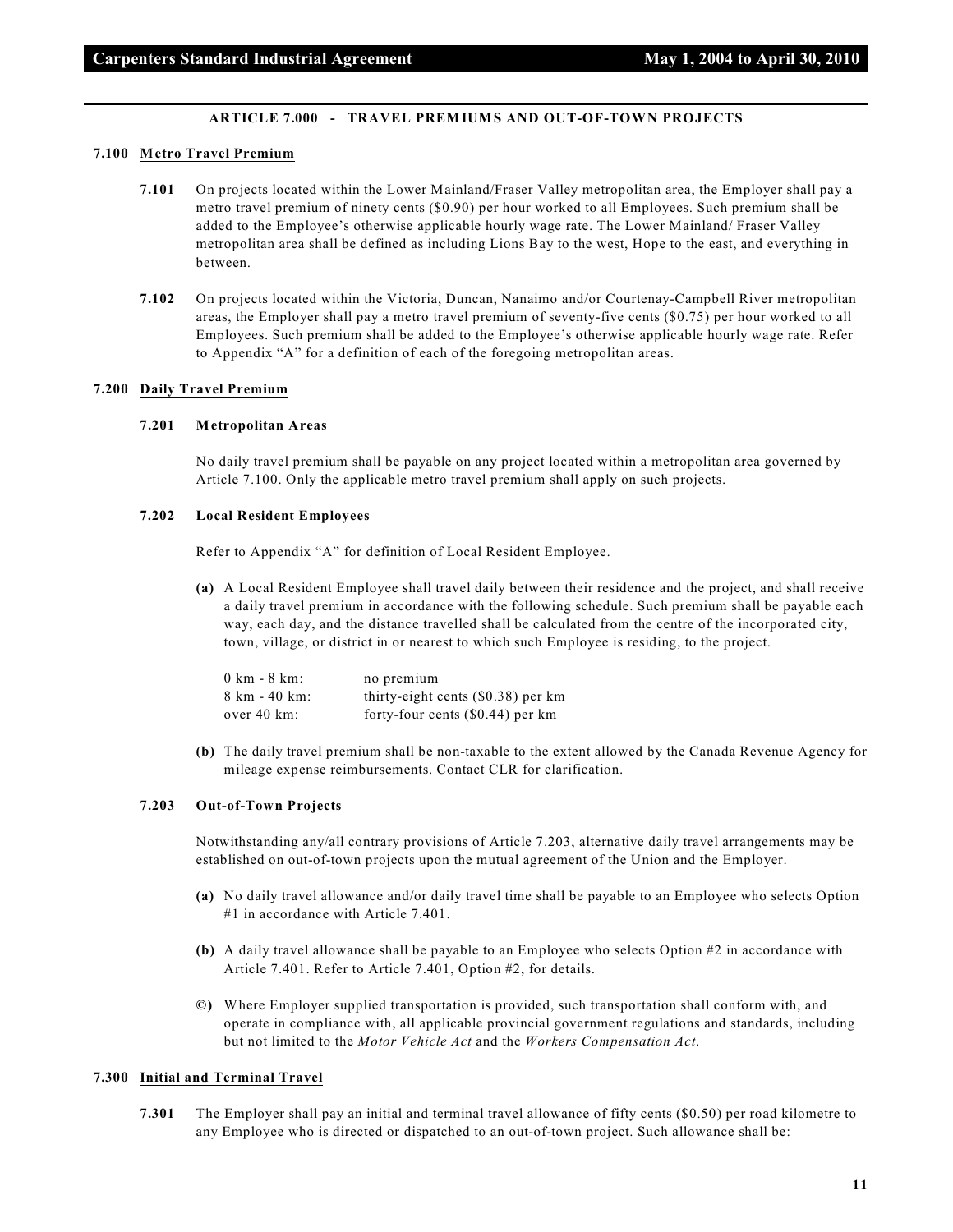- **(a)** payable each way, and the distance travelled shall be calculated from the Employee's "point of dispatch" to the project via the most direct route. The Employee's "point of dispatch" shall be defined as the address of the Union office within the Union Local in which the Employee's permanent residence is located.
- **(b)** subject to annual adjustments throughout the duration of the Agreement. More specifically, the maximum allowable tax-free rate for mileage expense reimbursement as published annually by the Canada Revenue Agency shall be paid.
- **©)** Refer to Article 7.302 for further clarification and exceptions.
- **7.302** Notwithstanding any/al contrary provision(s) of this Agreement:

#### **(a) Ferry Fares**

The Employer shall reimburse an Employee, upon the submission of the appropriate receipts, for any/all ferry fares (car and driver) which are incurred in the course of initial and terminal travel. Highway tolls shall not be a reimbursable expense.

#### **(b) Air Travel**

Where an Employee requests to use air travel to travel to the project, the following terms and conditions shall prevail.

- **(I)** The Employer shall pay for airfare, inclusive of any/all related fees and taxes, plus taxi fare to/from the project from the airport located nearest thereto. Notwithstanding the foregoing, taxi fare shall not be payable where Employer (or Owner) supplied transportation is provided.
- **(ii)** The Employer shall pre-arrange the air travel to/from the airport nearest the Employee's residence. The air carrier and class of ticket shall be at the discretion of the Employer, but shall be via a regularly scheduled carrier. Notwithstanding the foregoing, the Employer shall not direct an Employee to fly "standby".
- **(iii)** The Employee shall provide the Employer with the Boarding Pass and proper ground transportation receipts if requested to do so by the Employer.

#### **©) Standard "Lump Sum" Amount Option**

Where a variety of travel distances exist for Employees to a particular project, the Employer and the Union may agree upon a standard initial and terminal travel allowance "lump sum" amount which shall be paid to all applicable Employees on the project. Such agreement shall be reached prior to the commencement of work on the project, and prior to date of tender if possible.

#### **(d) Timing of Payment**

The Employer shall ensure that an Employee receives payment for the applicable initial travel allowance and any/all applicable reimbursements for incurred expenses (i.e. ferry fares, etc.) within seven (7) calendar days of the Employee's first shift on the project. Notwithstanding the foregoing, the Union and the Employer may mutually agree to vary this requirement. Such agreement shall be reached prior to the commencement of work on the project, and prior to date of tender if possible.

#### **(e) Termination of Employment**

In the event an Employee voluntarily terminates his/her own employment after having been on the project for less than fifteen (15) calendar days, the Employer shall not be required to pay the Employee's terminal travel allowance, and shall additionally be entitled to deduct the initial travel allowance already paid from the Employee's final pay cheque.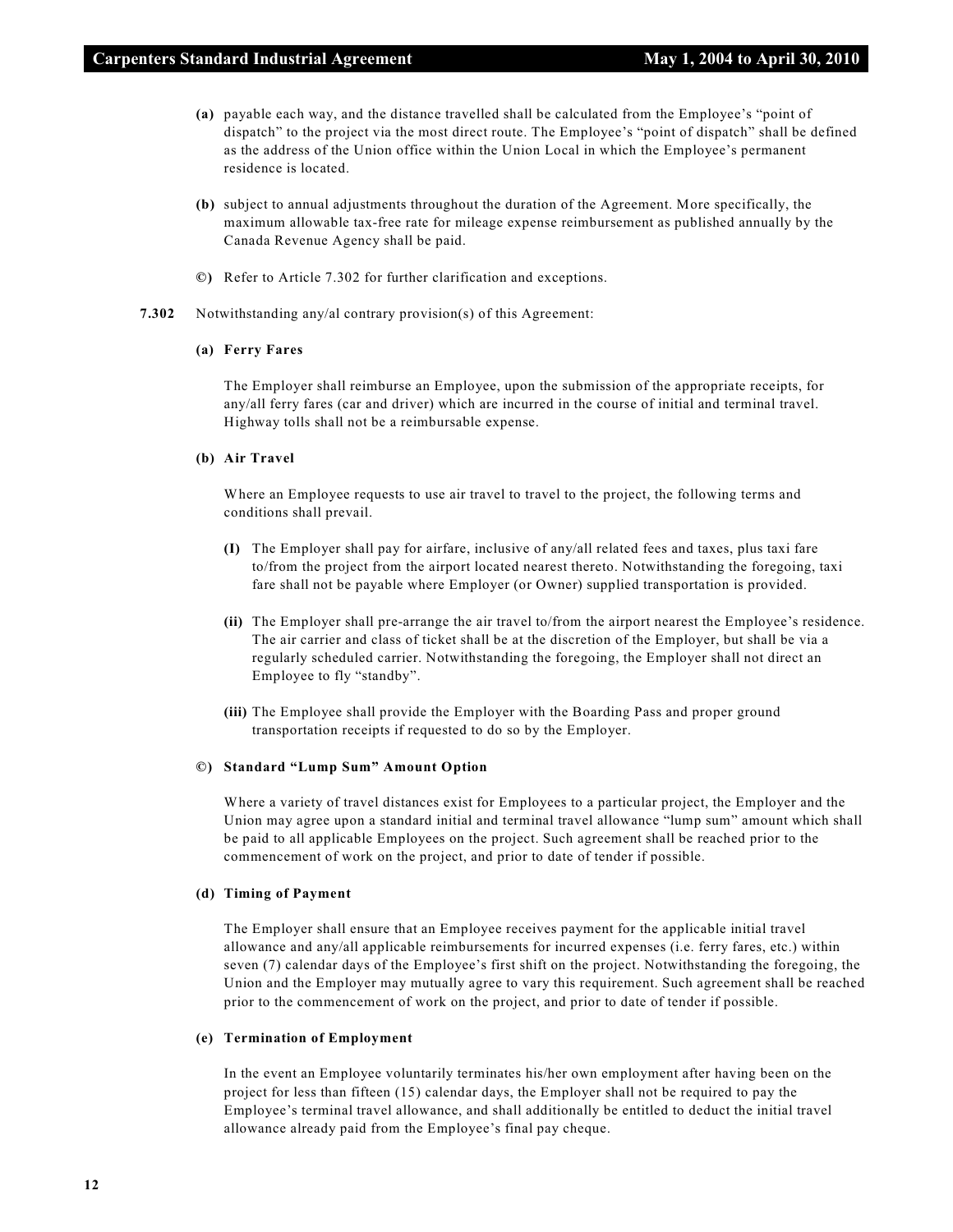#### **7.400 Room and Board**

This Article does not apply to Local Resident Employees. Refer to Appendix "A" for definition.

**7.401** Each Employee shall select one (1) of the following options prior to commencing work on an out-of-town project, and such selection shall apply for the duration of the Employee's employment on such project. Notwithstanding the foregoing, specialty scaffold contractors are directed to the Scaffold Addendum for an important clarification regarding the choice of options available to scaffold Employees.

The choice of options shall be at the sole discretion of the Employee, and the Employee shall provide the Employer with written notice of their selection upon request. The Employer shall likewise provide a copy of the Employee's written notice of selection to the Union upon request. Both options shall be payable on the basis of seven (7) days per week.

#### **Option #1:**

Effective June 2, 2006, the Employer shall provide the Employee with a daily lump sum Living Out Allowance (LOA) of \$90.00. Effective May 1, 2007 this amount shall be increased to \$95.00. Effective May 1, 2009 this amount shall be increased to \$100.00.

#### **Option #2:**

- **(a)** Effective June 2, 2006, the Employer shall provide the Employee with a single room plus \$50.00 daily meal allowance. Effective May 1, 2007 this amount shall be increased to \$52.50. Effective May 1, 2009 this amount shall be increased to \$55.00.
- **(b)** No daily travel time shall be paid to an Employee who selects Option #2, however the following terms and conditions shall be applicable.
	- **(I)** If the Employer provided room is forty (40) road kilometres or less from the project, no daily travel allowance shall be paid.
	- **(ii)** If the Employer provided room is more than forty (40) road kilometres from the project, a daily travel allowance of fifty cents (\$0.50) per road kilometre shall be paid, each way, to/from the forty (40) kilometre boundary. Such allowance shall be subject to annual adjustments throughout the duration of the Agreement. More specifically, the maximum allowable tax-free rate for mileage expense reimbursement as published annually by the Canada Revenue Agency shall be paid.
	- **(iii)** If the Employee(s) requested to use air travel to the project in accordance with Article 7.302 (b), Employer supplied transportation shall be provided to the Employee(s) to/from the project on a daily basis.
	- **(iv)** If the Employee(s) did not request to use air travel to the project in accordance with Article 7.302 (b), no Employer supplied transportation shall be provided to the Employee(s) to/from the project on a daily basis, and the Employee shall therefore assume all responsibility for travelling to/from the project on a daily basis.
	- **(v)** Notwithstanding any/all contrary provisions of this Agreement, any Employee(s) who makes use of Employer supplied transportation to travel to/from a project shall not be paid a daily travel allowance for that day(s).
- **7.402** If an Employee resides more than seventy (70) kilometres from the project and such Employee would otherwise be required to travel daily between the project and his residence between November 1<sup>st</sup> through April  $30<sup>th</sup>$  annually, such Employee may request the Employer to mutually agree to designate the project as a temporary out-of-town project. Notwithstanding the foregoing, a temporary out-of-town project designation may apply only during the period November  $1^{st}$  through April 30<sup>th</sup>.
	- **(a)** The Employer shall consider each such request on its individual merits, and shall advise the Employee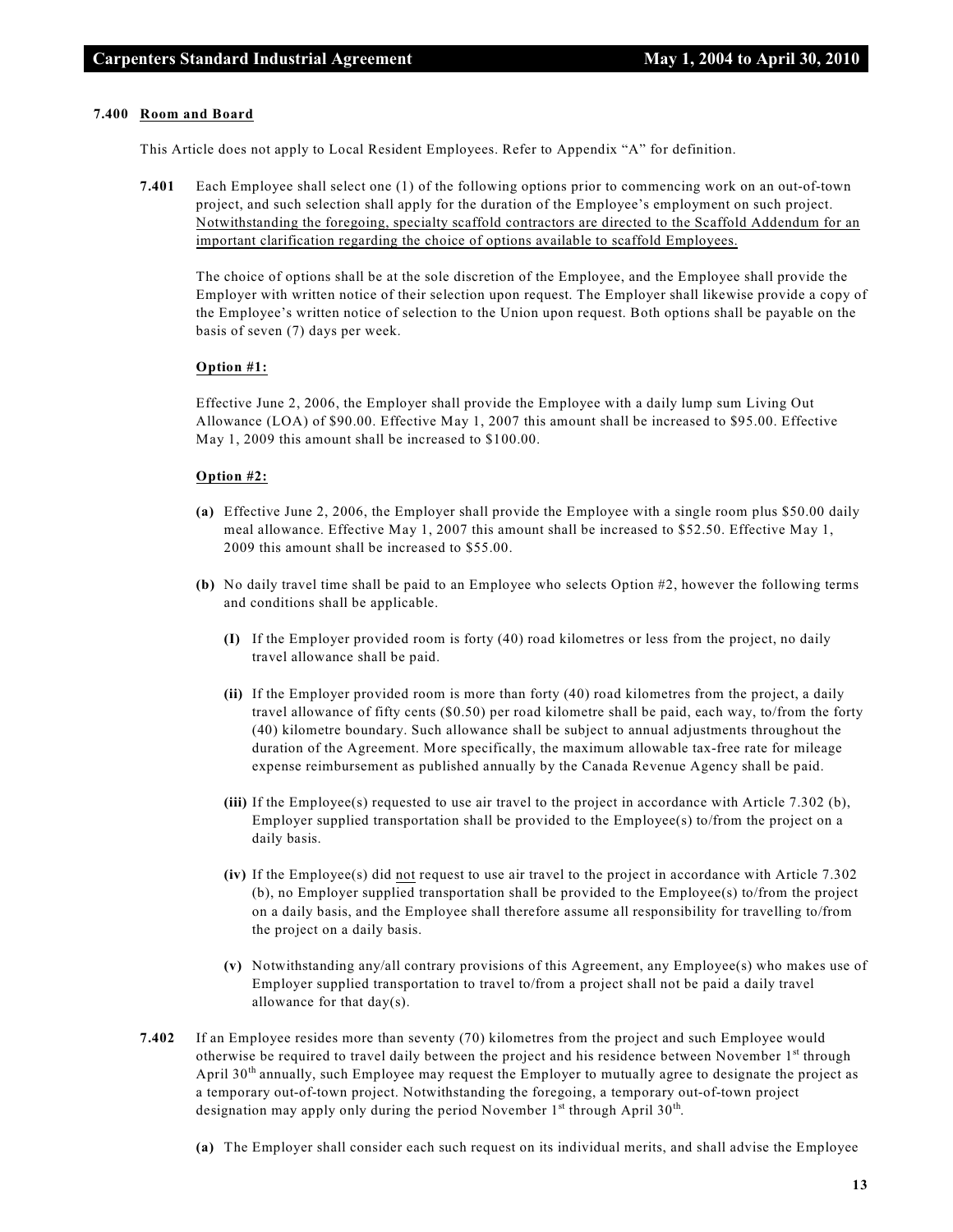whether or not their request has been mutually agreed to. Notwithstanding the foregoing, the Employer shall not unreasonably withhold mutual agreement if there is legitimate reason for concern regarding the safety of the Employee due to inclement winter road conditions.

**(b)** If the project is designated as a temporary out-of-town project, the Employee shall be deemed to have selected Room and Board Option #1 in accordance with Article 7.401, and shall no longer travel daily between the project and his residence.

#### **7.500 Pre-Tender and Pre-Job Conferences**

It is strongly recommended that the Employer reviews with the Union the intended application of all travel and accommodation provisions with respect to an out-of-town project in order to confirm that a common understanding exists. Such review and confirmation should take place prior to the commencement of work, or if possible, prior to the date of tender.

#### **7.600 Periodic Leave and Compassionate Leave**

- **7.601 (a)** On out-of-town projects of over fifty (50) calendar days duration, a periodic leave shall be made available to Employees every forty (40) calendar days.
	- **(b)** When leave is desired in accordance with Article 7.601 (a), an allowance for periodic leave shall be provided by the Employer on a "use it or lose it" basis, in accordance with the following formula. Such allowance shall be paid only once for each periodic leave.

| 0 km to 249 km     | n/a      |
|--------------------|----------|
| 250 km to 500 km   | \$100.00 |
| 501 km to 750 km   | \$200.00 |
| 751 km to 1,000 km | \$250.00 |
| over 1,000 km      | \$325.00 |

The mileage shall be computed from the project to the Employee's place of residence.

- **7.602 (a)** The duration of such periodic leave shall be for a minimum of five (5) days to a maximum of one (1) week, or such other number of days as may be mutually agreed between the Employer and the Employee.
	- **(b)** The timing of such periodic leave shall be decided by mutual agreement. Living Out Allowances shall not be paid during leave periods.
- **7.603 (a)** For the purposes of Article 7.600, the term "out-of-town project" shall be defined as meaning any project that is accessible by air or boat only, excluding ferries, or is greater than three hundred and twenty (320) kilometres and/or four (4) hours travel, including ferry travel, to the transportation terminal nearest the Employee's residence.
	- **(b)** Employees residing within these limits shall be entitled to a mutually agreed leave of absence, at no cost to the Employer, of five (5) or seven (7) calendar days, to be arranged between the Employee and Employer subject to the same qualifiers provided in the periodic leave.
- **7.604 (a)** An Employee who resides within the province of BC shall only receive leave if they return to the transportation terminal nearest their residence.
	- **(b)** An Employee who does not reside within the province of BC shall only receive leave if they return to their point of dispatch within the province of BC.
- **7.605** There shall be no cash payment in lieu of periodic leave, unless otherwise mutually agreed between the Union and the Employer.
- **7.606** Interpretations contained within Article 7.600 shall not be applied to any other provision contained within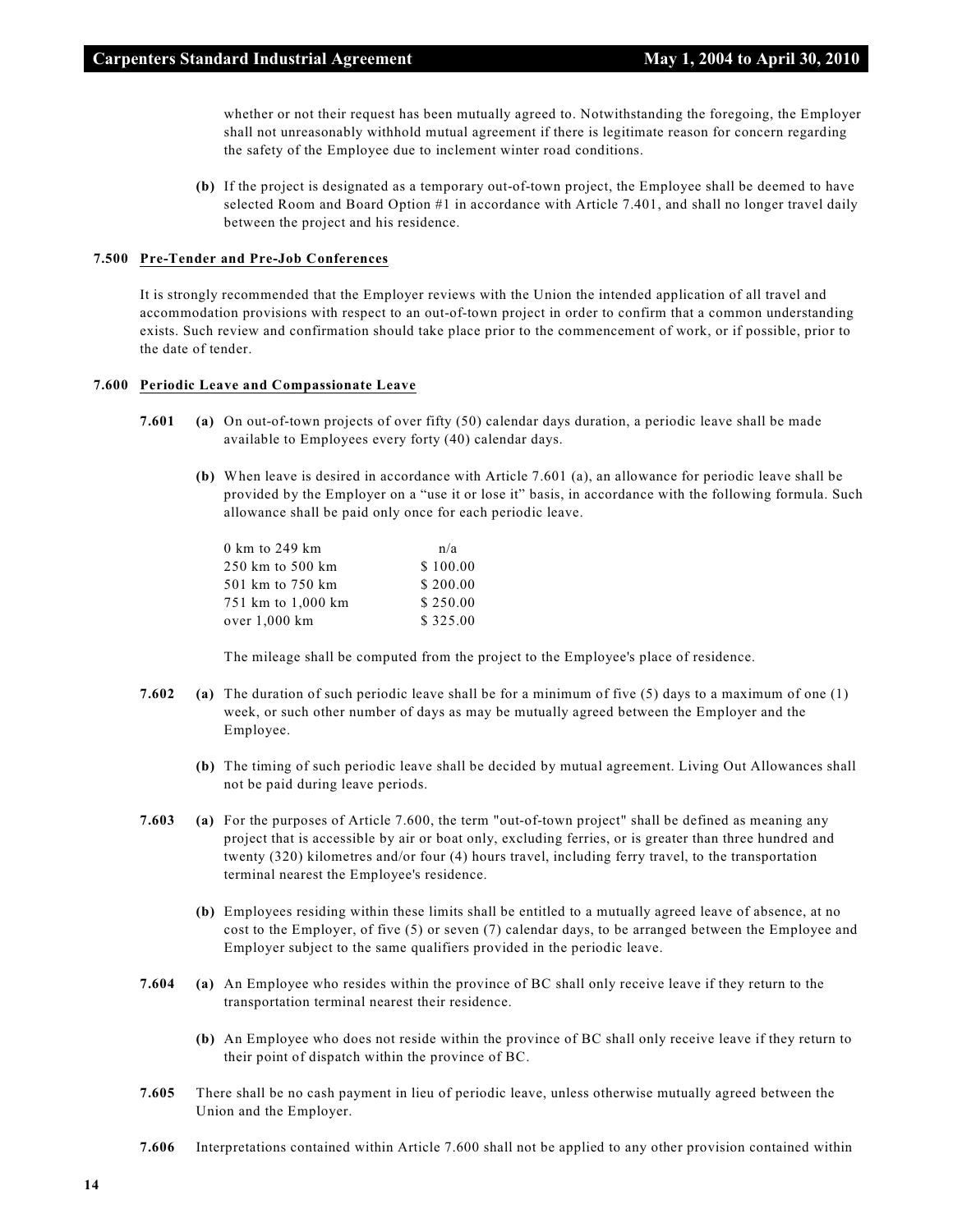this Agreement.

#### **7.700 Camp Projects**

#### **7.701 Accommodations**

- **(a)** Camp accommodations, when supplied, shall meet the standards and requirements of the applicable Construction Camp Rules and Regulations Agreement by and between BCYT and CLR. An Employee may refuse to live in accommodations which do not meet such standards.
- **(b)** Unless otherwise arranged at a pre-tender and/or pre-job conference, on projects where a camp is provided Employees shall occupy the camp, and room and board shall be supplied in such camp seven (7) days a week, at no cost to the Employee.

#### **7.702 Weekend Checkout**

Any Employee who is living in camp accommodations paid by the Employer may, on any weekend, vacate or check out of such accommodation and the Employer shall pay such Employee twenty dollars (\$20.00) per day.

- **(a)** The Employee must turn in his meal ticket or sign a checkout in advance.
- **(b)** To qualify, an Employee must work his scheduled shift prior to the weekend and/or statutory holiday and his scheduled shift after the weekend and/or statutory holiday.

#### **7.800 Marshalling Points**

- **7.801** On camp projects, no walking time shall be paid up to 2,500 feet from the work site. Beyond 2,500 feet, up to thirty (30) minutes travel each way, the Employer shall supply transportation. Travel time shall be paid at prevailing rates for time in excess of thirty (30) minutes.
- **7.802** Where camps are maintained, it is understood and agreed that the period from the time of departure from the marshalling point in the camp area until the time of return to that point on conclusion of work, excluding the meal period where applicable, shall be paid at the applicable straight time or overtime hourly wage rate.

#### **ARTICLE 8.000 - HIRING AND MOBILITY OF WORKFORCE**

The interpretation and application of these provisions shall be consistently applied by the various Union representatives in each and every Local throughout the province. Past practice shall be superceded by the terms of this Agreement unless otherwise mutually agreed, in writing, by the Union and the Employer.

#### **8.100 General Provisions**

- **8.101** The term "project Local" as used within Article 8.000 shall be defined as the Local in whose jurisdiction the project is located.
- **8.102** The term "transfer" as used within Article 8.000 shall not be misconstrued to mean the transfer of Union membership from one (1) Local to another.
- **8.103** Notwithstanding any/all contrary provisions of Article 8.000, the Employer may not transfer an Employee from their home Local to another Local unless the Employee's home Local is an affiliate member in good standing of the Union.

#### **8.200 Exempt Employees**

**8.201** The Employer may: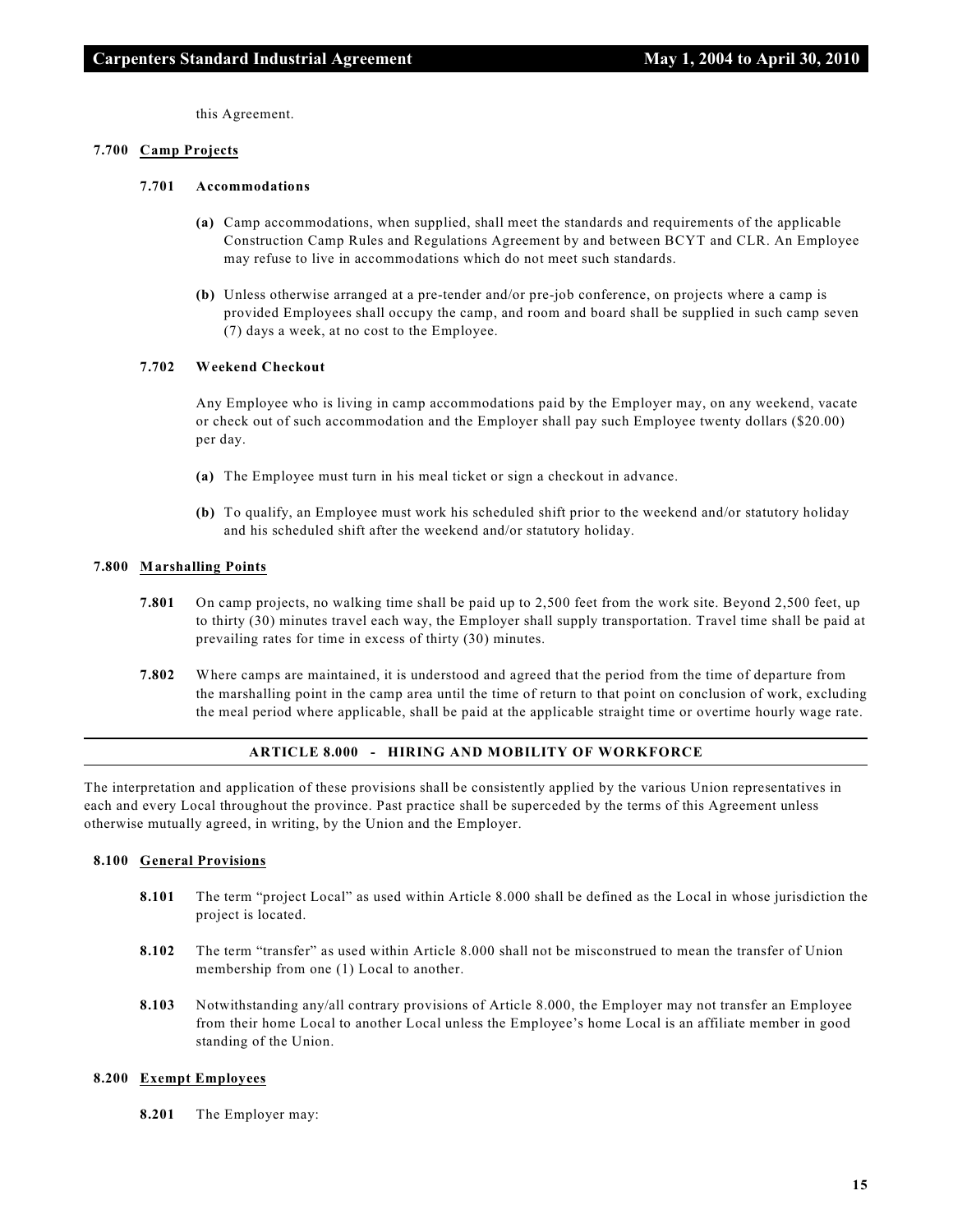- **(a)** transfer to the project a maximum of four (4) Employees currently on the Employer's payroll, regardless of the home Local of such Employees, or
- **(b)** name request a maximum of four (4) members from any Local which is an affiliate member in good standing of the Union, or
- **(c)** utilize a combination of transfers and name requests to a maximum of four (4) Employees and/or members,

and employ such Employees and/or members on the project for the duration of the project.

- **8.202** Employees and/or members who are transferred and/or name requested in accordance with Article 8.201 shall be defined as "exempt" Employees.
- **8.203 (a)** If the employment of an exempt Employee on the project is terminated, regardless of the reason for such termination (i.e. laid off or quit), the Employer shall not be permitted to hire a replacement exempt Employee.
	- **(b)** Notwithstanding Article 8.203 (a) and/or any/all contrary provisions of this Agreement, the Employer may, at any time, rehire a previously terminated exempt Employee to work on the project, and in such instance such re-hired exempt Employee shall regain his exempt Employee designation.
	- **©)** The rehiring of an exempt Employee shall not cause any resident member of the project Local who is employed on the project at the time of the rehire to be terminated as a result of the rehire.

#### **8.300 Name Request Employees and Local Dispatch Employees**

- **8.301** In addition to the exempt Employees employed in accordance with Article 8.200, the Employer may also name request any/all members of the project Local who have worked for the Employer within the previous six (6) months, and employ such members on the project.
- **8.302 (a)** In addition to the name request Employees employed in accordance with Article 8.301, the Employer may also name request one (1) member of the project Local for each one (1) member of the project Local dispatched by the project Local.
	- **(b)** Thereafter, the project Local shall have the right to dispatch all remaining Employees required by the Employer on the project, providing such Employees are members of the project Local.

#### **8.400 Inability of Local to Fulfill Dispatch Request**

Notwithstanding Articles 8.200 and 8.300, if the project Local is unable to dispatch Employees within twenty-four (24) hours of the project Local's receipt of the Employer's dispatch request, the Employer may proceed as follows, but only to the extent that doing so is necessary to fulfill the Employer's dispatch request.

- **8.401** Transfer to the project any/all remaining Employees currently on the Employer's payroll, regardless of the home Local of such Employees, and/or
- **8.402** Choose to obtain Employees elsewhere, provided that any such individuals become Union members within two (2) weeks of date of hire and remain Union members as a condition of continuing employment, and/or
- **8.403** Request the project Local to dispatch any/all required Employees from another Local which is an affiliate member in good standing of the Union. When making such a request, the Employer shall retain the right to choose the order in which such other Local(s) are contacted. The intent of the parties is to minimize the cost to the Employer for initial and terminal travel.

#### **8.500 Differentiation of Employee Classifications**

Notwithstanding any/all contrary provisions of this Agreement, the project Local shall not make any attempt to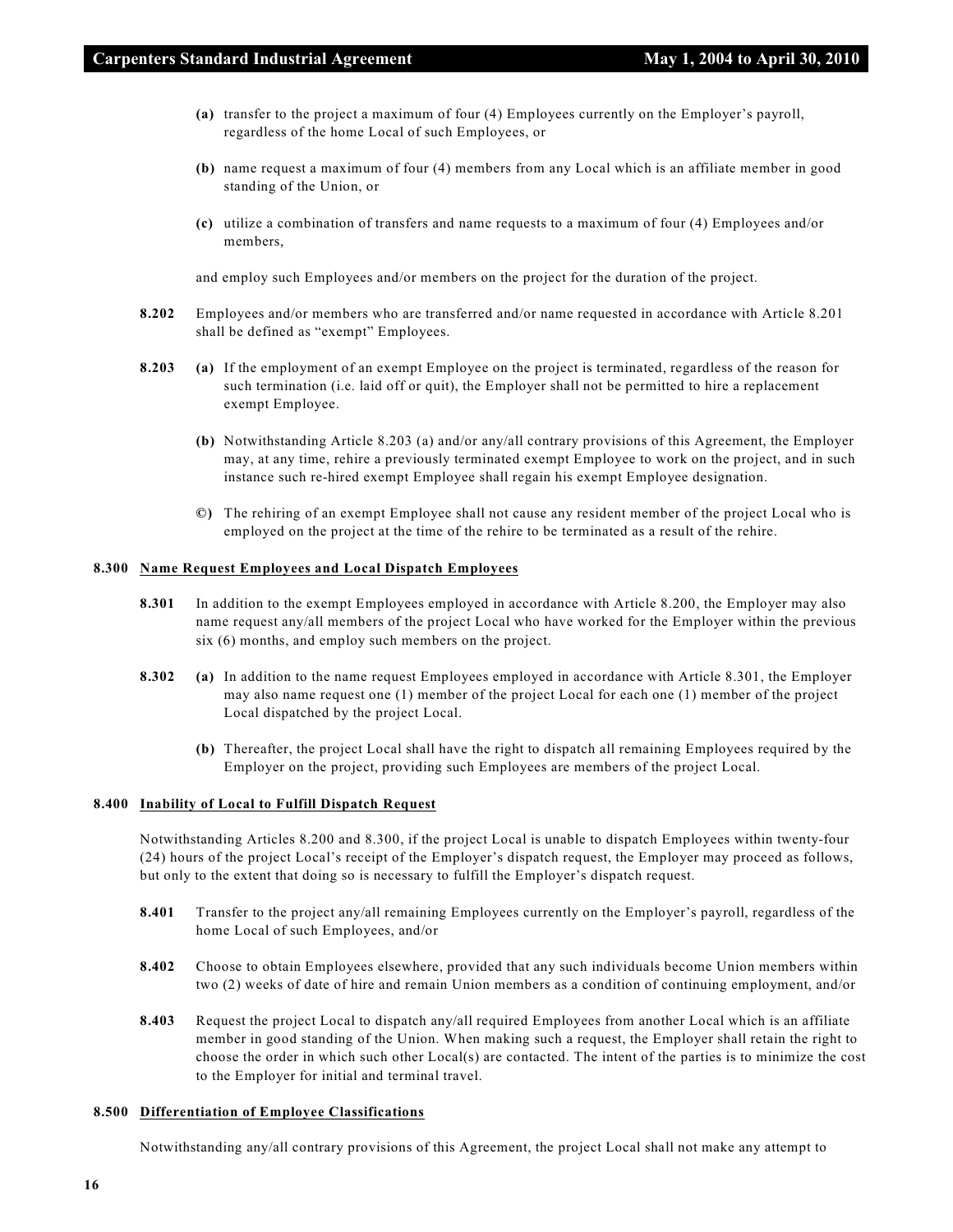dispatch an Employee of a different Employee classification (i.e. Journeyperson, Apprentice, Material Handler/Pre-Apprentice) than was requested by the Employer. In particular, the project Local shall not make any attempt to restrict or deny the Employer from hiring the maximum ratio of Apprentices permitted in accordance with Article 4.402 (a).

#### **8.600 Reduction in Project Crew**

- **8.601** The Employer shall notify the Job Steward prior to a reduction in the size of the project crew.
- **8.602** When it is necessary for the Employer to reduce the size of the project crew, preference of continued employment shall be given to Job Stewards and resident members of the project Local. Notwithstanding the foregoing, such preference shall not supercede the right to continued employment which applies to exempt Employees employed on the project in accordance with Article 8.200.

#### **8.700 Rehiring of Injured Employees**

The Employer shall give preference of re-employment to an injured Employee when such Employee is able to return to work, provided sufficient work is available.

#### **8.800 Retired Members**

In the event the Carpentry Workers' Pension Plan introduces an option for all Plan participants to receive pension benefits and continue to work, the parties shall agree.

# **ARTICLE 9.000 - JOB STEWARDS AND UNION REPRESENTATIVES**

#### **9.100 Job Stewards**

- **9.101** The Union shall notify the Employer of the appointment of all Job Stewards.
- **9.102** Job Stewards shall be recognized on all projects and shall not be discriminated against.
- **9.103** The Employer shall provide a Job Steward with sufficient time to carry out his duties.
- **9.104** Refer also to Article 8.602 regarding preference for continued employment of Job Stewards.

#### **9.200 Union Representatives**

Union Representatives shall have access to all projects governed by this Agreement, after first notifying the Employer, however in no way shall such Representative(s) interfere with Employees during working hours unless permission is granted.

#### **9.300 Leave of Absence**

The Employer shall grant a non-paid leave of absence to an Employee when requested, in writing, to do so by the Union. Such leave shall be for the purpose of attending to Union business, and shall not jeopardize the Employee's continued employment. Notwithstanding the foregoing, the Employer may deny such request for valid reasons.

# **ARTICLE 10.000 - HEALTH AND SAFETY**

#### **10.100 Safety Equipment**

- **10.101** The Employer shall supply to Employees, at no cost, all safety equipment, including hearing protective devices, except personal apparel (i.e. safety hats and rubber clothing). Only safety belts with leg and shoulder straps are to be used.
- **10.102** All equipment, tools, and materials shall conform and be utilized in conformity with applicable provincial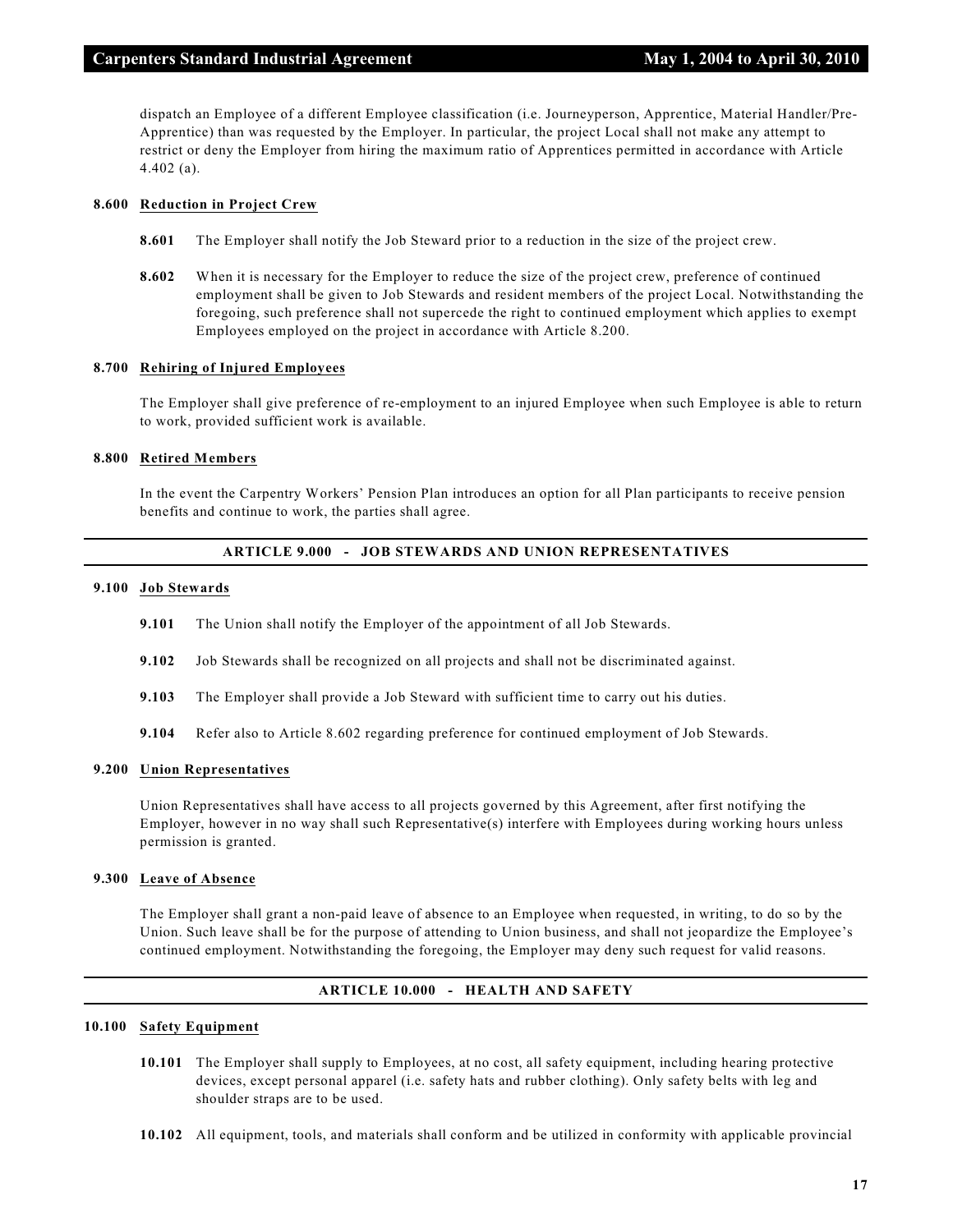and/or federal regulations, acts and laws. Employer safety regulations shall be complied with provided they are not inconsistent with the foregoing. It shall not be considered a violation of this Agreement should an Employee(s) refuse to work in conditions and/or use equipment that do not meet prescribed safety standards and/or regulations.

**10.103** The Employer shall supply welders' leather vests or jackets and leather gauntlet gloves to all Employees assigned to welding work, on a "charge-out" basis.

#### **10.200 Accident Prevention Regulations**

- **10.201** The parties to this Agreement shall, at all times, comply with the accident prevention regulations of the *Workers Compensation Act* and any refusal on the part of an Employee to work in contravention of such regulations shall not be deemed to be a breach of this Agreement. No Employee shall be discharged because such Employee fails to work under unsafe conditions as set out in the regulations.
- **10.202** Any refusal by an Employee to abide by known WCB regulations or posted Employer safety regulations, after being duly warned, may be sufficient cause for dismissal.
- **10.203** Any Employee may refuse to work where, in the opinion of such Employee, adequate safety precautions have not been provided.

# **10.300 Project Inspections**

The Job Steward, or where there is a safety committee a Union representative of such committee, shall accompany the WCB Inspector on all project inspections.

#### **10.400 Injured or Sick Employees**

- **10.401** The Employer shall cover all transportation costs not otherwise covered by the WCB for any Employee residing in Employer supplied accommodation who is injured on the project and subsequently requires transportation to either their point of dispatch or back to the project. The foregoing shall also apply for any Employee residing in Employer supplied accommodation who becomes ill or is injured in an accident not covered by WCB, if the first aid attendant or a doctor recommends off-site treatment or a return to the Employee's point of hire.
- **10.402** If an Employee requires off-site medical attention which necessitates no return to work on that day, or where a qualified Industrial First Aid Attendant recommends rest until the next day, then the injured Employee shall be paid for the full shift.
- **10.403** Refer also to Article 8.700 and Article 11.502.

#### **10.500 Drug and Alcohol Testing**

A sub-committee of the parties shall be established to review client requirements and industry standards related to the issue of drug and alcohol testing of Employees. This issue is growing in importance and the sub-committee shall be authorized to bring forward recommendations. Such recommendations, if any, shall be subject to ratification by the parties.

#### **ARTICLE 11.000 - WORKING CONDITIONS**

#### **11.100 Harassment**

The Union and the Employer recognize the right of Employees to work in an environment free from harassment.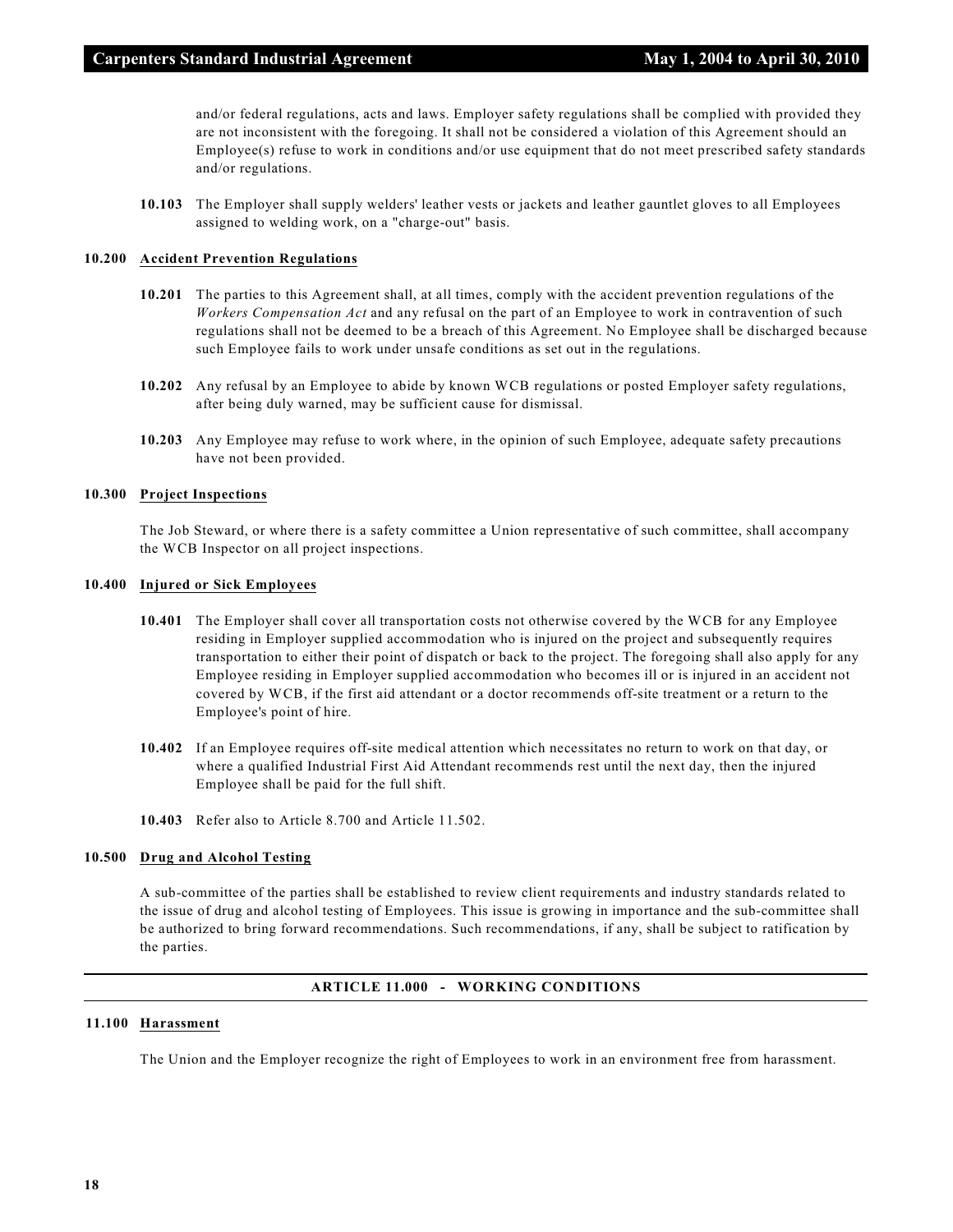#### **11.200 Project Facilities**

#### **11.201 Toilets**

Chemical or flush toilets shall be provided from the commencement of work on all projects. When sewer or chemical toilets are not available, sanitary facilities shall be provided in accordance with local sanitary regulations. Toilet houses shall be of fibreglass or rubber compound construction, and shall be cleaned out daily. Toilet paper shall be provided. There shall be a minimum of one (1) toilet for every fifteen (15) building tradespersons on a project.

#### **11.202 Drinking Water**

Where there is no running tap water available, cool drinking water in approved sanitary containers shall be provided. Paper cups and salt tablets shall also be supplied.

#### **11.203 Telephone Access**

A telephone(s) shall be made available to all Employees at all times for incoming or outgoing emergency purposes, and incoming messages shall be relayed immediately.

#### **11.204 Clean Up Facilities**

The Employer shall provide clean up facilities, hand cleaner and paper towels.

# **11.300 Lockup**

- **11.301** A lockup shall be provided for Employees and such lockup shall be located on the ground floor or first floor of the project. If multiple shifts are being worked, a separate lockup shall be provided for each shift. Lockups shall be used for tools, drying clothes, as a dressing room, and as a lunch room.
- **11.302** Each lockup shall have tool racks, tables and benches with provision for drying clothes and shall be of an adequate size to allow a minimum of fifteen (15) square feet per Employee.
- **11.303** Each lockup shall have windows and venting with adequate lighting and provision for continuous heat twenty-four (24) hours a day.
- **11.304** The Employer shall be responsible for having the lockup(s) cleaned out daily and kept clear of building material and other construction paraphernalia.

#### **11.400 Vehicles**

No Employee shall be permitted to use his own motor vehicle in a manner which is unfair to other Employees and/or contrary to the best interests of the Union.

#### **11.500 Tools, Equipment and Protective Clothing**

- **11.501** The tools of an Employee starting a new job shall be in good condition and shall be kept so on the Employer's time.
- **11.502** The cost of transporting an Employee's tools shall be paid for by the Employer. Notwithstanding the foregoing, although Employees will normally take their tools with them, when the Employer makes other arrangements for transporting an Employee's tools such Employee shall not suffer loss of wages because their tools are not available to them. The Employer agrees to transport the tools of an injured or sick Employee to the Employee's point of dispatch.
- **11.503** If the following tools or equipment ladder, straight edge, saw horse, stapling gun, hand clamp, power tools, or any other than ordinary tradespersons' tools, are desirable for the better carrying out of work, they shall be supplied by the Employer.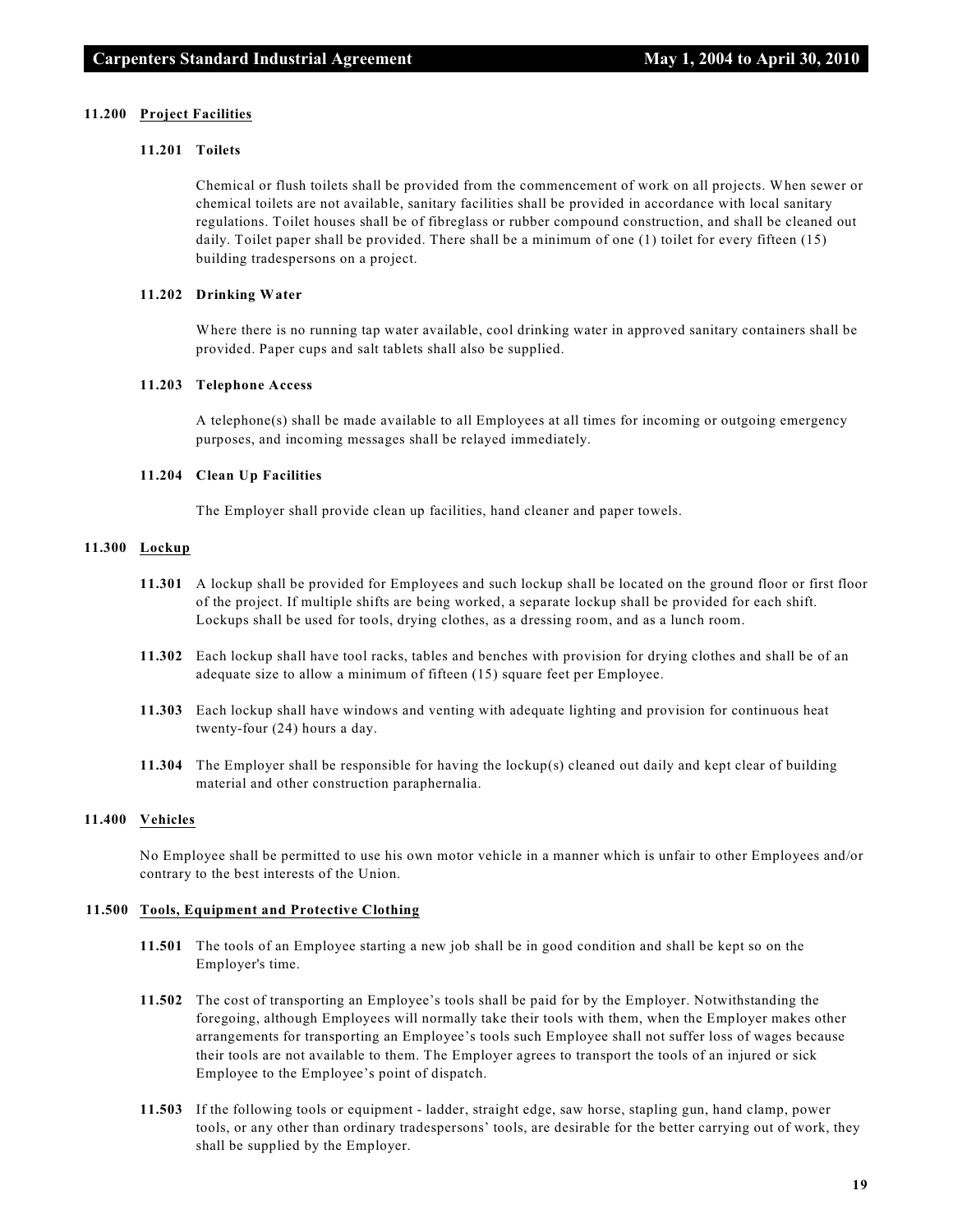- **11.504** When the Employer takes Employees' saws to be filed in a shop, every effort shall be made to take them to a Union shop. In the event that saw(s) are lost, the Employer shall replace these with new saw(s) of equal quality.
- **11.505** In the event an Employee's outer clothing and/or footwear is substantially damaged due to the handling of creosoted or tarred materials or chemical substances in the line of the Employee's duties, and protective clothing has not otherwise been provided, cost of cleaning or replacement will be borne by the Employer.

#### **11.600 Insurance**

An Employee shall submit an inventory of his tools and working apparel on the project to the Employer upon request, and the Employer shall replace an Employee's tools and working apparel if such tools and/or working apparel are lost due to fire, burglary, or as a result of working over water or such other areas where tools cannot be retrieved.

#### **ARTICLE 12.000 - CARPENTERS JOINT ADVISORY COMMITTEE (CJAC)**

A Carpenters Joint Advisory Committee (CJAC) shall be established and maintained as a means to address issues of mutual interest and importance to the parties. All actions and decisions of the CJAC shall require mutual agreement of the parties. Refer also to Article 14.400.

#### **ARTICLE 13.000 - JOINT RECOVERY PROGRAM**

#### **13.100 Process**

- **13.101** The Union and an Employer(s) may determine on a project by project, area, or sector basis, if special dispensation is required to become competitive, and should the necessity arise, may by mutual agreement, in writing, amend or delete terms or conditions of this Agreement for the duration of the project. Notwithstanding the foregoing, it shall be a violation of this Agreement for the parties to agree to the reduction and/or elimination of any joint industry funds negotiated between the BCBCBTU and CLR (i.e. Rehabilitation Fund) or individual dues to umbrella organizations, without the specific prior written consent of the BCBCBTU and CLR.
- **13.102** The Joint Recovery Program is specifically intended to provide Employers with competitive relief where deemed necessary. As a result, no enabling package, or individual term or condition therein, shall include a provision, not already provided for in this Agreement, which in any way either increases the Employer's cost and/or decreases the Employer's flexibility with respect to any term of this Agreement. Refer to Carpenters Standard ICI Agreement, 2000 Memorandum of Agreement, Part 2, Item 1, for further details and examples.

#### **13.200 Participation**

- **13.201** Unless otherwise agreed to, in writing, neither the Union nor an individual Local(s) shall decline to participate in the process contemplated by Article 13.100.
- **13.202** Notwithstanding Article 13.201, Locals shall retain the right to deny an individual enabling request, but no Local shall have either a formal or informal (i.e. unspoken) blanket policy of refusal. Individual Union members shall retain the right to refuse a dispatch to an enabled project, but no Local shall encourage or otherwise counsel its members to do so.

#### **ARTICLE 14.000 - GRIEVANCE PROCEDURE**

#### **14.100 Definitions**

**14.101** A grievance shall be defined as any difference between the parties to this Agreement with respect to its interpretation, application, operation or any alleged violation thereof, including discharge for cause alleged to be unjust by the Union. Discharge shall not include layoff of Employees for reason of project efficiency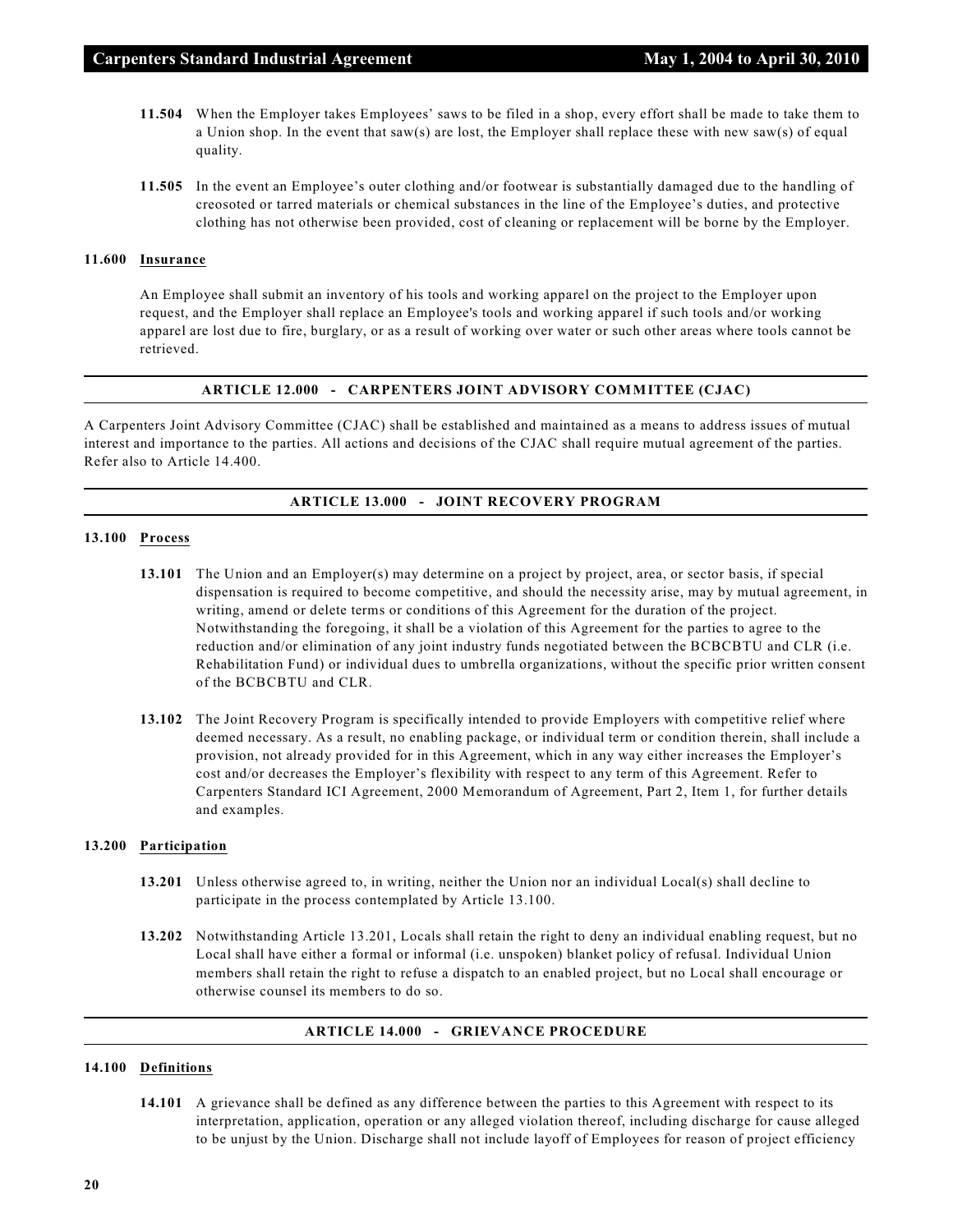or reduction of forces on suspension or completion of work.

**14.102** The two (2) parties to any grievance shall be the Union and the respective signatory Employer(s).

## **14.200 Time Limits**

No grievance shall be entertained by either party or an arbitrator unless instituted by the aggrieved party within thirty (30) calendar days of its occurrence, except that a grievance arising out of alleged unjust discharge must be instituted within fifteen (15) calendar days of its occurrence. An occurrence shall be each day an alleged violation continues. (The foregoing time limits do not apply to wage claims.)

#### **14.300 Procedure**

#### **14.301 Step 1**

The Job Steward or Union Representative shall first discuss the grievance with the Foreman or project superintendent, and if they agree their decision shall be final. An Employer shall first discuss the grievance with the Union Representative.

#### **14.302 Step 2**

Failing settlement within two (2) business days of a grievance, the particulars thereof shall be set out in writing by either party and shall be delivered to the other party, and they shall forthwith confer upon the matter, and if they agree their decision shall be final.

#### **14.303 Step 3**

If the grievance is not settled pursuant to Step 2 within five (5) business days, or such longer time as the parties agree to, then it shall be referred to a three (3) person Board of Arbitration composed as follows:

- **(a)** The party desiring arbitration shall appoint a member for the Board and shall notify the other party in writing of its appointment and the particulars of the grievance in dispute.
- **(b)** The party receiving the notice shall within three (3) business days, appoint a member of the Board and notify the other party of its appointment.
- **(c)** The two (2) appointees shall, within three (3) business days of appointment, agree upon a person to act as Chair of the Board of Arbitration, but failing to do so within this time, they shall jointly request the LRB to appoint such Chair.

#### **14.304 Step 4**

- **(a)** The Board shall hear the parties, establish if the grievance is properly before them, determine if the matter is arbitrable, settle the terms of question to be arbitrated, and make its award within five (5) business days of appointment of the Chair except when the time is extended by mutual agreement of the parties.
- **(b)** The Board shall deliver its award in writing to each of the parties, and the award of the majority of the Board shall be final and binding on the parties and shall be carried out forthwith.
- **(c)** The parties shall pay their own costs and expenses of arbitration, the remuneration and disbursements of their individual appointee, and one-half  $(\frac{1}{2})$  the expenses of the Chair.

#### **14.400 Alternative Methods of Resolution**

**14.401** Notwithstanding any/all contrary provisions of Article 14.000, the parties reserve the right to mutually agree on an alternative grievance resolution process (including but not limited to referring the matter to a single arbitrator, industry grievance panel, or the CJAC) in which case the associated fees and expenses of such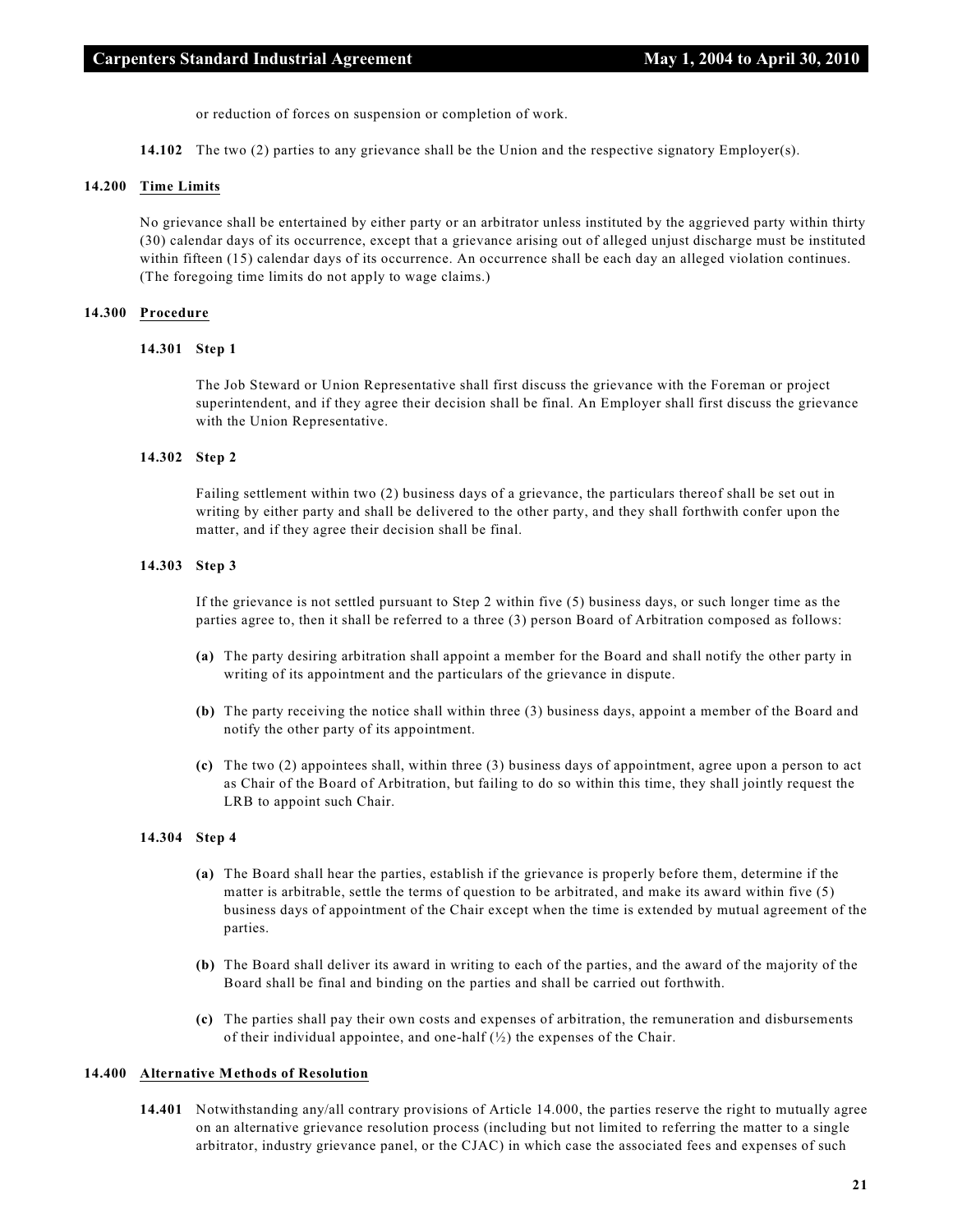alternative process shall be borne equally by the parties to the grievance. Refer also to Article 12.000.

**14.402** Notwithstanding any/all contrary provisions of Article 14.000, Mr. Michael Fleming, Associate Chair, LRB, or his successor(s), shall remain seized of jurisdiction to resolve any/all matters of dispute which may arise between the parties in regards to the terms of this Agreement (including the Scaffold Addendum attached hereto) and/or the application thereof. To this end, both parties reserve the right to submit such matters to Mr. Fleming for mediation/facilitation and an adjudicated resolution if necessary. Any such adjudicated resolution shall be final and binding upon the parties.

# **ARTICLE 15.000 - MANAGEMENT RIGHTS**

The Employer has the right to operate and manage its business in all respects subject only to the limitations expressly stated within this Agreement and the laws of the land.

#### **ARTICLE 16.000 - SAVINGS CLAUSE**

- **16.100** In the event that any clause, section or article of this Agreement should be held invalid by operation of law, or by a tribunal of competent jurisdiction, or if compliance with or enforcement of any clause, section or article should be restrained by such tribunal, pending a final determination as to its validity, the remainder of this Agreement or the application of such clause, section or article to persons or circumstances, other than those as to which it has been held invalid, or as to which compliance with or enforcement of has been restrained, shall not be affected thereby.
- **16.200** In the event that any clause, section or article of this Agreement should be held invalid, or enforcement of, or compliance with which has been restrained, as above set forth, the parties affected thereby shall enter into immediate collective bargaining negotiations, upon the request of either party, for the purpose of arriving at a mutually satisfactory replacement for such clause, section or article during the period of invalidity or restraint.
- **16.300** In the event the parties do not agree on such a mutually satisfactory replacement, they shall submit the dispute to the grievance procedure in accordance with Article 14.000.

### **ARTICLE 17.000 - LEGALITIES**

**17.100** The parties shall comply, in a timely manner, with the terms of their October 26, 2005 Letter of Understanding Re: Carpenter Lathers Standard ICI Agreement.

**17.200** A copy of this Agreement shall be filed with the LRB.

#### **ARTICLE 18.000 - "CLEAN UP" OF AGREEMENT**

During the preparation of this Agreement, mutually agreed upon adjustments were made to format and language in order to address/delete redundant provisions, vague language, logic, consistency, and grammar. The parties have agreed to the resulting changes and provisions.

#### **SIGNATURE OF PARTIES**

Dated this  $15<sup>th</sup>$  day of May, 2007. Dated this  $16<sup>th</sup>$  day of May, 2007.

Signed on behalf of: Signed on behalf of: Signed on behalf of: Construction Labour Relations Association of BC Construction, Maintenance and Allied Workers

Bargaining Council

Clyde H. Scollan Jan Noster

Dale Bekar Pat Haggarty Pat Haggarty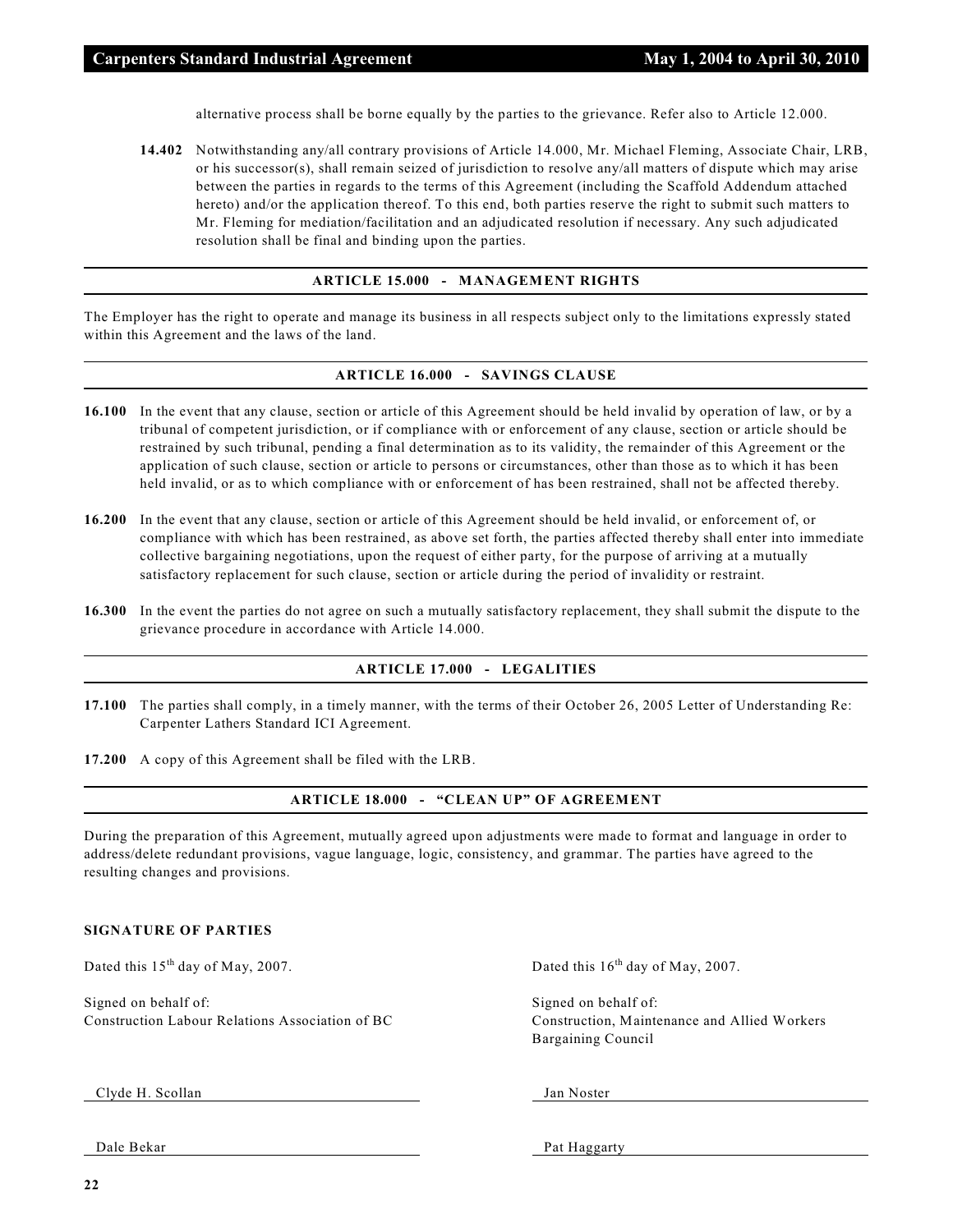|                 |                                       | Oct. 31/05 | Jun. $2/06$ | May 1/07 | $M$ ay 1/08 | $M$ ay 1/09 | Apr. $1/10$ |
|-----------------|---------------------------------------|------------|-------------|----------|-------------|-------------|-------------|
| Foreman         |                                       | 31.99      | 33.97       | 35.09    | 36.36       | 37.65       | 37.90       |
| Journeyperson * |                                       | 27.82      | 29.54       | 30.51    | 31.62       | 32.74       | 32.96       |
|                 | Apprentices: $4th Term (90%)$         | 25.04      | 26.59       | 27.46    | 28.46       | 29.47       | 29.66       |
|                 | $3^{rd}$ Term $(80\%)$                | 22.26      | 23.63       | 24.41    | 25.30       | 26.19       | 26.37       |
|                 | $2nd$ Term (65%)                      | 18.08      | 19.20       | 19.83    | 20.55       | 21.28       | 21.42       |
|                 | $1^{st}$ Term $(55%)$                 | 15.30      | 16.25       | 16.78    | 17.39       | 18.01       | 18.13       |
|                 | Material Handler/Pre-Apprentice (50%) | 13.91      | 14.77       | 15.26    | 15.81       | 16.37       | 16.48       |
|                 | Annual Vacation and Stat. Holiday Pay | 12.0%      | 12.0%       | 12.0%    | 12.0%       | 12.0%       | 12.0%       |

# **SCHEDULE "A1" MINIMUM STRAIGHT TIME HOURLY WAGE RATES**

Refer to Article 7.100.

Metro Travel Premium

The Metro Travel Premium is payable only within the Lower Mainland/Fraser Valley, Victoria, Duncan, Nanaimo and Courtenay-Campbell River. In these regions, the otherwise applicable hourly wage rate shall be increased by the applicable Metro Travel Premium amount. Annual Vacation Pay and Statutory Holiday Pay shall be calculated on the resulting new total. The Metro Travel Premium is not subject to Overtime premiums or Shift premiums.

\* The Journeyperson minimum straight time hourly wage rate at the expiry of the 2000-2004 Agreement was \$26.93 per hour.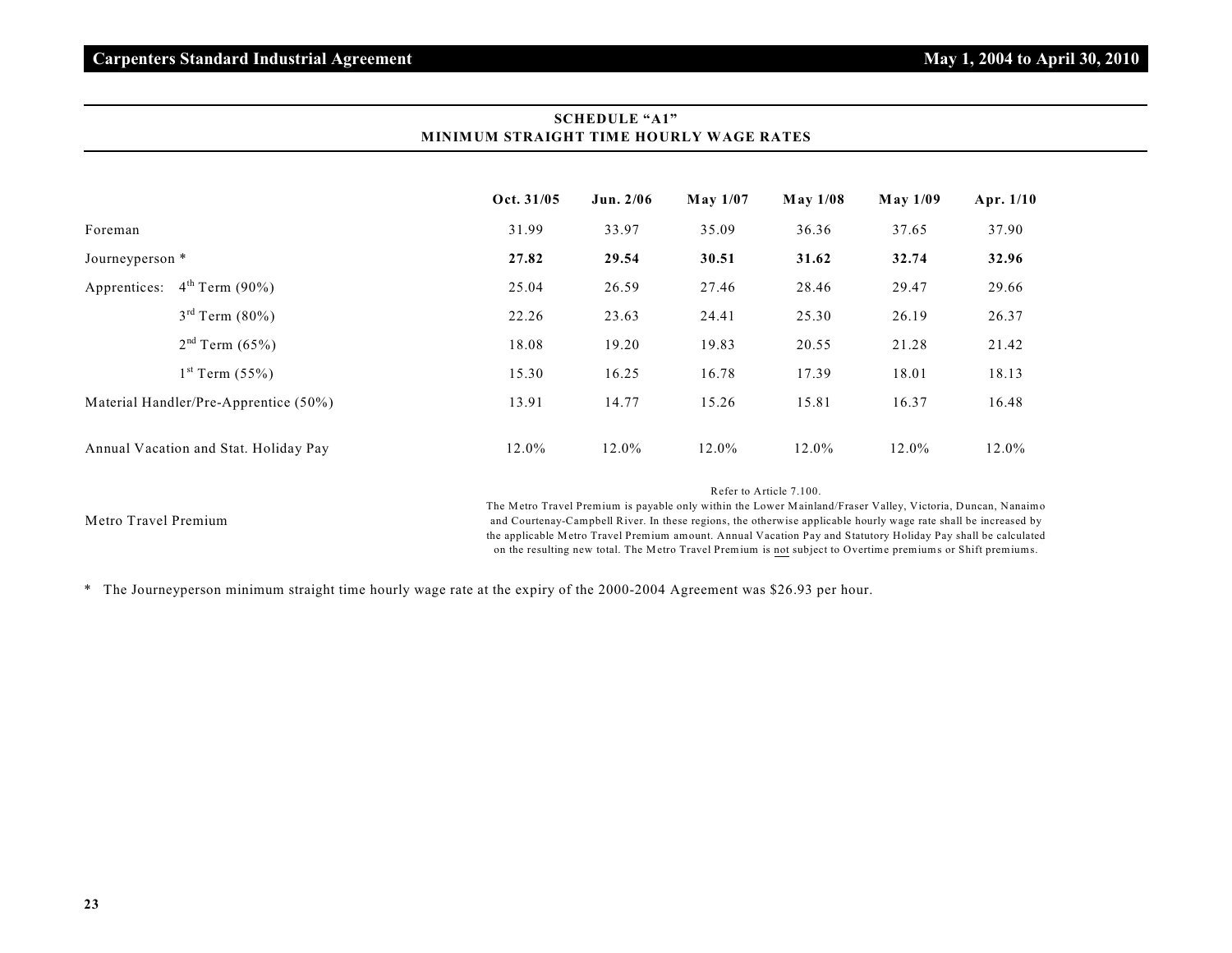# **SCHEDULE "B1" EMPLOYER CONTRIBUTIONS AND EMPLOYEE DEDUCTIONS**

| <b>FOREMEN AND JOURNEYPERSONS</b>              | Oct. 31/05 | Sept. 1/06 | $M$ ay $1/07$ | <b>May 1/08</b>        | $M$ ay $1/09$ | Apr. 1/10  |
|------------------------------------------------|------------|------------|---------------|------------------------|---------------|------------|
| <b>EMPLOYER CONTRIBUTIONS:</b>                 |            |            |               |                        |               |            |
| Carpentry Workers Benefit Plan                 | 1.545      | 1.545      | 1.710         | 1.710                  | 1.710         | 1.710      |
| Carpentry Workers Pension Plan                 | 2.340      | 2.340      | 2.840         | 3.340                  | 3.840         | 4.090      |
| <b>CMAW</b> Administration Fund                | N/A        | N/A        | 0.295         | 0.295                  | 0.295         | 0.295      |
| <b>CMAW Training Fund</b>                      | N/A        | 0.085      | 0.095         | 0.095                  | 0.095         | 0.095      |
| Carpenters Administration Fund                 | 0.195      | 0.195      | N/A           | N/A                    | N/A           | N/A        |
| Provincial Organizing Fund                     | 0.100      | 0.100      | N/A           | N/A                    | N/A           | N/A        |
| Carpentry Apprenticeship and Training Funds    | 0.170      | N/A        | N/A           | N/A                    | N/A           | N/A        |
| Carpenters Joint Advisory Fund                 | 0.020      | 0.020      | N/A           | N/A                    | N/A           | N/A        |
| Association of Carpentry Employers of BC       | 0.010      | 0.095      | 0.150         | 0.150                  | 0.150         | 0.150      |
| <b>CLR Contract Administration Fund</b>        | 0.130      | 0.130      | 0.130         | 0.130                  | 0.130         | 0.130      |
| Rehabilitation Plan                            | 0.020      | 0.020      | 0.020         | 0.020                  | 0.020         | 0.020      |
| Jurisdictional Assignment Plan                 | 0.010      | 0.010      | 0.010         | 0.010                  | 0.010         | 0.010      |
| <b>BCBCBTU Fund</b>                            | 0.010      | 0.010      | 0.010         | 0.010                  | 0.010         | 0.010      |
| <b>Total Employer Contributions</b>            | 4.550      | 4.550      | 5.260         | 5.760                  | 6.260         | 6.510      |
| <b>EMPLOYEE DEDUCTIONS:</b>                    |            |            |               |                        |               |            |
| Field Dues                                     | 0.520      | 0.520      | 0.520         | <b>TBA</b>             | TBA           | TBA        |
| Local Union Check-Off                          |            |            |               | Refer to Article 4.702 |               |            |
| <b>Total Employee Deductions</b>               | 0.520      | 0.520      | 0.520         | <b>TBA</b>             | <b>TBA</b>    | <b>TBA</b> |
| <b>Total Hourly Remittance - Straight Time</b> | 5.070      | 5.070      | 5.780         | <b>TBA</b>             | <b>TBA</b>    | <b>TBA</b> |
| 1.5x Overtime                                  | 7.605      | 7.605      | 8.670         | <b>TBA</b>             | <b>TBA</b>    | <b>TBA</b> |
| 2x Overtime                                    | 10.140     | 10.140     | 11.560        | <b>TBA</b>             | <b>TBA</b>    | <b>TBA</b> |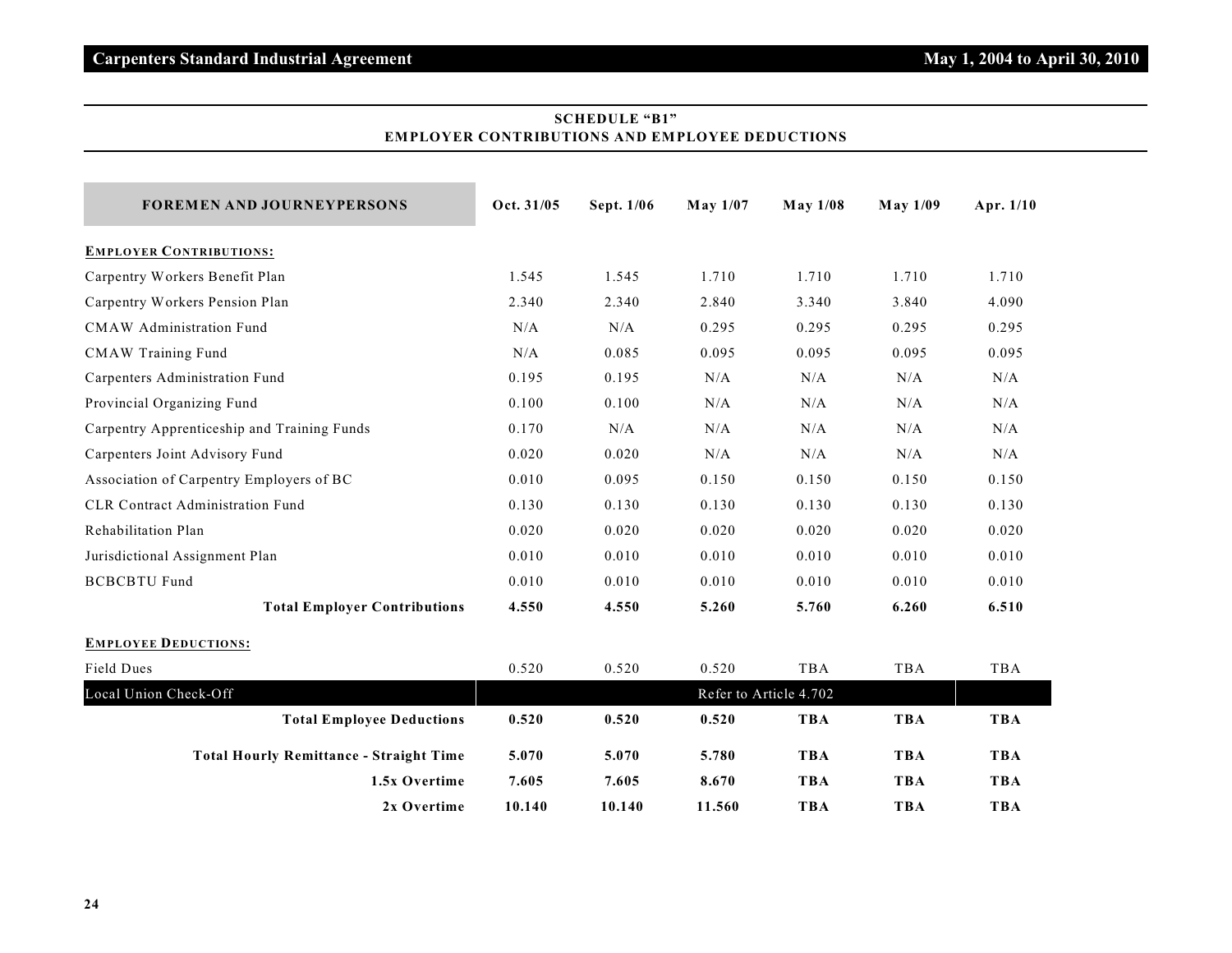| <b>APPRENTICES:</b><br>3 <sup>RD</sup> TERM AND 4 <sup>TH</sup> TERM | Oct. 31/05 | Sept. 1/06 | May 1/07 | <b>May 1/08</b>        | <b>May 1/09</b> | Apr. 1/10  |
|----------------------------------------------------------------------|------------|------------|----------|------------------------|-----------------|------------|
| <b>EMPLOYER CONTRIBUTIONS:</b>                                       |            |            |          |                        |                 |            |
| Carpentry Workers Benefit Plan                                       | 1.545      | 1.545      | 1.710    | 1.710                  | 1.710           | 1.710      |
| Carpentry Workers Pension Plan                                       | 1.755      | 1.755      | 2.130    | 2.505                  | 2.880           | 3.070      |
| <b>CMAW</b> Administration Fund                                      | N/A        | N/A        | 0.295    | 0.295                  | 0.295           | 0.295      |
| <b>CMAW Training Fund</b>                                            | N/A        | 0.085      | 0.095    | 0.095                  | 0.095           | 0.095      |
| Carpenters Administration Fund                                       | 0.195      | 0.195      | N/A      | N/A                    | N/A             | N/A        |
| Provincial Organizing Fund                                           | 0.100      | 0.100      | N/A      | N/A                    | N/A             | N/A        |
| Carpentry Apprenticeship and Training Funds                          | 0.170      | N/A        | N/A      | N/A                    | N/A             | N/A        |
| Carpenters Joint Advisory Fund                                       | 0.020      | 0.020      | N/A      | N/A                    | N/A             | N/A        |
| Association of Carpentry Employers of BC                             | 0.010      | 0.095      | 0.150    | 0.150                  | 0.150           | 0.150      |
| <b>CLR Contract Administration Fund</b>                              | 0.130      | 0.130      | 0.130    | 0.130                  | 0.130           | 0.130      |
| Rehabilitation Plan                                                  | 0.020      | 0.020      | 0.020    | 0.020                  | 0.020           | 0.020      |
| Jurisdictional Assignment Plan                                       | 0.010      | 0.010      | 0.010    | 0.010                  | 0.010           | 0.010      |
| <b>BCBCBTU Fund</b>                                                  | 0.010      | 0.010      | 0.010    | 0.010                  | 0.010           | 0.010      |
| <b>Total Employer Contributions</b>                                  | 3.965      | 3.965      | 4.550    | 4.925                  | 5.300           | 5.490      |
| <b>EMPLOYEE DEDUCTIONS:</b>                                          |            |            |          |                        |                 |            |
| Field Dues                                                           | 0.520      | 0.520      | 0.520    | TBA                    | TBA             | <b>TBA</b> |
| Local Union Check-Off                                                |            |            |          | Refer to Article 4.702 |                 |            |
| <b>Total Employee Deductions</b>                                     | 0.520      | 0.520      | 0.520    | <b>TBA</b>             | <b>TBA</b>      | <b>TBA</b> |
| <b>Total Hourly Remittance - Straight Time</b>                       | 4.485      | 4.485      | 5.070    | <b>TBA</b>             | <b>TBA</b>      | <b>TBA</b> |
| 1.5x Overtime                                                        | 6.728      | 6.728      | 7.605    | <b>TBA</b>             | <b>TBA</b>      | <b>TBA</b> |
| 2x Overtime                                                          | 8.970      | 8.970      | 10.140   | <b>TBA</b>             | <b>TBA</b>      | <b>TBA</b> |

# **SCHEDULE "B2" EMPLOYER CONTRIBUTIONS AND EMPLOYEE DEDUCTIONS**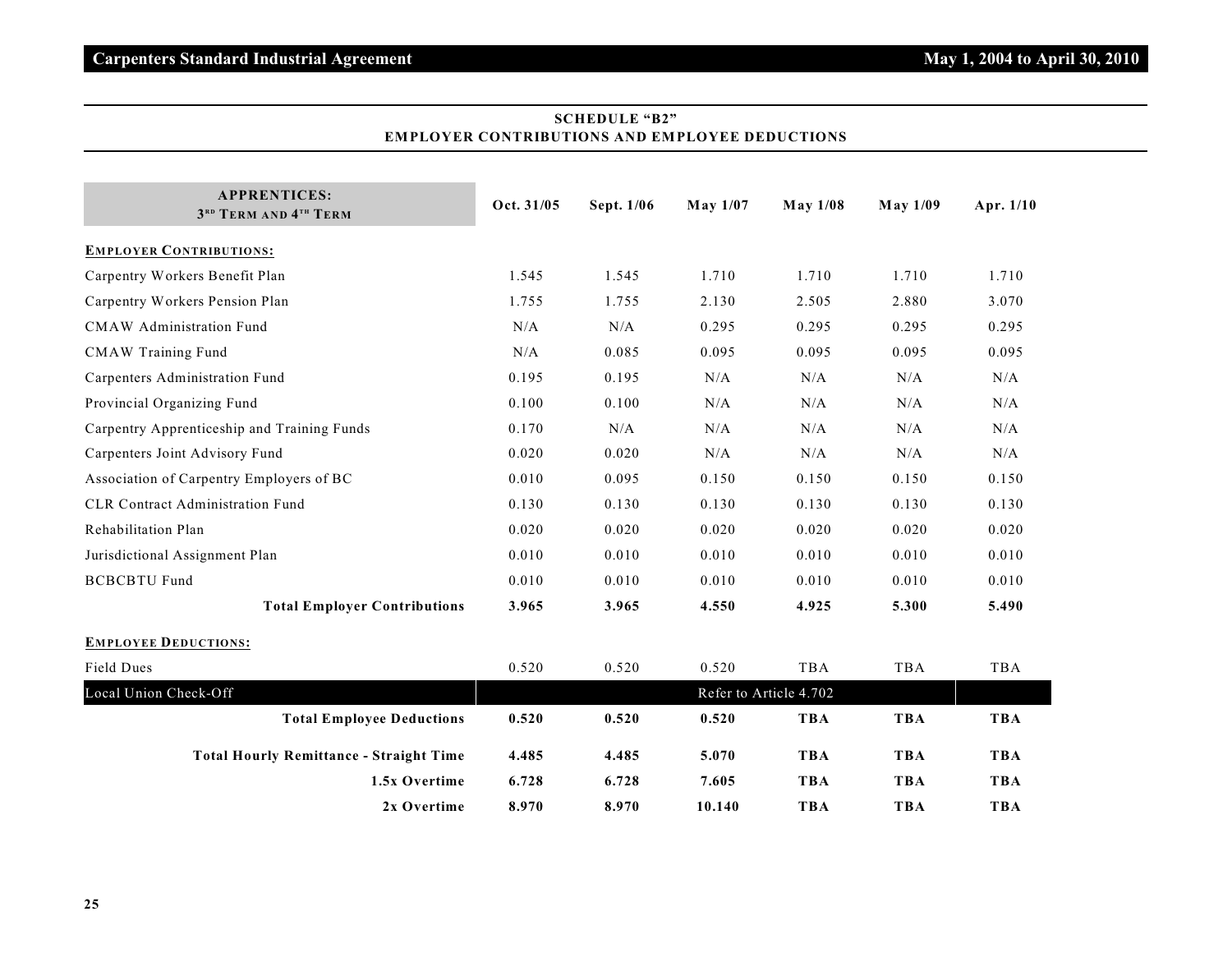| <b>APPRENTICES:</b><br>1 <sup>ST</sup> TERM AND 2 <sup>ND</sup> TERM | Oct. 31/05 | Sept. 1/06 | May 1/07 | <b>May 1/08</b>        | <b>May 1/09</b> | Apr. 1/10  |
|----------------------------------------------------------------------|------------|------------|----------|------------------------|-----------------|------------|
| <b>EMPLOYER CONTRIBUTIONS:</b>                                       |            |            |          |                        |                 |            |
| Carpentry Workers Benefit Plan                                       | 1.545      | 1.545      | 1.710    | 1.710                  | 1.710           | 1.710      |
| Carpentry Workers Pension Plan                                       | 1.290      | 1.290      | 1.560    | 1.840                  | 2.110           | 2.250      |
| <b>CMAW</b> Administration Fund                                      | N/A        | N/A        | 0.295    | 0.295                  | 0.295           | 0.295      |
| <b>CMAW Training Fund</b>                                            | N/A        | 0.085      | 0.095    | 0.095                  | 0.095           | 0.095      |
| Carpenters Administration Fund                                       | 0.195      | 0.195      | N/A      | N/A                    | N/A             | N/A        |
| Provincial Organizing Fund                                           | 0.100      | 0.100      | N/A      | N/A                    | N/A             | N/A        |
| Carpentry Apprenticeship and Training Funds                          | 0.170      | N/A        | N/A      | N/A                    | N/A             | N/A        |
| Carpenters Joint Advisory Fund                                       | 0.020      | 0.020      | N/A      | N/A                    | N/A             | N/A        |
| Association of Carpentry Employers of BC                             | 0.010      | 0.095      | 0.150    | 0.150                  | 0.150           | 0.150      |
| <b>CLR Contract Administration Fund</b>                              | 0.130      | 0.130      | 0.130    | 0.130                  | 0.130           | 0.130      |
| Rehabilitation Plan                                                  | 0.020      | 0.020      | 0.020    | 0.020                  | 0.020           | 0.020      |
| Jurisdictional Assignment Plan                                       | 0.010      | 0.010      | 0.010    | 0.010                  | 0.010           | 0.010      |
| <b>BCBCBTU Fund</b>                                                  | 0.010      | 0.010      | 0.010    | 0.010                  | 0.010           | 0.010      |
| <b>Total Employer Contributions</b>                                  | 3.500      | 3.500      | 3.980    | 4.260                  | 4.530           | 4.670      |
| <b>EMPLOYEE DEDUCTIONS:</b>                                          |            |            |          |                        |                 |            |
| Field Dues                                                           | 0.520      | 0.520      | 0.520    | TBA                    | TBA             | TBA        |
| Local Union Check-Off                                                |            |            |          | Refer to Article 4.702 |                 |            |
| <b>Total Employee Deductions</b>                                     | 0.520      | 0.520      | 0.520    | <b>TBA</b>             | <b>TBA</b>      | <b>TBA</b> |
| <b>Total Hourly Remittance - Straight Time</b>                       | 4.020      | 4.020      | 4.500    | <b>TBA</b>             | <b>TBA</b>      | <b>TBA</b> |
| 1.5x Overtime                                                        | 6.030      | 6.030      | 6.750    | <b>TBA</b>             | <b>TBA</b>      | <b>TBA</b> |
| 2x Overtime                                                          | 8.040      | 8.040      | 9.000    | <b>TBA</b>             | <b>TBA</b>      | <b>TBA</b> |

# **SCHEDULE "B3" EMPLOYER CONTRIBUTIONS AND EMPLOYEE DEDUCTIONS**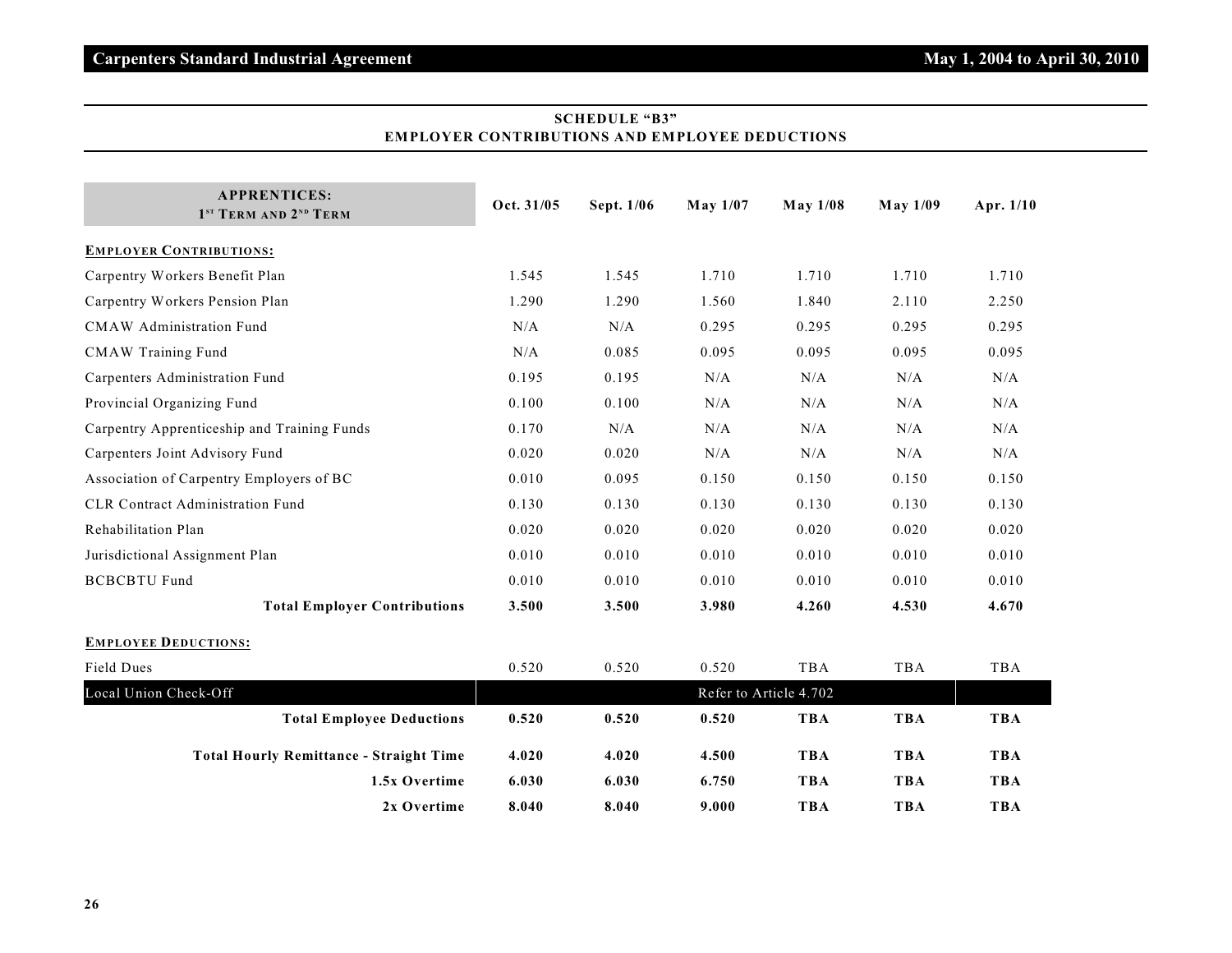# **SCHEDULE "B4" EMPLOYER CONTRIBUTIONS AND EMPLOYEE DEDUCTIONS**

| <b>MATERIAL HANDLERS/PRE-APPRENTICES</b>       | Oct. 31/05 | Sept. 1/06 | <b>May 1/07</b> | <b>May 1/08</b>        | May 1/09   | Apr. $1/10$ |
|------------------------------------------------|------------|------------|-----------------|------------------------|------------|-------------|
| <b>EMPLOYER CONTRIBUTIONS:</b>                 |            |            |                 |                        |            |             |
| Carpentry Workers Benefit Plan                 | 1.545      | 1.545      | 1.710           | 1.710                  | 1.710      | 1.710       |
| Carpentry Workers Pension Plan                 | N/A        | N/A        | N/A             | N/A                    | N/A        | N/A         |
| <b>CMAW</b> Administration Fund                | N/A        | N/A        | 0.295           | 0.295                  | 0.295      | 0.295       |
| <b>CMAW Training Fund</b>                      | N/A        | 0.085      | 0.095           | 0.095                  | 0.095      | 0.095       |
| Carpenters Administration Fund                 | 0.195      | 0.195      | N/A             | N/A                    | N/A        | N/A         |
| Provincial Organizing Fund                     | 0.100      | 0.100      | N/A             | N/A                    | N/A        | N/A         |
| Carpentry Apprenticeship and Training Funds    | 0.170      | N/A        | N/A             | N/A                    | N/A        | N/A         |
| Carpenters Joint Advisory Fund                 | 0.020      | 0.020      | N/A             | N/A                    | N/A        | N/A         |
| Association of Carpentry Employers of BC       | 0.010      | 0.095      | 0.150           | 0.150                  | 0.150      | 0.150       |
| <b>CLR</b> Contract Administration Fund        | 0.130      | 0.130      | 0.130           | 0.130                  | 0.130      | 0.130       |
| Rehabilitation Plan                            | 0.020      | 0.020      | 0.020           | 0.020                  | 0.020      | 0.020       |
| Jurisdictional Assignment Plan                 | 0.010      | 0.010      | 0.010           | 0.010                  | 0.010      | 0.010       |
| <b>BCBCBTU Fund</b>                            | 0.010      | 0.010      | 0.010           | 0.010                  | 0.010      | 0.010       |
| <b>Total Employer Contributions</b>            | 2.210      | 2.210      | 2.420           | 2.420                  | 2.420      | 2.420       |
| <b>EMPLOYEE DEDUCTIONS:</b>                    |            |            |                 |                        |            |             |
| <b>Field Dues</b>                              | 0.520      | 0.520      | 0.520           | <b>TBA</b>             | <b>TBA</b> | <b>TBA</b>  |
| Local Union Check-Off                          |            |            |                 | Refer to Article 4.702 |            |             |
| <b>Total Employee Deductions</b>               | 0.520      | 0.520      | 0.520           | <b>TBA</b>             | <b>TBA</b> | <b>TBA</b>  |
| <b>Total Hourly Remittance - Straight Time</b> | 2.730      | 2.730      | 2.940           | <b>TBA</b>             | <b>TBA</b> | <b>TBA</b>  |
| 1.5x Overtime                                  | 4.095      | 4.095      | 4.410           | <b>TBA</b>             | <b>TBA</b> | <b>TBA</b>  |
| 2x Overtime                                    | 5.460      | 5.460      | 5.880           | <b>TBA</b>             | <b>TBA</b> | <b>TBA</b>  |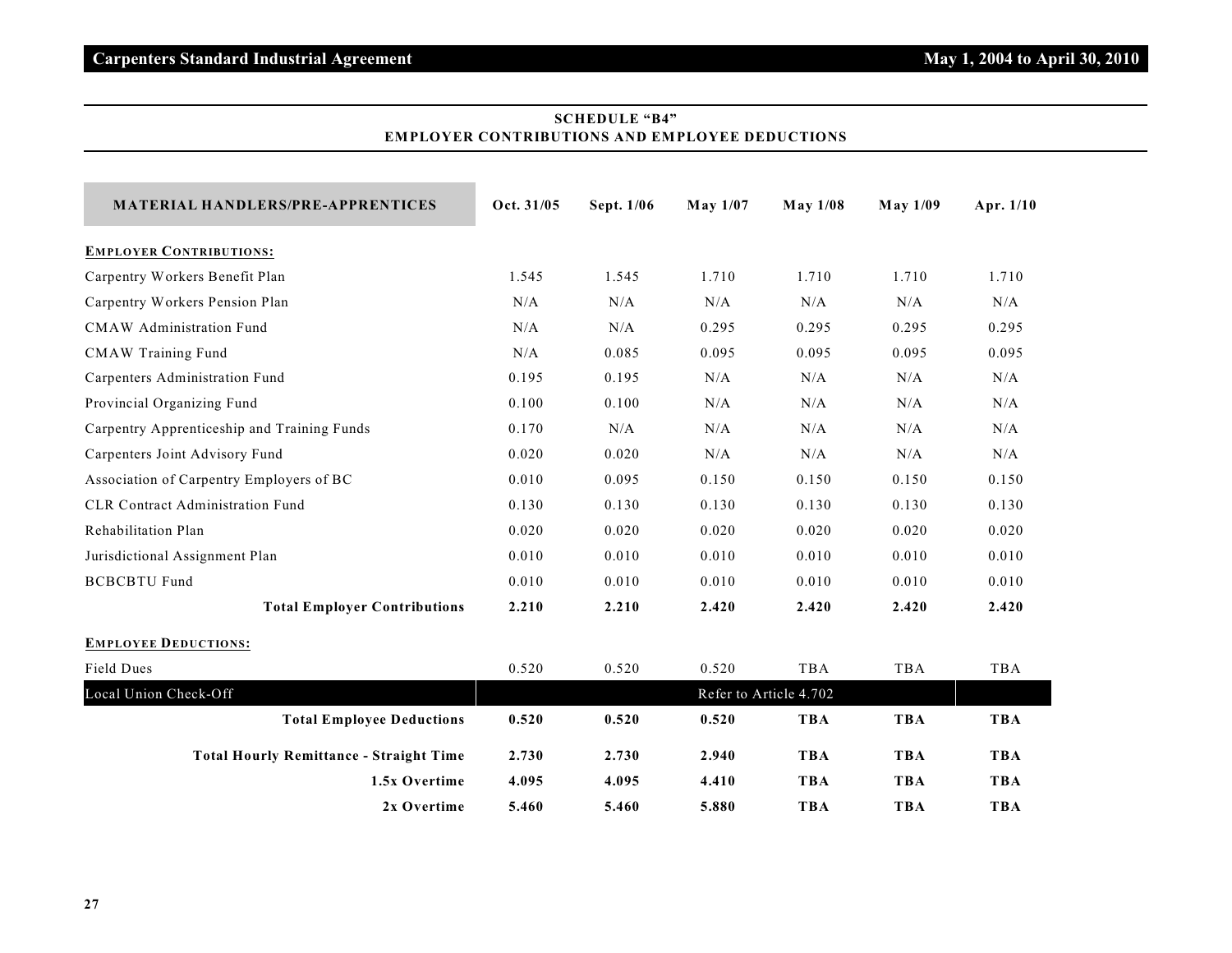#### **SCAFFOLD ADDENDUM (PAGE 1 OF 2)**

#### **BY AND BETWEEN:**

## **Construction, Maintenance and Allied Workers Bargaining Council (CMAW)**

**(Hereinafter referred to as the "Union")**

**AND:**

#### **Construction Labour Relations Association of BC (CLR)**

**(On its own behalf, on behalf of its member Employers who have authorized the Association to execute this Agreement and who are included on the attached signatory list, and those members added from time to time by notice given to the Union.)**

#### **(Hereinafter referred to as the "Employer")**

#### **(1) Object and Application**

This Addendum shall be appended to the Carpenters Standard Industrial Agreement, and shall form a part thereof.

- **(a)** The object of this Addendum shall be to address the unique nature of scaffolding work in the industrial sector of the industry.
- **(b)** This Addendum shall apply to specialty scaffold contractors only, and shall supercede the terms of the Carpenters Standard Industrial Agreement on like matters. All terms and conditions of the Carpenters Standard Industrial Agreement not otherwise superceded by this Addendum shall continue to apply.

#### **(2) Association of BC Scaffold Contractors**

- **(a)** Effective June 2, 2006, the Employer shall contribute twenty-five cents (\$0.25) per hour earned to the Association of BC Scaffold Contractors in the manner set forth in Article 5.000. Notwithstanding the foregoing, the Association of BC Scaffold Contractors may alter the Employer contribution amount by providing the Union with sixty (60) calendar days written notice.
- **(b)** The Union shall collect and forward to the Association of BC Scaffold Contractors, without exception, all monies designated for the Association of BC Scaffold Contractors and received in accordance with the Monthly Report to the Administrator. Payment to the Association of BC Scaffold Contractors shall be made by the Union not later than the last day of the month in which such amount was received and shall be accompanied with a summary report that provides hours of work and fund remittances by each Employer working under this Agreement.
- **©)** Each month, the Carpentry Workers' Benefit Plan shall be entitled to deduct an administration fee of one hundred dollars (\$100.00) from the monies collected prior to forwarding payment to the Association of BC Scaffold Contractors.

#### **(3) Qualifications**

- **(a) (I)** A Journeyperson shall be qualified for priority dispatch on a scaffolding project if such Journeyperson:
	- has worked a minimum of: seven hundred fifty (750) scaffolding hours, or
	- has worked a minimum of five hundred (500) scaffolding hours and completed a minimum of forty (40) hours of scaffold specific training.
	- **(ii)** A Journeyperson who is not qualified for priority dispatch on a scaffolding project shall not be dispatched to a scaffolding project unless/until there are no qualified (as defined herein) Journeypersons available. The Union shall advise the Employer whenever a Journeyperson dispatched to a scaffolding project was not qualified for priority dispatch.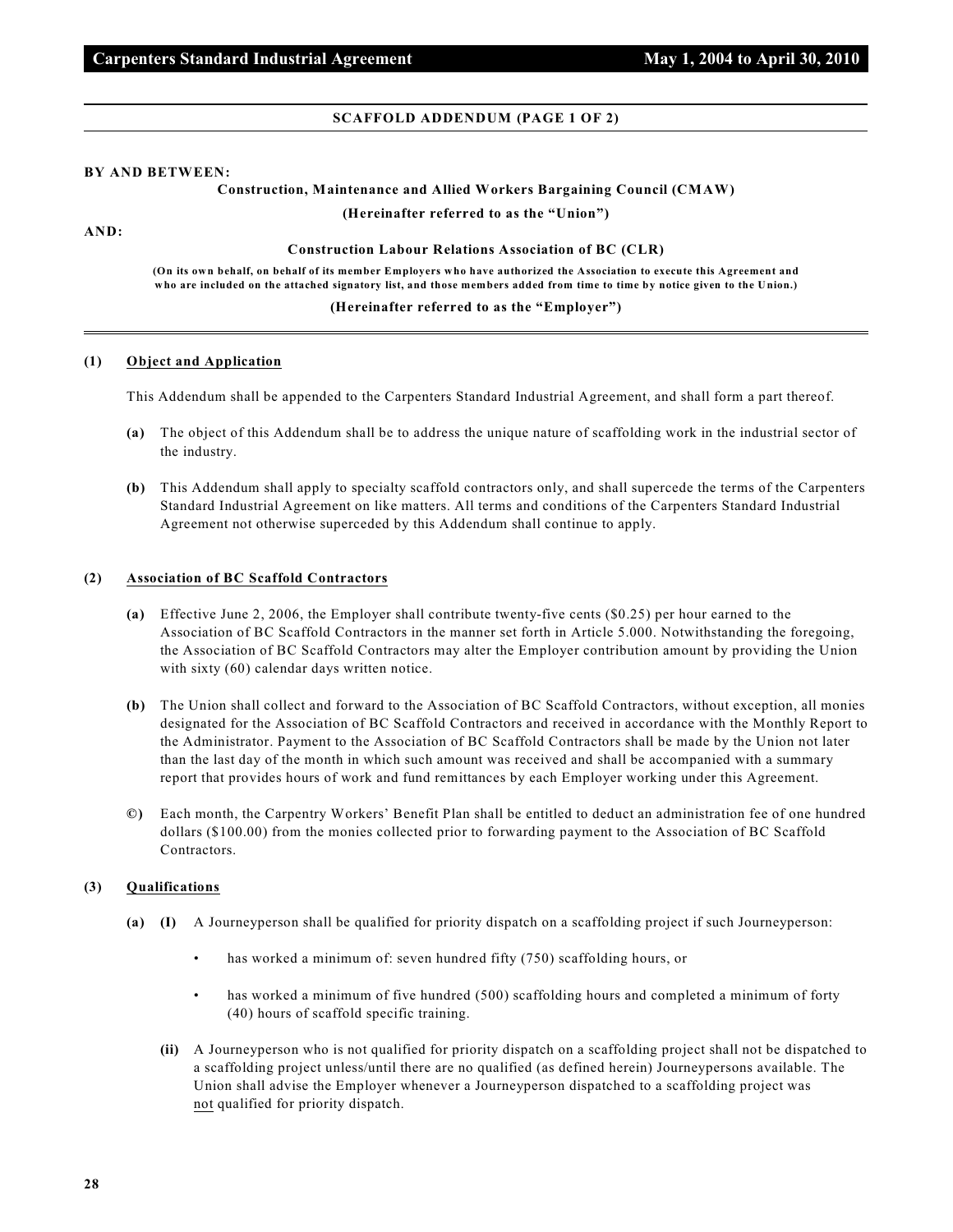# **SCAFFOLD ADDENDUM (PAGE 2 OF 2)**

- **(iii)** The priority dispatch qualifications on a scaffolding project do not apply to Apprentices, and Apprentices who would otherwise be qualified for priority dispatch shall not be reclassified as Journeypersons as a result.
- **(b)** The hours required in accordance with item (3) (a) are exclusive of travel time hours and must have been worked within the preceding five (5) years while in the employ of an Employer(s) signatory to an agreement with the Union. The Union shall provide the Employer with evidence of such work experience within forty-eight (48) hours of the Employer requesting same.
- **©)** The training required in accordance with item (3) (a) (ii) shall be taken on the Employee's own time, however notwithstanding item (3) (b), all training hours shall count towards an Employee's required minimum work hours. The extent of the training shall be as mutually agreed between the parties and the cost of providing the training shall be shared equally by the parties.

## **(4) Room and Board Options**

Notwithstanding Article 7.401, all Employees shall be deemed to have selected Option #2 unless otherwise mutually agreed by the Employer and Employee.

#### **SIGNATURE OF PARTIES**

Dated this  $15<sup>th</sup>$  day of May, 2007. Dated this  $16<sup>th</sup>$  day of May, 2007.

Signed on behalf of: Signed on behalf of: Signed on behalf of: Construction Labour Relations Association of BC Construction, Maintenance and Allied Workers

Bargaining Council

Clyde H. Scollan Jan Noster

Dale Bekar Pat Haggarty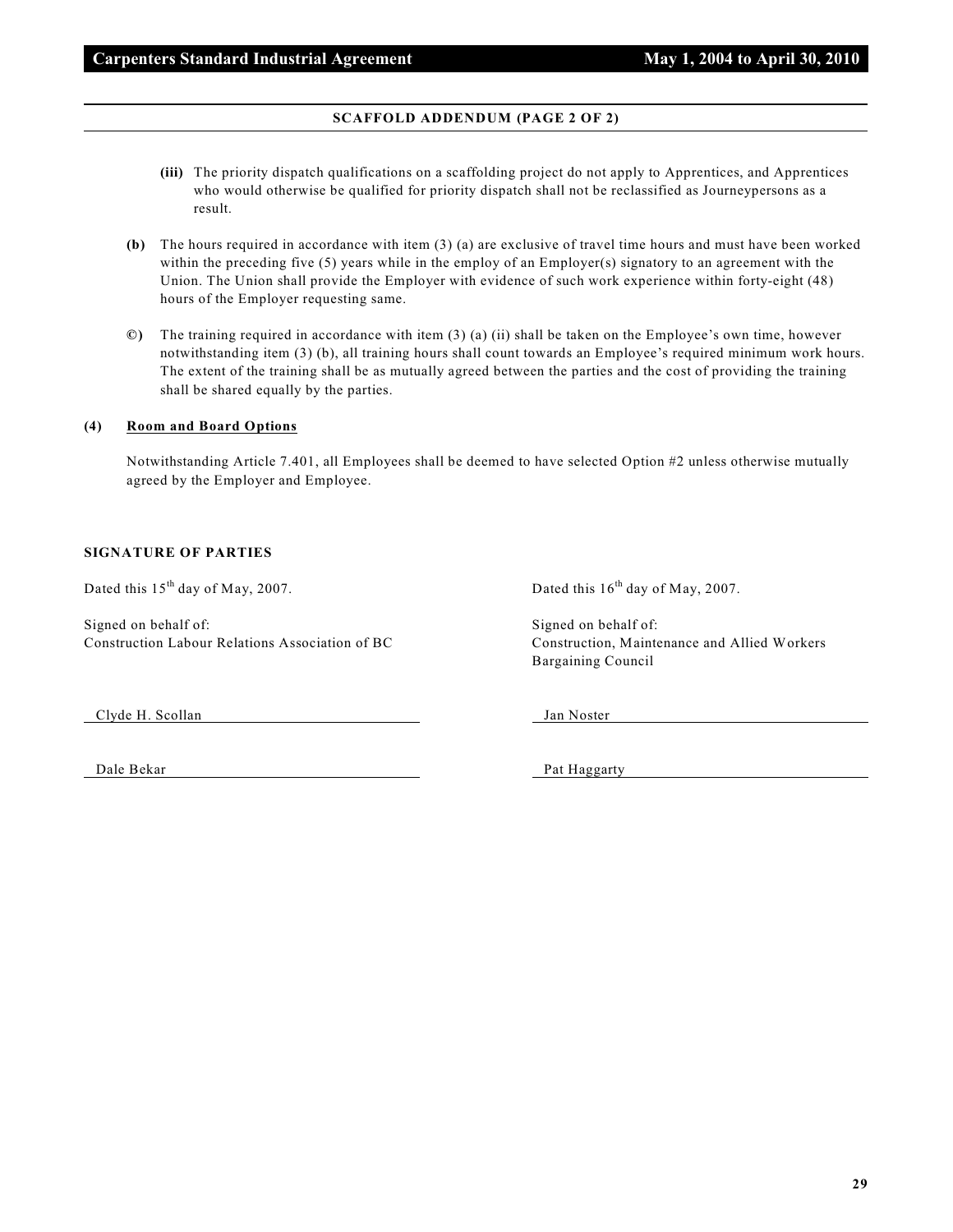|                                       | MINIMUM STRAIGHT TIME HOURLY WAGE RATES<br>(SCAFFOLD ADDENDUM) |             |                 |             |          |           |
|---------------------------------------|----------------------------------------------------------------|-------------|-----------------|-------------|----------|-----------|
|                                       | Oct. 31/05                                                     | Jun. $2/06$ | <b>May 1/07</b> | $M$ ay 1/08 | May 1/09 | Apr. 1/10 |
| Foreman                               | 31.99                                                          | 33.97       | 35.09           | 36.36       | 37.65    | 37.90     |
| Journeyperson *                       | 27.82                                                          | 29.54       | 30.51           | 31.62       | 32.74    | 32.96     |
| $4^{th}$ Term (90%)<br>Apprentices:   | 25.04                                                          | 26.59       | 27.46           | 28.46       | 29.47    | 29.66     |
| $3^{rd}$ Term (80%)                   | 22.26                                                          | 23.63       | 24.41           | 25.30       | 26.19    | 26.37     |
| $2nd$ Term (65%)                      | 18.08                                                          | 19.20       | 19.83           | 20.55       | 21.28    | 21.42     |
| $1st$ Term (55%)                      | 15.30                                                          | 16.25       | 16.78           | 17.39       | 18.01    | 18.13     |
| Material Handler/Pre-Apprentice (50%) | 13.91                                                          | 14.77       | 15.26           | 15.81       | 16.37    | 16.48     |
| Annual Vacation and Stat. Holiday Pay | 12.0%                                                          | 12.0%       | 12.0%           | 12.0%       | 12.0%    | 12.0%     |

# **SCHEDULE "A2" MINIMUM STRAIGHT TIME HOURLY WAGE RATES**

Refer to Article 7.100.

Metro Travel Premium

The Metro Travel Premium is payable only within the Lower Mainland/Fraser Valley, Victoria, Duncan, Nanaimo and Courtenay-Campbell River. In these regions, the otherwise applicable hourly wage rate shall be increased by the applicable Metro Travel Premium amount. Annual Vacation Pay and Statutory Holiday Pay shall be calculated on the resulting new total. The Metro Travel Premium is not subject to Overtime premiums or Shift premiums.

\* The Journeyperson minimum straight time hourly wage rate at the expiry of the 2000-2004 Agreement was \$26.93 per hour.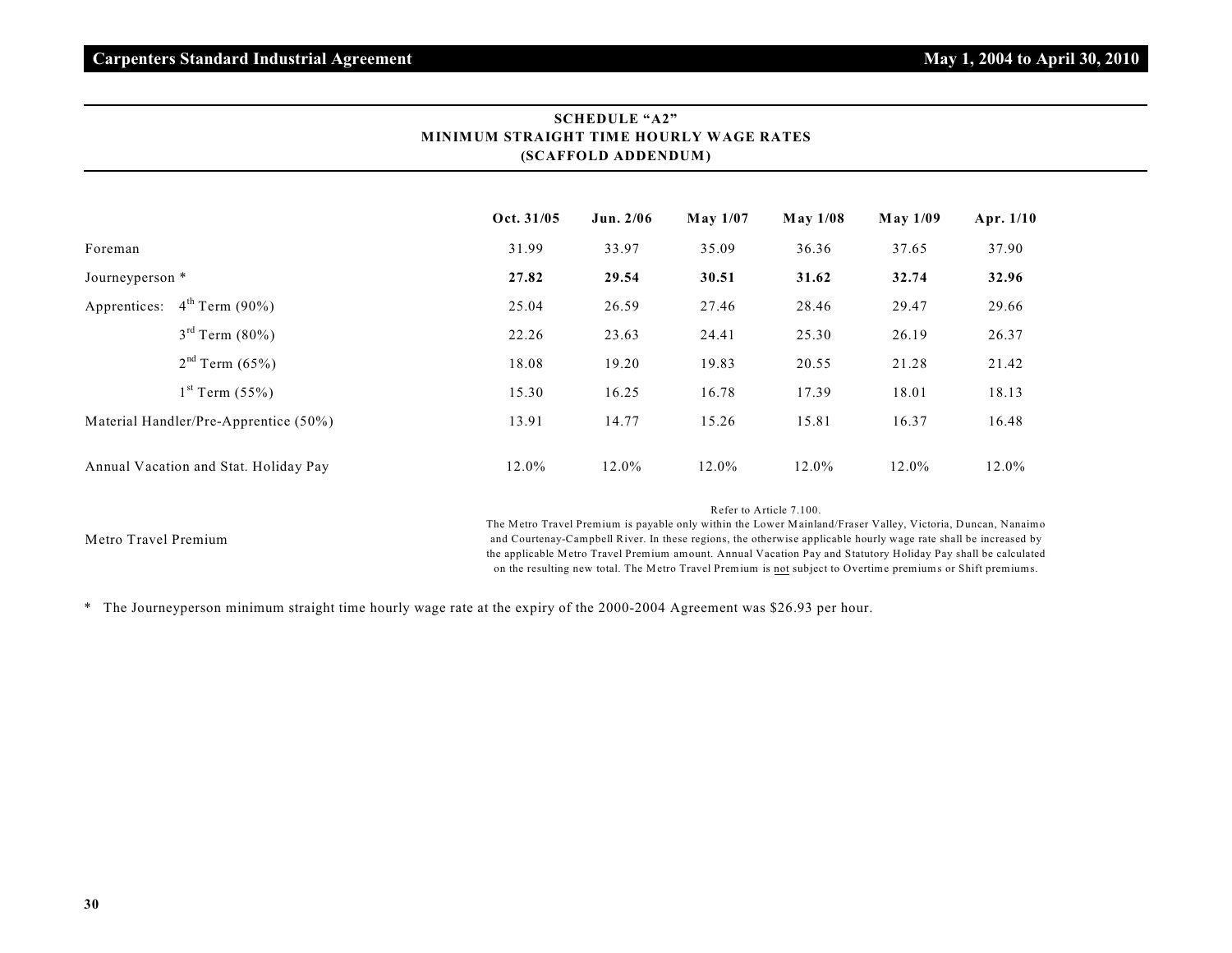| <b>FOREMEN AND JOURNEYPERSONS</b><br>(SCAFFOLD ADDENDUM) | Oct. 31/05 | Jun. 2/06 | Sept. 1/06 | May 1/07               | <b>May 1/08</b> | <b>May 1/09</b> | Apr. 1/10  |
|----------------------------------------------------------|------------|-----------|------------|------------------------|-----------------|-----------------|------------|
| <b>EMPLOYER CONTRIBUTIONS:</b>                           |            |           |            |                        |                 |                 |            |
| Carpentry Workers Benefit Plan                           | 1.545      | 1.545     | 1.545      | 1.710                  | 1.710           | 1.710           | 1.710      |
| Carpentry Workers Pension Plan                           | 2.340      | 2.340     | 2.340      | 2.840                  | 3.340           | 3.840           | 4.090      |
| <b>CMAW</b> Administration Fund                          | N/A        | N/A       | N/A        | 0.295                  | 0.295           | 0.295           | 0.295      |
| <b>CMAW Training Fund</b>                                | N/A        | N/A       | 0.085      | 0.095                  | 0.095           | 0.095           | 0.095      |
| Carpenters Administration Fund                           | 0.195      | 0.195     | 0.195      | N/A                    | N/A             | N/A             | N/A        |
| Provincial Organizing Fund                               | 0.100      | 0.100     | 0.100      | N/A                    | N/A             | N/A             | N/A        |
| Carpentry Apprenticeship and Training Funds              | 0.170      | 0.170     | N/A        | N/A                    | N/A             | N/A             | $\rm N/A$  |
| Carpenters Joint Advisory Fund                           | 0.020      | 0.020     | 0.020      | N/A                    | N/A             | N/A             | N/A        |
| Association of Carpentry Employers of BC                 | 0.010      | 0.010     | 0.095      | 0.150                  | 0.150           | 0.150           | 0.150      |
| <b>CLR Contract Administration Fund</b>                  | 0.130      | 0.130     | 0.130      | 0.130                  | 0.130           | 0.130           | 0.130      |
| Rehabilitation Plan                                      | 0.020      | 0.020     | 0.020      | 0.020                  | 0.020           | 0.020           | 0.020      |
| Jurisdictional Assignment Plan                           | 0.010      | 0.010     | 0.010      | 0.010                  | 0.010           | 0.010           | 0.010      |
| <b>BCBCBTU Fund</b>                                      | 0.010      | 0.010     | 0.010      | 0.010                  | 0.010           | 0.010           | 0.010      |
| Association of BC Scaffold Contractors                   | N/A        | 0.250     | 0.250      | 0.250                  | 0.250           | 0.250           | 0.250      |
| <b>Total Employer Contributions</b>                      | 4.550      | 4.800     | 4.800      | 5.510                  | 6.010           | 6.510           | 6.760      |
| <b>EMPLOYEE DEDUCTIONS:</b>                              |            |           |            |                        |                 |                 |            |
| Field Dues                                               | 0.520      | 0.520     | 0.520      | 0.520                  | TBA             | TBA             | TBA        |
| Local Union Check-Off                                    |            |           |            | Refer to Article 4.702 |                 |                 |            |
| <b>Total Employee Deductions</b>                         | 0.520      | 0.520     | 0.520      | 0.520                  | <b>TBA</b>      | <b>TBA</b>      | <b>TBA</b> |
| <b>Total Hourly Remittance - Straight Time</b>           | 5.070      | 5.320     | 5.320      | 6.030                  | <b>TBA</b>      | <b>TBA</b>      | <b>TBA</b> |
| 1.5x Overtime                                            | 7.605      | 7.980     | 7.980      | 9.045                  | <b>TBA</b>      | <b>TBA</b>      | <b>TBA</b> |
| 2x Overtime                                              | 10.140     | 10.640    | 10.640     | 12.060                 | <b>TBA</b>      | <b>TBA</b>      | <b>TBA</b> |

# **SCHEDULE "B5" EMPLOYER CONTRIBUTIONS AND EMPLOYEE DEDUCTIONS (SCAFFOLD ADDENDUM )**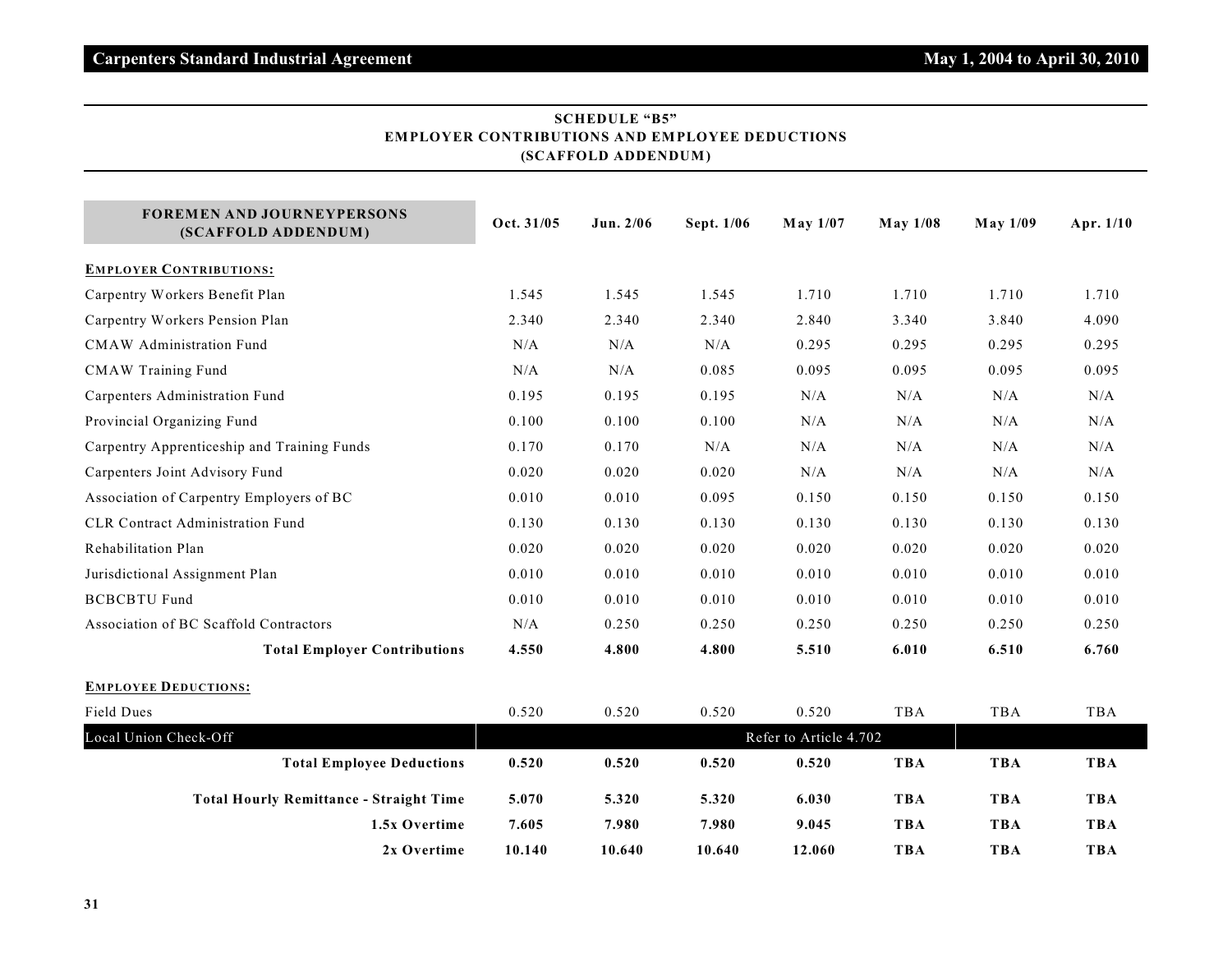| (SCAFFOLD ADDENDUM)                                              |            |           |            |                        |                 |                 |            |  |
|------------------------------------------------------------------|------------|-----------|------------|------------------------|-----------------|-----------------|------------|--|
| <b>APPRENTICES: 3RD TERM AND 4TH TERM</b><br>(SCAFFOLD ADDENDUM) | Oct. 31/05 | Jun. 2/06 | Sept. 1/06 | May 1/07               | <b>May 1/08</b> | <b>May 1/09</b> | Apr. 1/10  |  |
| <b>EMPLOYER CONTRIBUTIONS:</b>                                   |            |           |            |                        |                 |                 |            |  |
| Carpentry Workers Benefit Plan                                   | 1.545      | 1.545     | 1.545      | 1.710                  | 1.710           | 1.710           | 1.710      |  |
| Carpentry Workers Pension Plan                                   | 1.755      | 1.755     | 1.755      | 2.130                  | 2.505           | 2.880           | 3.070      |  |
| <b>CMAW</b> Administration Fund                                  | N/A        | N/A       | N/A        | 0.295                  | 0.295           | 0.295           | 0.295      |  |
| <b>CMAW Training Fund</b>                                        | N/A        | N/A       | 0.085      | 0.095                  | 0.095           | 0.095           | 0.095      |  |
| Carpenters Administration Fund                                   | 0.195      | 0.195     | 0.195      | N/A                    | N/A             | N/A             | N/A        |  |
| Provincial Organizing Fund                                       | 0.100      | 0.100     | 0.100      | N/A                    | N/A             | N/A             | N/A        |  |
| Carpentry Apprenticeship and Training Funds                      | 0.170      | 0.170     | N/A        | N/A                    | N/A             | N/A             | N/A        |  |
| Carpenters Joint Advisory Fund                                   | 0.020      | 0.020     | 0.020      | $\rm N/A$              | N/A             | N/A             | N/A        |  |
| Association of Carpentry Employers of BC                         | 0.010      | 0.010     | 0.095      | 0.150                  | 0.150           | 0.150           | 0.150      |  |
| <b>CLR Contract Administration Fund</b>                          | 0.130      | 0.130     | 0.130      | 0.130                  | 0.130           | 0.130           | 0.130      |  |
| Rehabilitation Plan                                              | 0.020      | 0.020     | 0.020      | 0.020                  | 0.020           | 0.020           | 0.020      |  |
| Jurisdictional Assignment Plan                                   | 0.010      | 0.010     | 0.010      | 0.010                  | 0.010           | 0.010           | 0.010      |  |
| <b>BCBCBTU Fund</b>                                              | 0.010      | 0.010     | 0.010      | 0.010                  | 0.010           | 0.010           | 0.010      |  |
| Association of BC Scaffold Contractors                           | N/A        | 0.250     | 0.250      | 0.250                  | 0.250           | 0.250           | 0.250      |  |
| <b>Total Employer Contributions</b>                              | 3.965      | 4.215     | 4.215      | 4.800                  | 5.175           | 5.550           | 5.740      |  |
| <b>EMPLOYEE DEDUCTIONS:</b>                                      |            |           |            |                        |                 |                 |            |  |
| Field Dues                                                       | 0.520      | 0.520     | 0.520      | 0.520                  | <b>TBA</b>      | TBA             | TBA        |  |
| Local Union Check-Off                                            |            |           |            | Refer to Article 4.702 |                 |                 |            |  |
| <b>Total Employee Deductions</b>                                 | 0.520      | 0.520     | 0.520      | 0.520                  | <b>TBA</b>      | <b>TBA</b>      | <b>TBA</b> |  |
| <b>Total Hourly Remittance - Straight Time</b>                   | 4.485      | 4.735     | 4.735      | 5.320                  | <b>TBA</b>      | <b>TBA</b>      | <b>TBA</b> |  |
| 1.5x Overtime                                                    | 6.728      | 7.103     | 7.103      | 7.980                  | <b>TBA</b>      | <b>TBA</b>      | <b>TBA</b> |  |
| 2x Overtime                                                      | 8.970      | 9.470     | 9.470      | 10.640                 | <b>TBA</b>      | <b>TBA</b>      | <b>TBA</b> |  |

# **SCHEDULE "B6" EMPLOYER CONTRIBUTIONS AND EMPLOYEE DEDUCTIONS**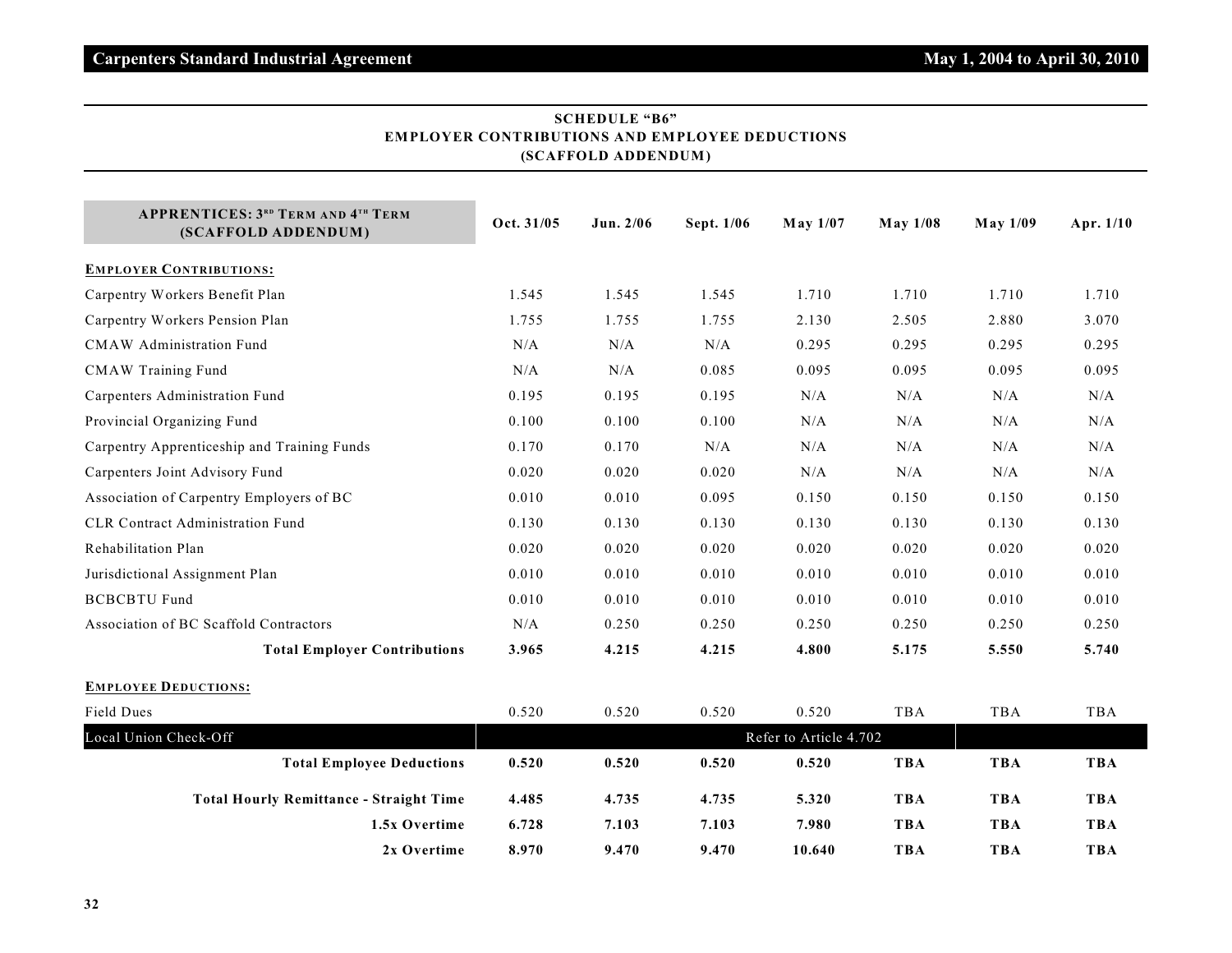| (SCAFFOLD ADDENDUM)                                              |                        |           |            |          |                 |               |            |  |
|------------------------------------------------------------------|------------------------|-----------|------------|----------|-----------------|---------------|------------|--|
| <b>APPRENTICES: 1ST TERM AND 2ND TERM</b><br>(SCAFFOLD ADDENDUM) | Oct. 31/05             | Jun. 2/06 | Sept. 1/06 | May 1/07 | <b>May 1/08</b> | $M$ ay $1/09$ | Apr. 1/10  |  |
| <b>EMPLOYER CONTRIBUTIONS:</b>                                   |                        |           |            |          |                 |               |            |  |
| Carpentry Workers Benefit Plan                                   | 1.545                  | 1.545     | 1.545      | 1.710    | 1.710           | 1.710         | 1.710      |  |
| Carpentry Workers Pension Plan                                   | 1.290                  | 1.290     | 1.290      | 1.560    | 1.840           | 2.110         | 2.250      |  |
| <b>CMAW</b> Administration Fund                                  | N/A                    | N/A       | N/A        | 0.295    | 0.295           | 0.295         | 0.295      |  |
| <b>CMAW Training Fund</b>                                        | $\rm N/A$              | $\rm N/A$ | 0.085      | 0.095    | 0.095           | 0.095         | 0.095      |  |
| Carpenters Administration Fund                                   | 0.195                  | 0.195     | 0.195      | N/A      | N/A             | N/A           | $\rm N/A$  |  |
| Provincial Organizing Fund                                       | 0.100                  | 0.100     | 0.100      | N/A      | N/A             | N/A           | $\rm N/A$  |  |
| Carpentry Apprenticeship and Training Funds                      | 0.170                  | 0.170     | N/A        | N/A      | N/A             | N/A           | $\rm N/A$  |  |
| Carpenters Joint Advisory Fund                                   | 0.020                  | 0.020     | 0.020      | N/A      | N/A             | N/A           | N/A        |  |
| Association of Carpentry Employers of BC                         | 0.010                  | 0.010     | 0.095      | 0.150    | 0.150           | 0.150         | 0.150      |  |
| <b>CLR Contract Administration Fund</b>                          | 0.130                  | 0.130     | 0.130      | 0.130    | 0.130           | 0.130         | 0.130      |  |
| Rehabilitation Plan                                              | 0.020                  | 0.020     | 0.020      | 0.020    | 0.020           | 0.020         | 0.020      |  |
| Jurisdictional Assignment Plan                                   | 0.010                  | 0.010     | 0.010      | 0.010    | 0.010           | 0.010         | 0.010      |  |
| <b>BCBCBTU Fund</b>                                              | 0.010                  | 0.010     | 0.010      | 0.010    | 0.010           | 0.010         | 0.010      |  |
| Association of BC Scaffold Contractors                           | N/A                    | 0.250     | 0.250      | 0.250    | 0.250           | 0.250         | 0.250      |  |
| <b>Total Employer Contributions</b>                              | 3.500                  | 3.750     | 3.750      | 4.230    | 4.510           | 4.780         | 4.920      |  |
| <b>EMPLOYEE DEDUCTIONS:</b>                                      |                        |           |            |          |                 |               |            |  |
| Field Dues                                                       | 0.520                  | 0.520     | 0.520      | 0.520    | <b>TBA</b>      | TBA           | TBA        |  |
| Local Union Check-Off                                            | Refer to Article 4.702 |           |            |          |                 |               |            |  |
| <b>Total Employee Deductions</b>                                 | 0.520                  | 0.520     | 0.520      | 0.520    | <b>TBA</b>      | <b>TBA</b>    | <b>TBA</b> |  |
| <b>Total Hourly Remittance - Straight Time</b>                   | 4.020                  | 4.270     | 4.270      | 4.750    | <b>TBA</b>      | <b>TBA</b>    | <b>TBA</b> |  |
| 1.5x Overtime                                                    | 6.030                  | 6.405     | 6.405      | 7.125    | <b>TBA</b>      | <b>TBA</b>    | <b>TBA</b> |  |
| 2x Overtime                                                      | 8.040                  | 8.540     | 8.540      | 9.500    | <b>TBA</b>      | <b>TBA</b>    | <b>TBA</b> |  |

# **SCHEDULE "B7" EMPLOYER CONTRIBUTIONS AND EMPLOYEE DEDUCTIONS**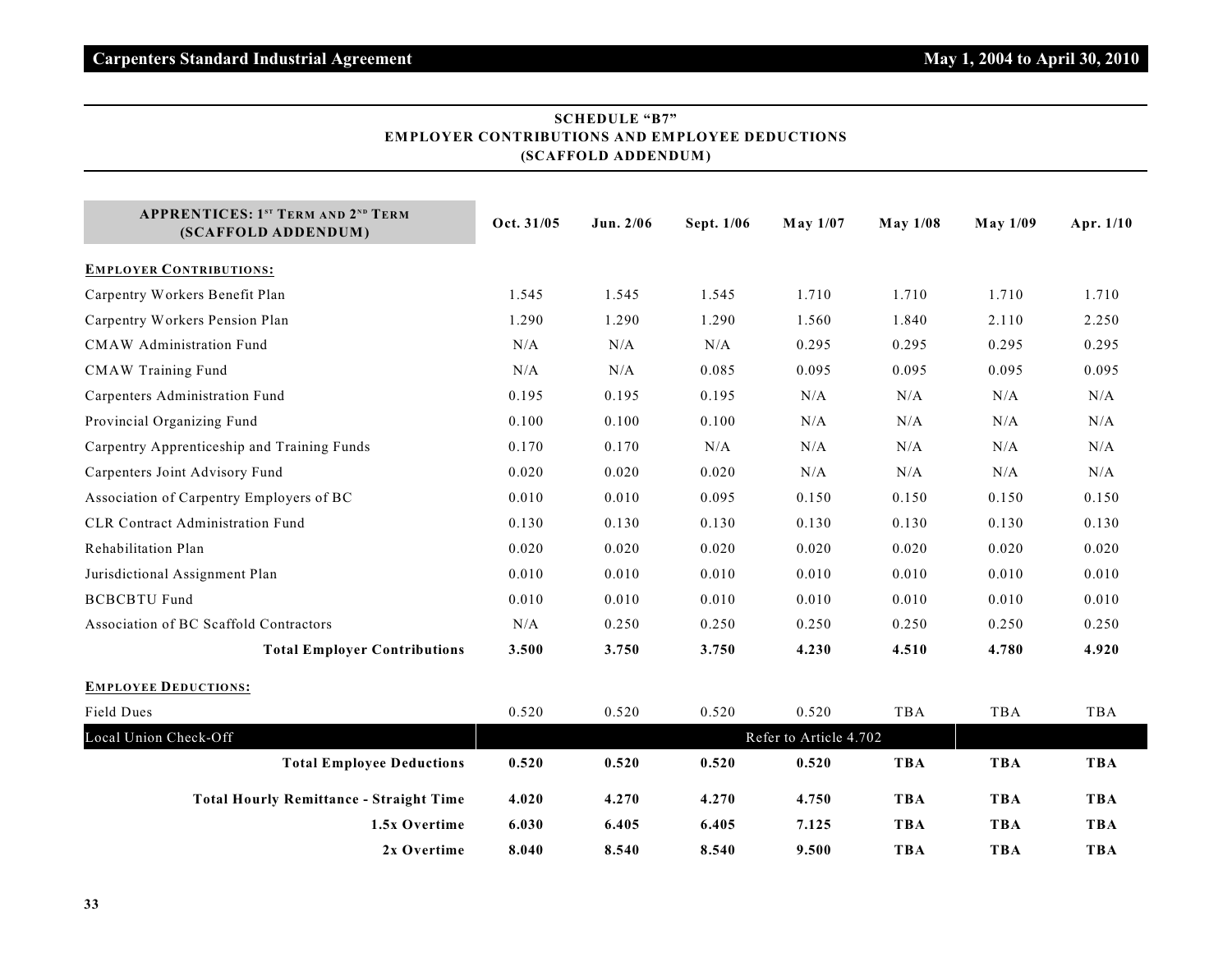| ER CONTRIBUTIONS AND EMIT DO I<br>(SCAFFOLD ADDENDUM)    |                        |           |            |          |                 |                 |             |  |
|----------------------------------------------------------|------------------------|-----------|------------|----------|-----------------|-----------------|-------------|--|
| MATERIAL HANDLERS/PRE-APPRENTICES<br>(SCAFFOLD ADDENDUM) | Oct. 31/05             | Jun. 2/06 | Sept. 1/06 | May 1/07 | <b>May 1/08</b> | <b>May 1/09</b> | Apr. $1/10$ |  |
| <b>EMPLOYER CONTRIBUTIONS:</b>                           |                        |           |            |          |                 |                 |             |  |
| Carpentry Workers Benefit Plan                           | 1.545                  | 1.545     | 1.545      | 1.710    | 1.710           | 1.710           | 1.710       |  |
| Carpentry Workers Pension Plan                           | N/A                    | N/A       | N/A        | N/A      | N/A             | N/A             | N/A         |  |
| <b>CMAW</b> Administration Fund                          | N/A                    | N/A       | N/A        | 0.295    | 0.295           | 0.295           | 0.295       |  |
| <b>CMAW Training Fund</b>                                | N/A                    | N/A       | 0.085      | 0.095    | 0.095           | 0.095           | 0.095       |  |
| Carpenters Administration Fund                           | 0.195                  | 0.195     | 0.195      | N/A      | N/A             | N/A             | $\rm N/A$   |  |
| Provincial Organizing Fund                               | 0.100                  | 0.100     | 0.100      | N/A      | N/A             | N/A             | N/A         |  |
| Carpentry Apprenticeship and Training Funds              | 0.170                  | 0.170     | N/A        | N/A      | N/A             | N/A             | N/A         |  |
| Carpenters Joint Advisory Fund                           | 0.020                  | 0.020     | 0.020      | N/A      | N/A             | N/A             | $\rm N/A$   |  |
| Association of Carpentry Employers of BC                 | 0.010                  | 0.010     | 0.095      | 0.150    | 0.150           | 0.150           | 0.150       |  |
| <b>CLR Contract Administration Fund</b>                  | 0.130                  | 0.130     | 0.130      | 0.130    | 0.130           | 0.130           | 0.130       |  |
| Rehabilitation Plan                                      | 0.020                  | 0.020     | 0.020      | 0.020    | 0.020           | 0.020           | 0.020       |  |
| Jurisdictional Assignment Plan                           | 0.010                  | 0.010     | 0.010      | 0.010    | 0.010           | 0.010           | 0.010       |  |
| <b>BCBCBTU Fund</b>                                      | 0.010                  | 0.010     | 0.010      | 0.010    | 0.010           | 0.010           | 0.010       |  |
| Association of BC Scaffold Contractors                   | N/A                    | 0.250     | 0.250      | 0.250    | 0.250           | 0.250           | 0.250       |  |
| <b>Total Employer Contributions</b>                      | 2.210                  | 2.460     | 2.460      | 2.670    | 2.670           | 2.670           | 2.670       |  |
| <b>EMPLOYEE DEDUCTIONS:</b>                              |                        |           |            |          |                 |                 |             |  |
| <b>Field Dues</b>                                        | 0.520                  | 0.520     | 0.520      | 0.520    | TBA             | TBA             | TBA         |  |
| Local Union Check-Off                                    | Refer to Article 4.702 |           |            |          |                 |                 |             |  |
| <b>Total Employee Deductions</b>                         | 0.520                  | 0.520     | 0.520      | 0.520    | <b>TBA</b>      | <b>TBA</b>      | <b>TBA</b>  |  |
| <b>Total Hourly Remittance - Straight Time</b>           | 2.730                  | 2.980     | 2.980      | 3.190    | <b>TBA</b>      | <b>TBA</b>      | <b>TBA</b>  |  |
| 1.5x Overtime                                            | 4.095                  | 4.470     | 4.470      | 4.785    | TBA             | <b>TBA</b>      | <b>TBA</b>  |  |
| 2x Overtime                                              | 5.460                  | 5.960     | 5.960      | 6.380    | TBA             | TBA             | <b>TBA</b>  |  |

# **SCHEDULE "B8" EMPLOYER CONTRIBUTIONS AND EMPLOYEE DEDUCTIONS**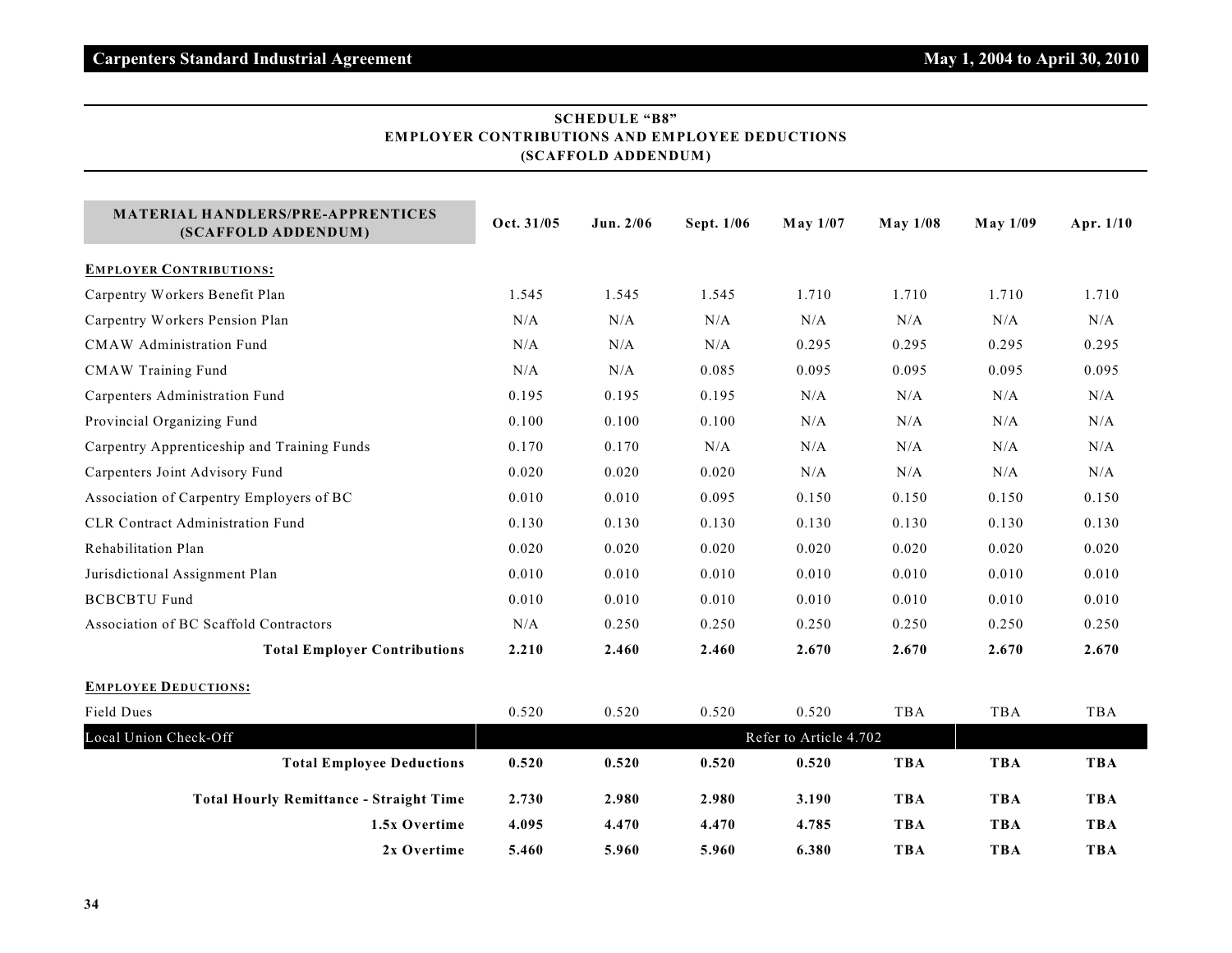#### **APPENDIX "A" - DEFINITIONS AND ABBREVIATIONS (PAGE 1 OF 3)**

The following definitions and abbreviations shall be applicable to the interpretation of this Agreement.

#### **(1) ACE of BC**

Association of Carpentry Employers of British Columbia

#### **(2) ABCSC**

Association of BC Scaffold Contractors

### **(3) BCBCBTU**

Bargaining Council of British Columbia Building Trade Unions

#### **(4) BCYT**

British Columbia and Yukon Territory Building and Construction Trades Council

### **(5) CJAC**

Carpenters Joint Advisory Committee

#### **(6) CLR**

Construction Labour Relations Association of B.C.

# **(7) CMAW**

Construction, Maintenance and Allied Workers Bargaining Council, consisting of the Communication, Energy and Paperworkers Union and the BC Provincial Council of Carpenters, acting on behalf of its affiliated Locals.

# **(8) Employee**

Any individual who is a member of the Union, and/or such other person, employed by the Employer under the terms of this Agreement.

#### **(9) Employer**

- **(a)** Any individual, business, partnership, company, corporation, or other similar entity, signatory to this Agreement.
- **(b)** Where the term Employer is used within this Agreement, and the context of such usage makes it appropriate and logical to regard this term as a reference to a person, as opposed to a legal entity, then such usage shall be considered to refer to an authorized representative of the Employer.

#### **(10) Gender**

Wherever the words "man", "men", "he" or "his" are utilized in this Agreement they shall be considered to apply equally to both genders (i.e. male and female).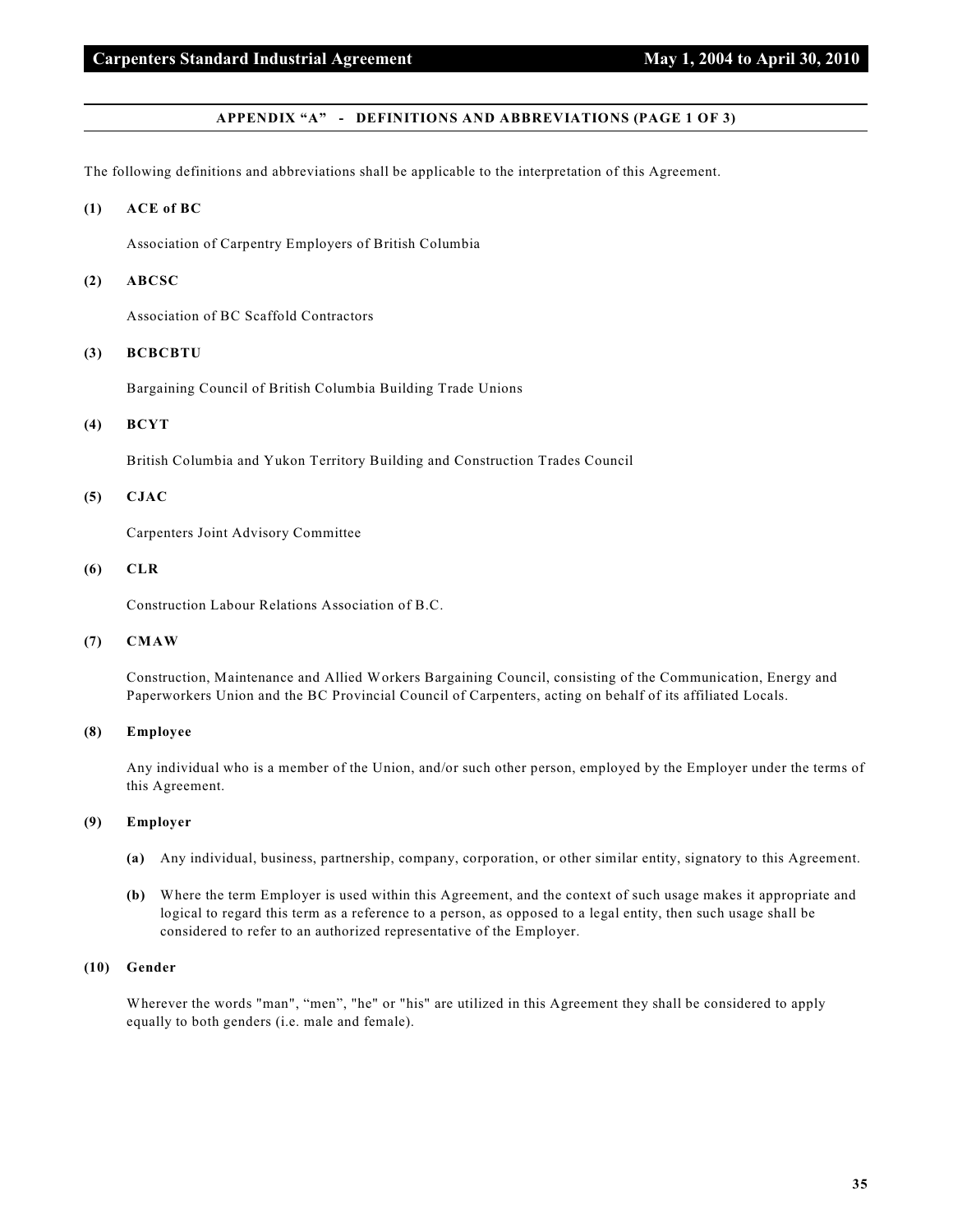#### **APPENDIX "A" - DEFINITIONS AND ABBREVIATIONS (PAGE 2 OF 3)**

#### **(11) Hours Earned**

- **(a)** 1 straight time hour = 1 hour earned
- **(b)** 1 time and one-half overtime hour  $= 1\frac{1}{2}$  hours earned
- **©)** 1 double time overtime hour = 2 hours earned

#### **(12) Hours Worked**

- **(a)** 1 straight time hour = 1 hour worked
- **(b)** 1 time and one-half overtime hour = 1 hour worked
- **©)** 1 double time overtime hour = 1 hour worked

#### **(13) Industrial Construction**

- **(a)** Shall include as examples: production plants such as pulp mills; chemical plants; refineries, including the transmission facilities; metre pumping; compressor stations; munitions plants; mines; power generating plants; bulk loading terminals; dams; and breweries, etc. *(Refer to Article 4.303 for special provisions regarding bulk loading terminals and breweries in the Lower Mainland and on Vancouver Island.)*
- **(b)** On industrial construction projects, any Employee required to work underground shall receive a premium of ten percent (10%) over and above the otherwise applicable minimum hourly wage rate. The foregoing shall not apply to work performed within open ditches or basements of buildings.

#### **(14) LRB**

British Columbia Labour Relations Board

#### **(15) Local**

An affiliated Local of the Union.

#### **(16) Local Resident Employee**

An Employee who has resided within one hundred (100) kilometres of the project or, where ferry travel is involved, within seventy-five (75) minutes travel time, including ferry travel and road kilometres, for a period of thirty (30) days prior to the commencement of the project.

#### **(17) Metropolitan Area: Courtenay-Campbell River**

The general area is from Vancouver Island's east coast, inland to include the built-up area, and between the Buckley Bay ferry terminal on the south and approximately the centre of Middle Bay on the north, and including the southern portion of Quadra Island. The precise area is as drawn on the maps signed by CLR and the Union, and such precise area shall not be expanded, limited or changed in any way by the general area description provided. Notwithstanding the foregoing, any/all Metropolitan Area(s) may be redrawn upon the mutual agreement of the Union and CLR.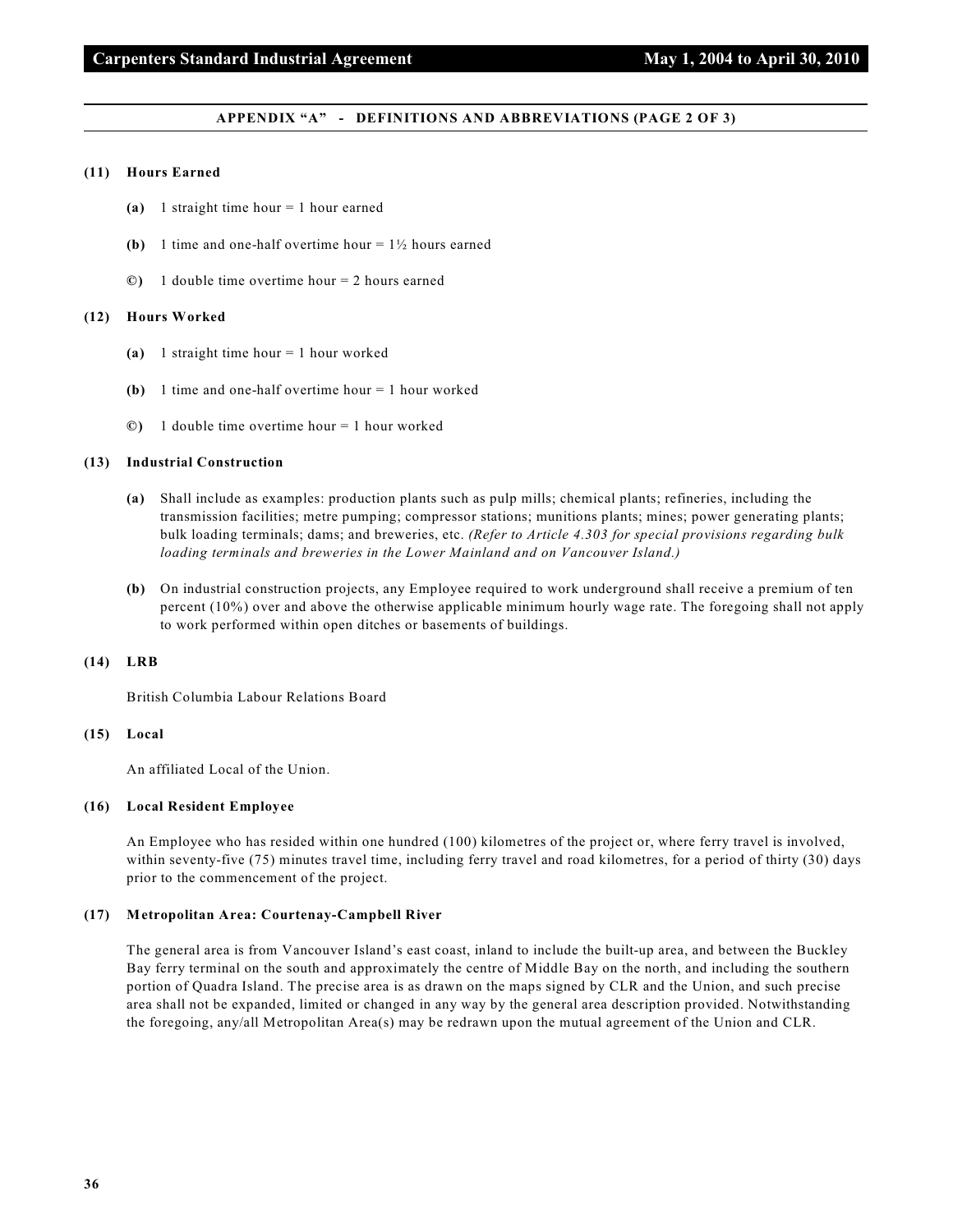#### **APPENDIX "A" - DEFINITIONS AND ABBREVIATIONS (PAGE 3 OF 3)**

#### **(18) Metropolitan Area: Duncan**

The general area is from Vancouver Island's east coast, inland to include the built-up area, with a narrow tongue up the Cowichan River, to include Lake Cowichan and Youbou, and between the height of the Malahat on the south and the northern boundary of Chemainus on the north. The precise area is as drawn on the maps signed by CLR and the Union, and such precise area shall not be expanded, limited or changed in any way by the general area description provided. Notwithstanding the foregoing, any/all Metropolitan Area(s) may be redrawn upon the mutual agreement of the Union and CLR.

## **(19) Metropolitan Area: Lower Mainland/Fraser Valley**

Inclusive of Lions Bay to the west, Hope to the east, and everything in between. Notwithstanding the foregoing, any/all Metropolitan Area(s) may be redrawn upon the mutual agreement of the Union and CLR.

#### **(20) Metropolitan Area: Nanaimo**

The general area is from Vancouver Island's east coast, inland to include the built-up area, which at its greatest is eleven (11) kilometres, and between the Qualicum River on the north and the northern boundary of Chemainus on the south. Ladysmith, Nanaimo, Parksville and Qualicum are included. The precise area is as drawn on the maps signed by CLR and the Union, and such precise area shall not be expanded, limited or changed in any way by the general area description provided. Notwithstanding the foregoing, any/all Metropolitan Area(s) may be redrawn upon the mutual agreement of the Union and CLR.

#### **(21) Metropolitan Area: Victoria**

The area south and east of a line drawn from the mouth of Muir Creek to the height of land on the Malahat, including the Saanich Peninsula. Notwithstanding the foregoing, any/all Metropolitan Area(s) may be redrawn upon the mutual agreement of the Union and CLR.

#### **(22) Union**

- **(a)** Construction, Maintenance and Allied Workers Bargaining Council, consisting of the Communication, Energy and Paperworkers Union and the BC Provincial Council of Carpenters, acting on behalf of its affiliated Locals. Notwithstanding the foregoing, where the term Union is used within this Agreement, such usage shall be deemed to be deemed to be inclusive of, and/or applicable to, each/all of the constituent members of CMAW, both collectively and individually.
- **©)** Where the term Union is used within this Agreement, and the context of such usage makes it appropriate and logical to regard this term as a reference to a person, as opposed to a legal entity, then such usage shall be considered to refer to an authorized representative of the Union.

#### **(23) WCB**

Workers' Compensation Board of BC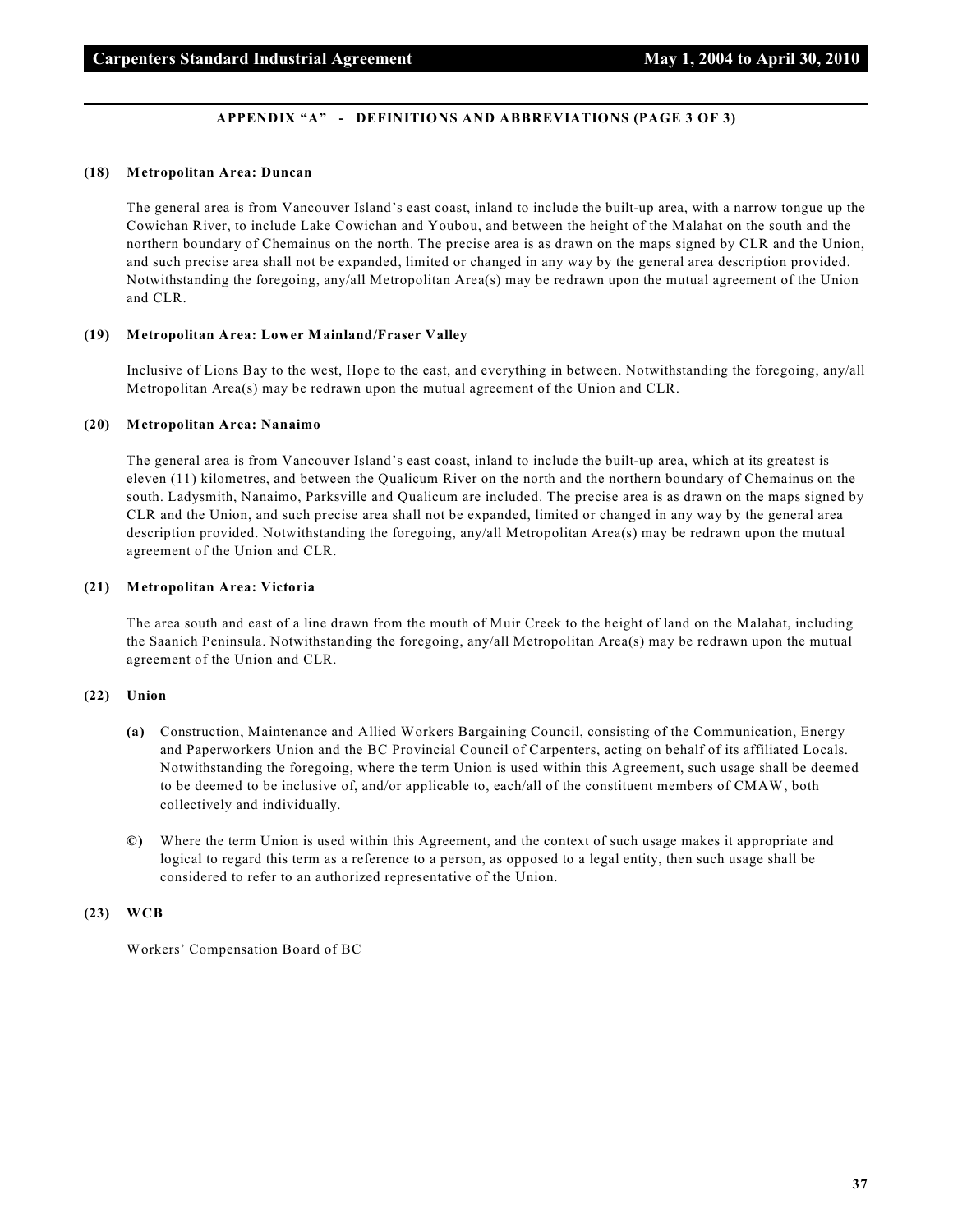## **LETTER OF UNDERSTANDING RE: AFFILIATION**

## **BY AND BETWEEN:**

# **Construction, Maintenance and Allied Workers Bargaining Council (CMAW)**

**(Hereinafter referred to as the "Union")**

**AND:**

## **Construction Labour Relations Association of BC (CLR)**

**(On its own behalf, on behalf of its member Employers who have authorized the Association to execute this Agreement and who are included on the attached signatory list, and those members added from time to time by notice given to the Union.)**

# **(Hereinafter referred to as the "Employer")**

The parties hereby agree that the following terms and conditions shall supercede any/all contrary application and/or interpretation of the Carpenters Standard Industrial Agreement. All terms and conditions of the Carpenters Standard Industrial Agreement not superceded in accordance with the foregoing shall apply to this Letter of Understanding.

- (1) The Union shall not be entitled to restrict, in any way, an Employer's right to perform work on a project site whereon work falling within the jurisdiction of the carpenters is being performed by individuals who are not members of the Union. Such projects shall be hereinafter be referred to as "open shop projects".
- (2) Item (1) shall apply regardless of:
	- (a) the signatory status or lack thereof of the employer(s) of those individuals who are performing such carpenter jurisdiction work, and/or
	- (b) whether the Employer is a subcontractor of the employer(s) in question, or merely working on the same site as the employees or subcontractor(s) of such employer(s).
- (3) It shall be a violation of the Carpenters Standard Industrial Agreement for the Union to attempt to exert pressure upon an Employer because such Employer is performing work on an open shop project or has the intention of doing so. In particular, the Union shall not withdraw its members from an open shop project and/or threaten to do so. Nor shall the Union attempt to exert pressure upon an Employer by other means.

# **SIGNATURE OF PARTIES**

Dated this  $15<sup>th</sup>$  day of May, 2007. Dated this  $16<sup>th</sup>$  day of May, 2007.

Signed on behalf of: Signed on behalf of: Construction Labour Relations Association of BC Construction, Maintenance and Allied Workers

Bargaining Council

Clyde H. Scollan Jan Noster

Dale Bekar Pat Haggarty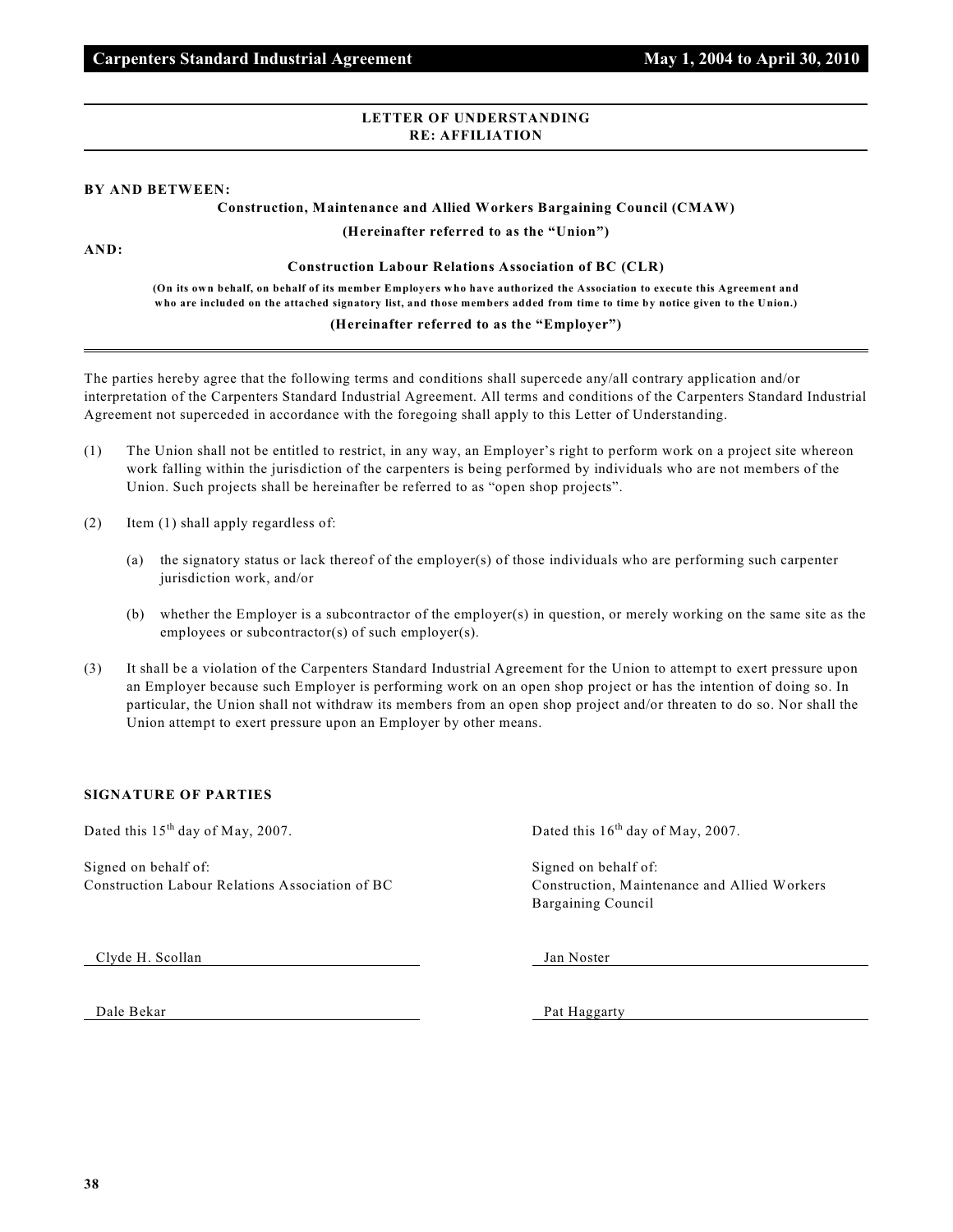# **LETTER OF UNDERSTANDING RE: BREWERIES AND BULK LOADING TERMINALS (LOWER MAINLAND AND VANCOUVER ISLAND)**

#### **BY AND BETWEEN:**

#### **Construction, Maintenance and Allied Workers Bargaining Council (CMAW)**

**(Hereinafter referred to as the "Union")**

**AND:**

**Construction Labour Relations Association of BC (CLR)**

**(On its own behalf, on behalf of its member Employers who have authorized the Association to execute this Agreement and who are included on the attached signatory list, and those members added from time to time by notice given to the Union.)**

# **(Hereinafter referred to as the "Employer")**

The parties hereby agree that the following terms and conditions shall supercede any/all contrary application and/or interpretation of the Carpenters Standard Industrial Agreement. All terms and conditions of the Carpenters Standard Industrial Agreement not superceded in accordance with the foregoing shall apply to this Letter of Understanding.

- (1) In an attempt to secure work and re-establish a Union presence in the Lower Mainland and on Vancouver Island, when bidding against non Building Trade competition on breweries and bulk loading terminals, the applicable wage rate shall be the Commercial/Institutional wage rate plus an additional five percent (5.0%).
- (2) No enabling request paperwork shall be required.

## **SIGNATURE OF PARTIES**

Dated this  $15<sup>th</sup>$  day of May, 2007. Dated this  $16<sup>th</sup>$  day of May, 2007.

Signed on behalf of: Signed on behalf of: Signed on behalf of: Construction Labour Relations Association of BC Construction, Maintenance and Allied Workers

Bargaining Council

Clyde H. Scollan Jan Noster

Dale Bekar Pat Haggarty